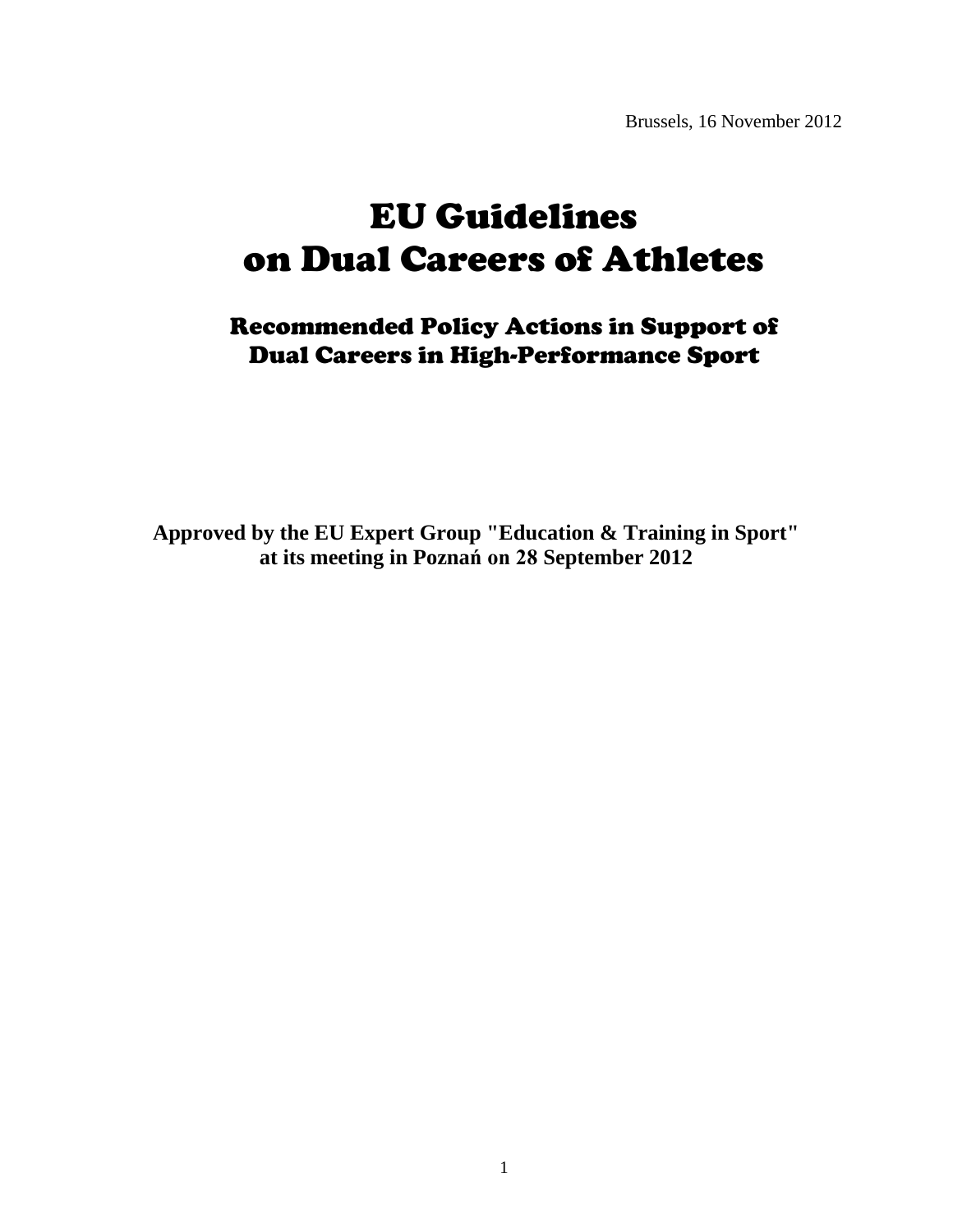# **Table of contents**

| 1.1.   |  |
|--------|--|
| 1.2.   |  |
| 1.3.   |  |
| 1.4    |  |
| 1.5.   |  |
| 1.6.   |  |
|        |  |
| 2.1.   |  |
| 2.2.   |  |
| 2.2.1. |  |
| 2.2.2. |  |
| 2.2.3. |  |
| 2.2.4. |  |
|        |  |
| 2.3.1. |  |
| 2.3.2. |  |
| 2.3.3. |  |
| 2.3.4. |  |
| 2.4.   |  |
| 2.4.1. |  |
| 2.4.2. |  |
| 2.4.3. |  |
|        |  |
| 2.5.1. |  |
| 2.5.2. |  |
| 2.5.3. |  |
|        |  |
| 2.6.1. |  |
| 2.6.2. |  |
| 2.6.3. |  |
| 3.     |  |
| 3.1.   |  |
|        |  |
| 3.3.   |  |
| 4.     |  |
| 4.1.   |  |
| 4.2.   |  |
| 4.3.   |  |
|        |  |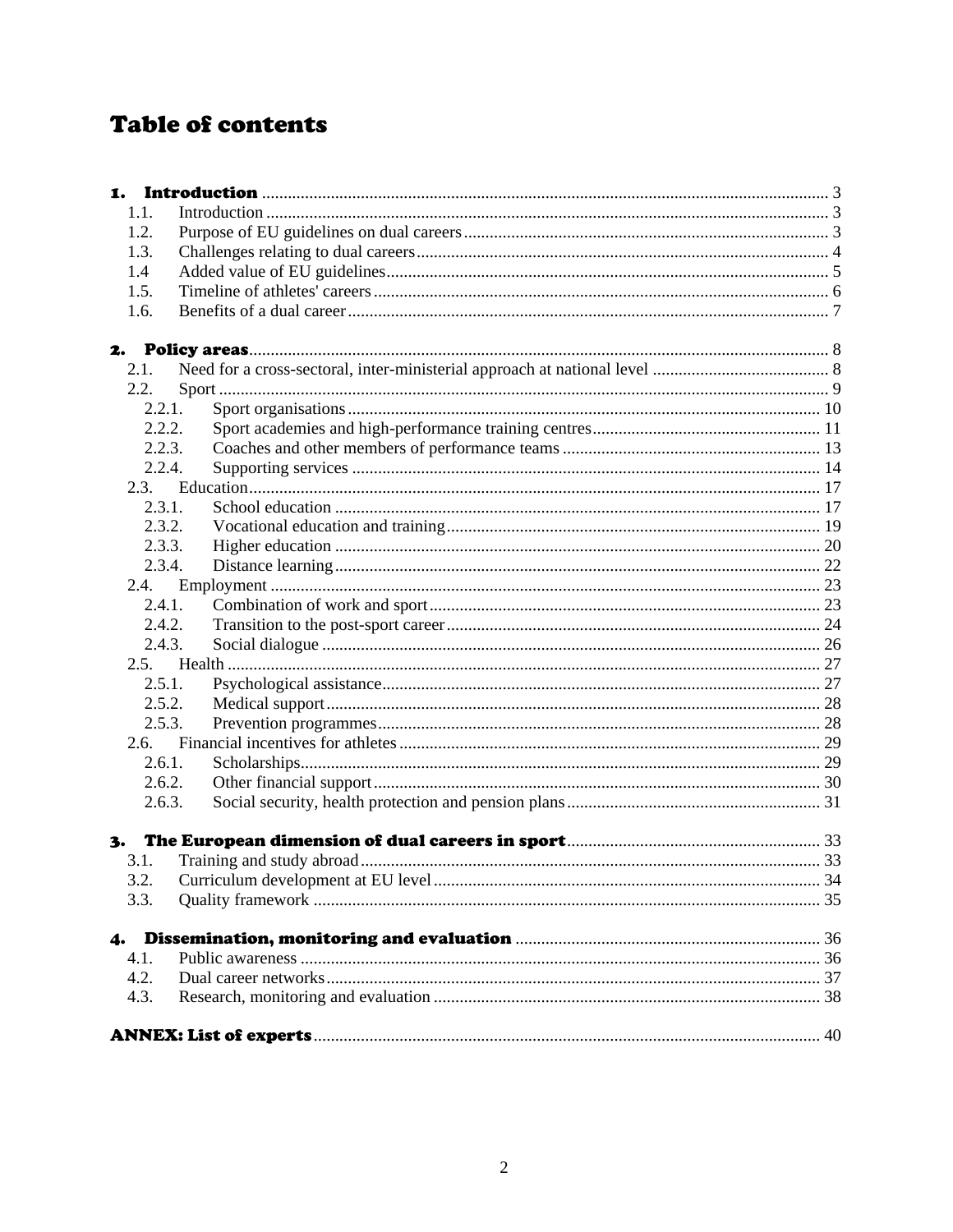# <span id="page-2-0"></span>1. Introduction

# <span id="page-2-1"></span>**1.1. Introduction**

Athletes often face challenges to combine their sporting career with education or work. The aim to succeed at the highest level of a sport demands intensive training and competitions at home and abroad, which can be difficult to reconcile with the challenges and restrictions in the educational system and the labour market. Not only high levels of motivation, commitment, resilience and responsibility from the athlete, but also special arrangements are needed to avoid the situation where talented<sup>1</sup> and elite<sup>2</sup> sportspeople are forced to choose between education and sport or work and sport. Such "dual career" arrangements should be beneficial for athletes' sporting careers, allow for education or work, promote the attainment of a new career after the sporting career, and protect and safeguard the position of athletes.

Dual career arrangements are relatively recent in the majority of Member States and sports. In Member States where these arrangements have been developed for some time, they sometimes lack solid agreements between the sport system and either the educational sector or the labour market. They may also lack a legal framework or a sustainable governmental policy. Guidance could be helpful to develop and improve the conditions needed for sustainable dual career programmes allowing for tailor-made arrangements for talented and elite athletes throughout Europe, either in their position as a student-athlete or employee-athlete.

# <span id="page-2-2"></span>**1.2. Purpose of EU guidelines on dual careers**

These Guidelines are addressed primarily to policy makers in the Member States, as inspiration for the formulation and adoption of action-oriented national dual career guidelines and to raise awareness at national level about the concept of dual careers. They aspire to sensitise governments, sport governing bodies, educational institutes and employers to create the right environment for dual careers of athletes, including an appropriate legal and financial framework and a tailor-made approach respecting differences between sports. These Guidelines have not been developed to become a binding instrument and they respect the diversity of competences and traditions in Member States in the various policy fields.

The Guidelines should contribute to the exchange and spreading of good practices and learning experiences in this field. Furthermore, the Guidelines suggest a framework of possible arrangements at international level and invite the European Union to initiate supplementary actions because of the high mobility of athletes and the specific needs in some sports and in small Member States to facilitate dual career arrangements abroad. Promotion of dual careers of athletes matches with several of the aims of the Europe 2020 Strategy (prevention of early school

 $<sup>1</sup>$  A talented athlete is an athlete recognised by a sport organisation as an athlete who has the potential to develop an</sup> elite sporting career.

 $2$  An elite athlete is an athlete who has a professional contract with a sport employer or sport organisation or has a recognised status by a sport organisation as an elite athlete.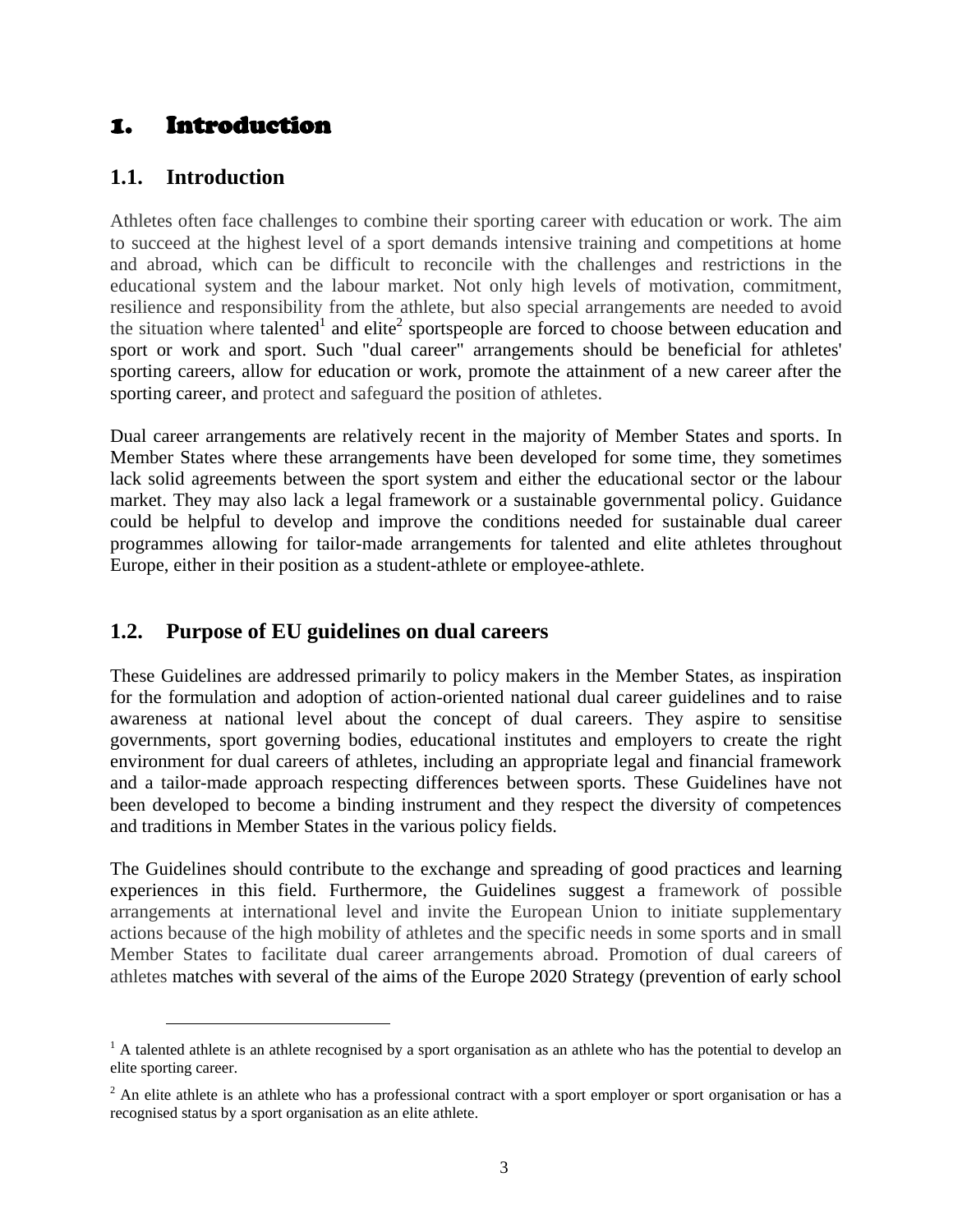leaving, more graduates in higher education, higher employability) and makes sport policies more efficient by keeping more talented and high-performance athletes in the sport system.

# <span id="page-3-0"></span>**1.3. Challenges relating to dual careers**

The success of dual career arrangements often depends on the goodwill of persons in key positions of an organisation or institute, while in fact a systematic approach based on general and sustainable financial and legal arrangements is needed. The increasing trend that athletes regularly train and/or compete abroad makes the combination with study more complex. The organisation of individualised pathways in education or distance learning is demanding while extra 'holidays' are a problem in the labour market. Athletes are reported to be in a disadvantaged position compared to other workers in the labour market. Enterprises may perceive it as difficult to adapt to the changing employment needs that athletes have at different stages of their careers. Governments, various organisations and athletes have called attention to these challenges as well as to concerns about the quality of education and supporting services for young people involved in elite sport in Europe. The main challenges are:

- The safeguarding of the development of young athletes, especially of children in early specialisation sports, young people in vocational education and training, and disabled athletes;
- The balance between sports training and education and, at a later stage of life, the balance between sports training and employment;
- The end-of-sporting-career phase of athletes including those who leave the system earlier than planned.

A large number of specifications and regulations related to talented and elite sportspeople exist in a number of EU Member States, but most of them are fragmented or focus only on some aspects. A few Member States have set out legal regulations, including specifications relating to the necessary requirements to run training centres. Training duration (mostly in early specialisation sports) is limited through educational or labour laws or collective bargaining agreements in the case of professional sports, or on the basis of official guidelines issued by the State and/or the sports movement.

#### *Examples of good practice*

 $\overline{a}$ 

In France each regional training centre must sign a general agreement with an educational *structure where athletes may follow their academic education. The aim of the agreement is to facilitate the time schedule of athletes, allow for personal planning of exams during competition time and provide tutoring.*

*In football, UEFA's Club Licensing System asks clubs to ensure that every youth player involved in its youth development programme has the possibility to follow mandatory school education according to national law and is not prevented from continuing his non-football education (complementary school education or profession).<sup>3</sup>*

<sup>&</sup>lt;sup>3</sup> Strictly speaking, UEFA's licensing system applies only to professional football clubs entering European competitions, but national federations follow the European example and include similar demands in their national licensing systems.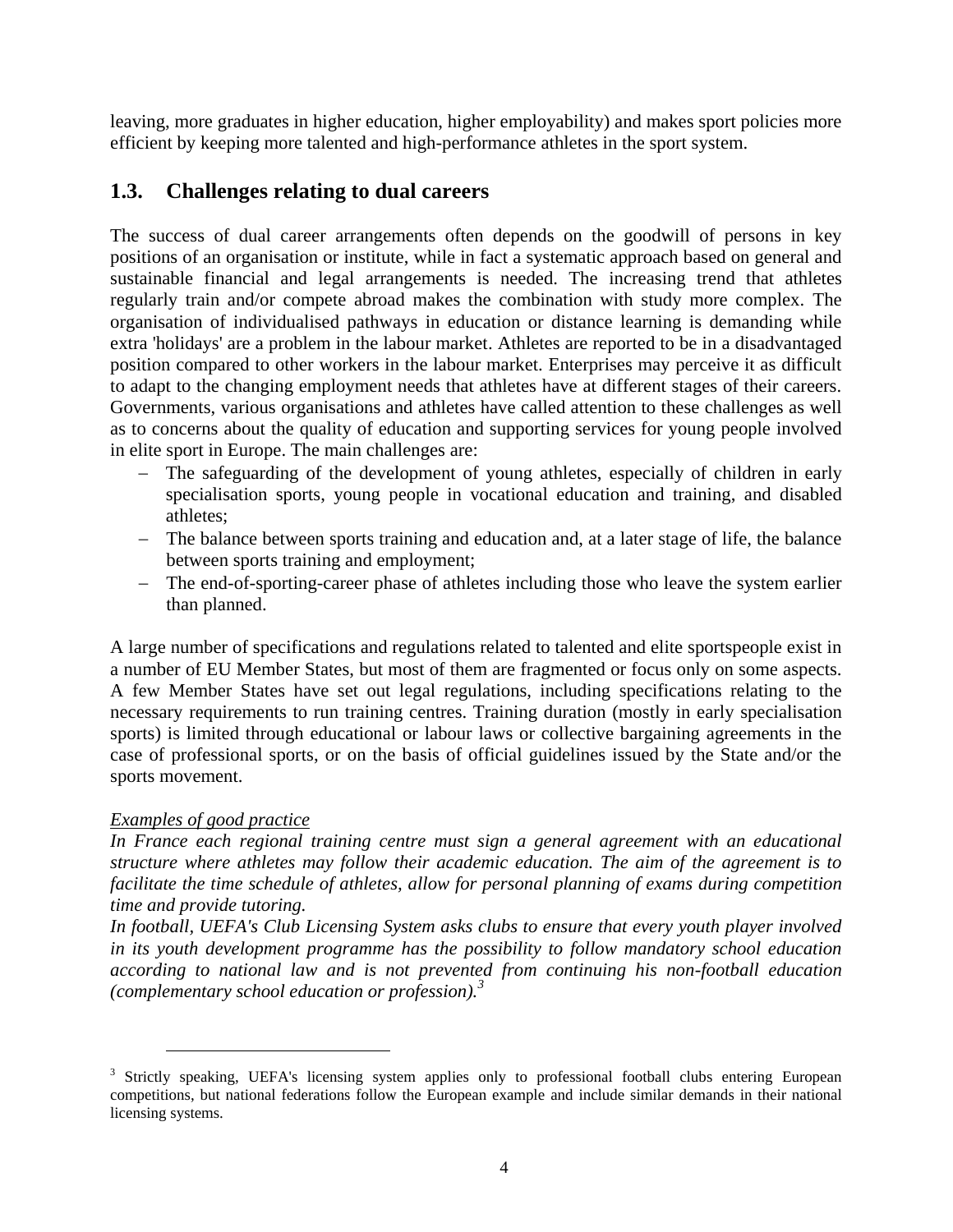# <span id="page-4-0"></span>**1.4 Added value of EU guidelines**

In recent years, both non-governmental and governmental stakeholders in sport and education have been asking specific attention for these challenges and repeatedly called on the European Commission to consider taking action at EU level to facilitate the introduction and implementation of dual career programmes. It will help European athletes to perform well and compete at a high international level with athletes from other powerful sporting nations and which will decrease the number of talented athletes who drop out from sport. Equally important is the need for highly qualified employees on the European labour market (Europe 2020 Strategy). Elite athletes should have a balanced and healthy sporting career and good follow-up after their active sporting career so that no talent is lost and investment wasted. Reintegration into education and the labour market are of great importance. Moreover, a well-balanced dual career can help maximise the contribution of athletes to society, building on the capabilities athletes have developed during their careers, and can be seen as good preparation for becoming potential role models in society<sup>4</sup>. The design of dual career programmes should meet athletes' individual needs taking into account their age, sport specialisation, career stage and financial status, with the athletes themselves taking increasing responsibility as they progress through their careers.

The conclusions of two EU funded studies<sup>5</sup>, the results of dual career projects supported in the framework of the 2009 Preparatory Action in the field of sport, and informal expert meetings with Member States led the European Commission to propose to develop guidelines on dual careers in its Communication on sport of January 2011. In its Resolution on an EU Work Plan for Sport 2011-2014, the Council decided to treat the development of such guidelines as a priority.

The guidelines are based on the relevant theories, research, practical experience regarding dual careers in the Member States and the drafted suggestions and guidelines by sport organisations in this field<sup>6</sup>. However, the purpose of the document is not a comprehensive academic review of the subject. The guidelines are addressed to a wide range of users. The use of references and specialist terminology has therefore been kept to a minimum.

All guidelines have been developed in reference to all athletes – men, women, boys and girls, without and with disabilities. A tendency persists to prioritise male athletes in certain sports and to discriminate against athletes with a disability in comparison with able-bodied athletes, in particular in funding policies of both governments and sport organisations.<sup>7</sup> It would amount to considerable progress for sport in general and disability sport in particular if measures in support of dual careers were applied equally for all athletes. This would be in line with the principle of an inclusive approach in which specific measures for certain groups can only be motivated by

<sup>&</sup>lt;sup>4</sup> Dual careers of athletes are sometimes compared with the "dual careers" of musicians, dancers and other artists. However, compared with these professions athletes face unique challenges because of the strong competitive character of elite sport, the relative brevity of a career at the highest level, and its wide international dimension.

<sup>&</sup>lt;sup>5</sup> Study on Education of Young Sportspersons, PMP/Loughborough University (2004); Study on training of young sportsmen and sportswomen in Europe, INEUM Consulting/Taj (2008).

<sup>&</sup>lt;sup>6</sup> For example, guidelines entitled "Promoting Dual Careers in the EU" (EOC EU Office, "Athletes-To-Business", March 2011).

<sup>&</sup>lt;sup>7</sup> Radtke & Doll-Tepper, Progress towards Leadership (2006).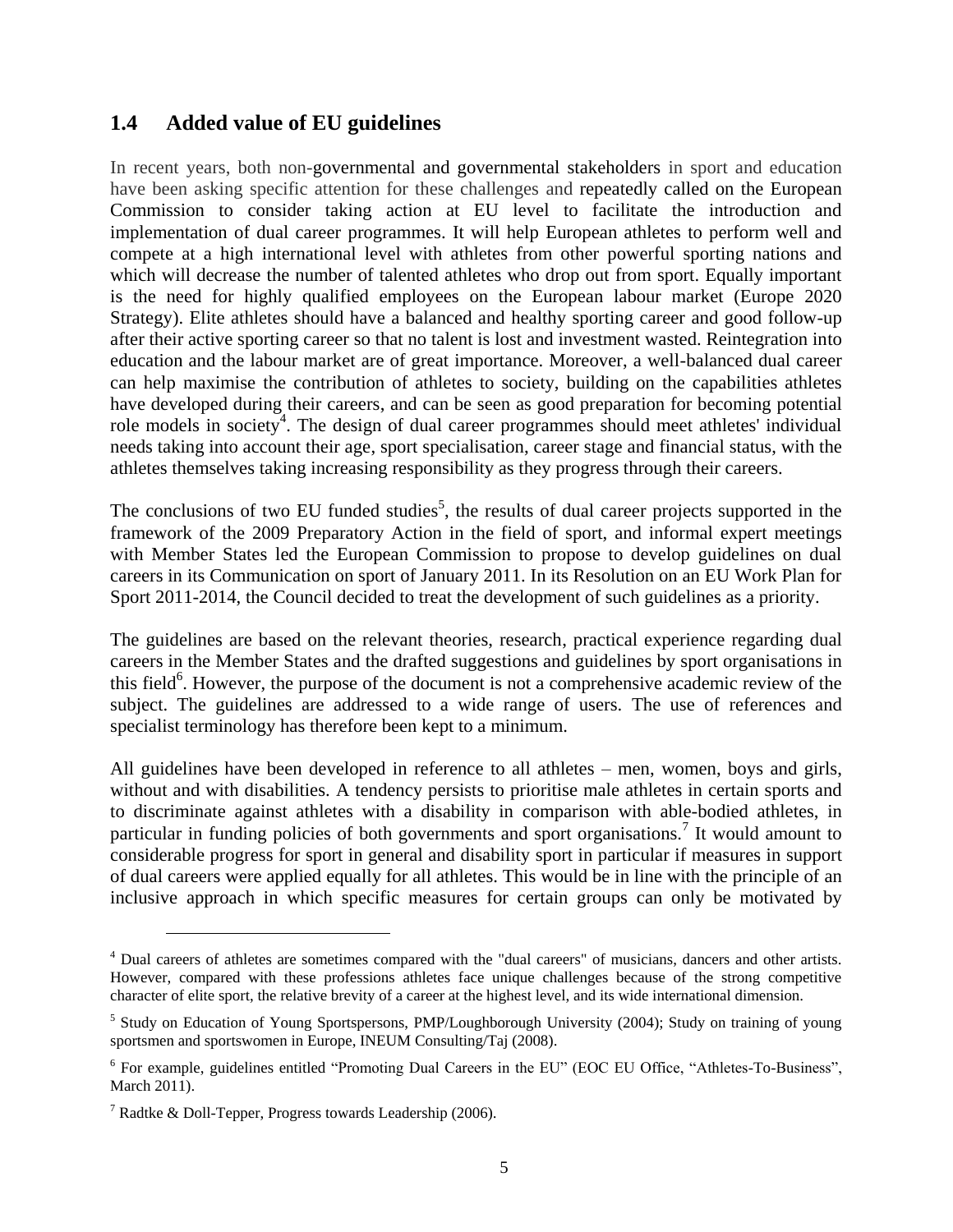specific needs. It would also be in accordance with the EU Strategy for Equality between Women and Men (2010-2015) and the Convention on the Rights of Persons with Disabilities adopted in 2006 by the UN General Assembly, which was ratified by the EU in 2008 and came into force in 2011.

# <span id="page-5-0"></span>**1.5. Timeline of athletes' careers**

"Dual careers" in sport encapsulates the requirement for athletes to successfully initiate, develop and finalise an elite sporting career as part of a lifelong career, in combination with the pursuit of education and/or work as well as other domains which are of importance at different stages of life, such as taking up a role in society, ensuring a satisfactory income, developing an identity and a partner relationship. Dual careers generally span a period of 15 to 20 years. Different stages of athletes' development have been identified in a range of models starting from the introduction in a sport to the development towards a talent, the perfection of performance in the mastery stage, and the stage of ending a high-level sport career and looking for a new career.

The length of each stage varies depending on the type of sport and other factors such as gender and personal ability.<sup>8</sup> Specialisation will occur during adolescence in most sports and in childhood in early specialisation sports such as gymnastics, figure skating and swimming.<sup>9</sup> Not all sport careers span all stages. In particular, many young athletes already drop out during the development stage or the beginning of the mastery stage.



Fig. 1. A developmental model of transitions faced by athletes at athletic, individual, psychosocial, and academic/vocational level (Wylleman & Lavallee, 2004)

<sup>&</sup>lt;sup>8</sup> On average, an athlete with a disability is older than an able-bodied athlete at the same stage of his athletic career as many athletes enter disability sport only after a traumatic event or after the onset of a degenerative illness. The relevant age group for high-performance disability sport is therefore from about 15 to 45.

<sup>&</sup>lt;sup>9</sup> Although certain early specialisation sports are recognised, all development models agree on the importance of a good basis in Physical Education and engagement in a number of different sports in childhood.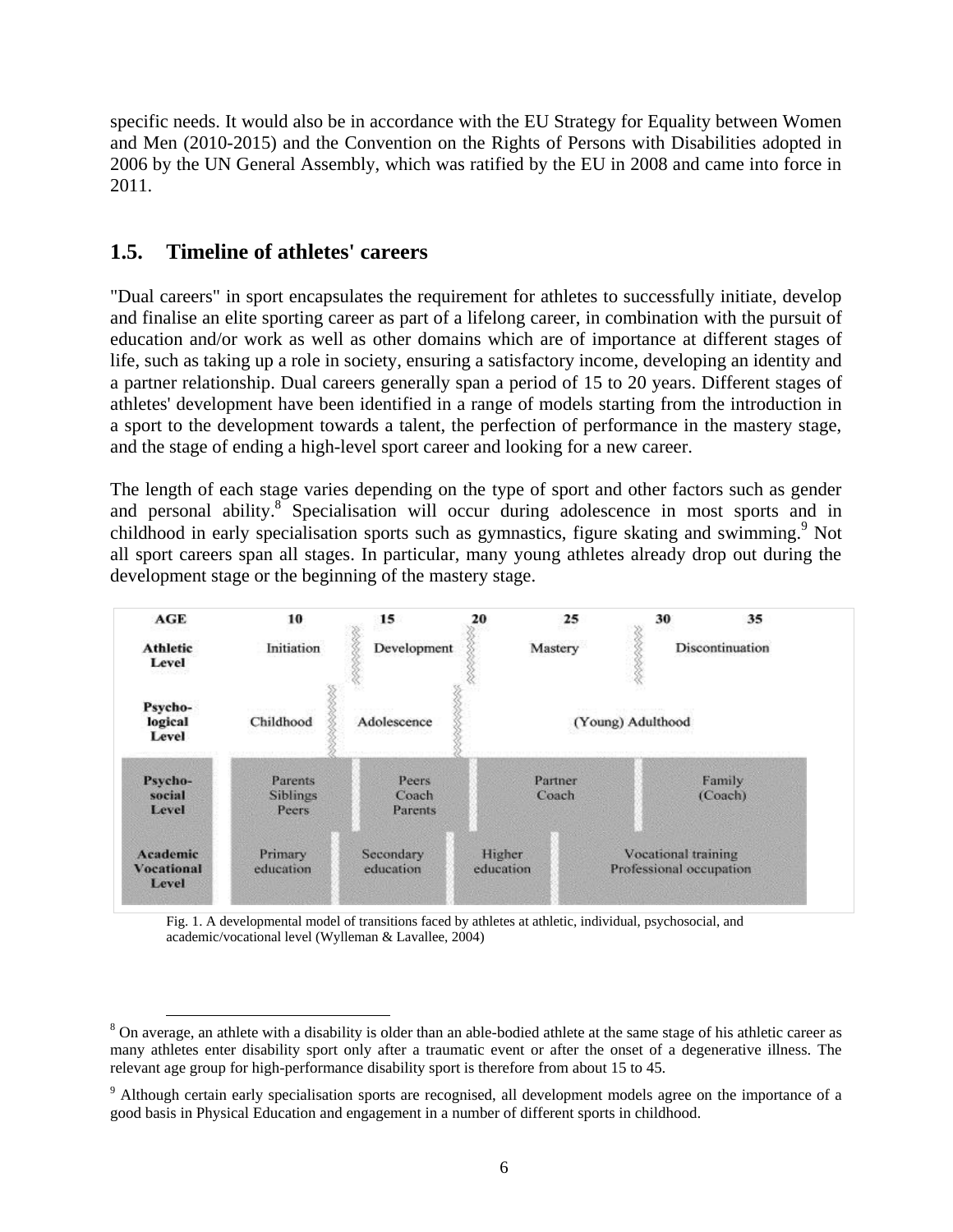As shown in Figure 1, an athletic career is determined by developments on an athletic level as well as on psychological, psychosocial and academic and vocational levels. Interactions occur between these levels of development and transitions are encountered by athletes throughout their sporting careers. Alongside transitions that can be expected, athletes also face less predictable transitions (e.g. an injury or change of personal coach) which can equally have a big impact on the quality of their participation in education, work, competitive sport and life in general.

Research findings show the strong concurrent, interactive and reciprocal nature of transitions occurring in the sporting career (athletic transitions) and transitions occurring in other domains of athletes' lives (e.g. academic, psycho-social, professional). As pupils change educational levels, they generally also disperse to different schools, thus breaking up the friendship networks which were a primary source of initiation of sport participation. While young talented athletes try to reach the mastery/perfection stage in their sporting careers where they need to perform at their highest level, as consistently and for as long as possible, they also have to cope with transitional changes at the psychological level (from adolescence into young adulthood), at the psycho-social level (development of temporary/stable relationships with a partner), and at the academic or vocational level (transition to higher education or a professional occupation). This all happens in an environment with a growing number of professional actors involved to improve the performance of the athlete. Athletes starting a professional career in sport may be supported by a personal manager or agent and may have occasionally contacts with the media and politicians opening their lives from a micro level as individual athletes to the macro level of society.

# <span id="page-6-0"></span>**1.6. Benefits of a dual career**

According to international research, one-third of all participants between the ages of 10 and 17 withdraw from sports each year as they consider that sport takes up too much of their time and prevents them from pursuing other things in life (e.g. to study). More efforts therefore need to be made to coordinate and support athletes' dual careers to keep talented young people in sports and educational systems and make them aware of the benefits of a dual career. This process will enhance the responsibility of young athletes while making them aware of the benefits of a dual career.

Benefits for athletes involved in dual career programmes (as compared with athletes experiencing a lack of coordination between sport and education) are clearly articulated in sport research and include:

- Health-related benefits (e.g. balanced lifestyle, reduced stress levels, increased wellbeing);
- Developmental benefits (e.g. better conditions to develop life skills applicable in sport, education and other spheres of life, development of personal identity, positive effects on athletes' self-regulation abilities);
- Social benefits (e.g. positive socialisation effects such as expanded social networks and social support systems and better peer relationships);
- Benefits related to athletic retirement and adaptation in life after sport (e.g. better career/retirement planning, shorter adaptation period, prevention of identity crisis);
- Enhanced future employment prospects (e.g. higher employability and access to well-paid jobs).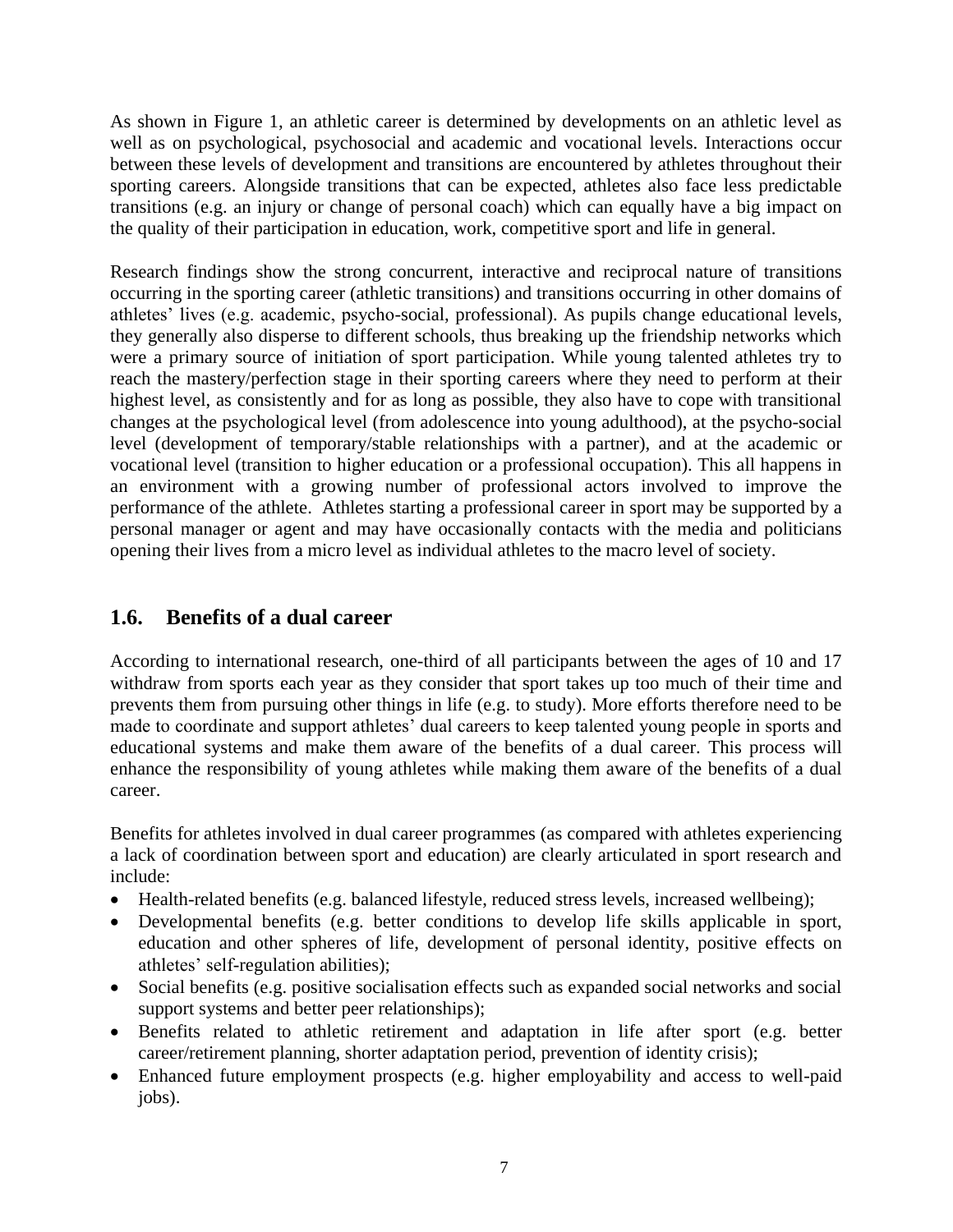Society and sport will benefit from the positive image of educated athletes who make sport more attractive for others, function as positive role models for young people and express the importance of excellence in society.

# <span id="page-7-0"></span>2. Policy areas

# <span id="page-7-1"></span>**2.1. Need for a cross-sectoral, inter-ministerial approach at national level**

The notion of a dual career for elite athletes by definition involves engagement in the sports domain and the domains of work (whether training or employment), education, and the health sector. In addition to these domains, Ministries of Finance may well be engaged in issues relating to student-athlete funding, taxation and payment for health benefits. The individual will thus enjoy a range of rights and responsibilities in relation to these domains depending on Member State policies and practices (including legal frameworks), and responsibility for the policy domains themselves will be invariably spread across a number of central (and in many cases regional and local) government departments responsible for work, sport, education and health with the precise configuration of responsibilities varying from one Member State to another. Health provision and protection for elite athletes may be administered by health departments, while financial matters such as tax incentives for commercial providers of education provision are likely to be the responsibility of finance departments.

In addition to engagement of a variety of policy bodies across related policy domains, organisations and interests across the commercial, public and non-governmental organisation (NGO) sector are implicated in the arrangements to be made for dual careers. Thus in terms of regulation or control, or the fostering of good practice, the area of athletes' dual careers invariably involves an element of 'joined up policy' across policy domains, and the steering and/or regulating of activity to ensure that athletes' long-term needs outside of sport are met. Athletes and their representing organisations should be involved in this process.

There is no single model to be recommended on how to include all related policy domains in the dual career framework, nor can it be said which sector should take the lead in this coordination process. Different studies<sup>10</sup> identify four types of approaches to state intervention in this area, namely: a state-centric provision backed by legislation; the state as a facilitator fostering formal agreements between educational and sporting bodies; National Federations / Sports Institutes acting as facilitator/mediator engaging directly in negotiation with educational bodies on behalf of the individual athlete; and a 'laissez faire' approach where there are no formal structures in place. Research points out how France, Finland and the UK respectively have sought to adapt to their local systems and produce success in both academic and sporting terms, by cooperation across levels of government, across policy domains and across commercial, public and NGO providers.

 $10$  Aquilina, Henry, and PMP (2004), a review of policy on the education of elite sportspersons in the (then) 25 EU Member States.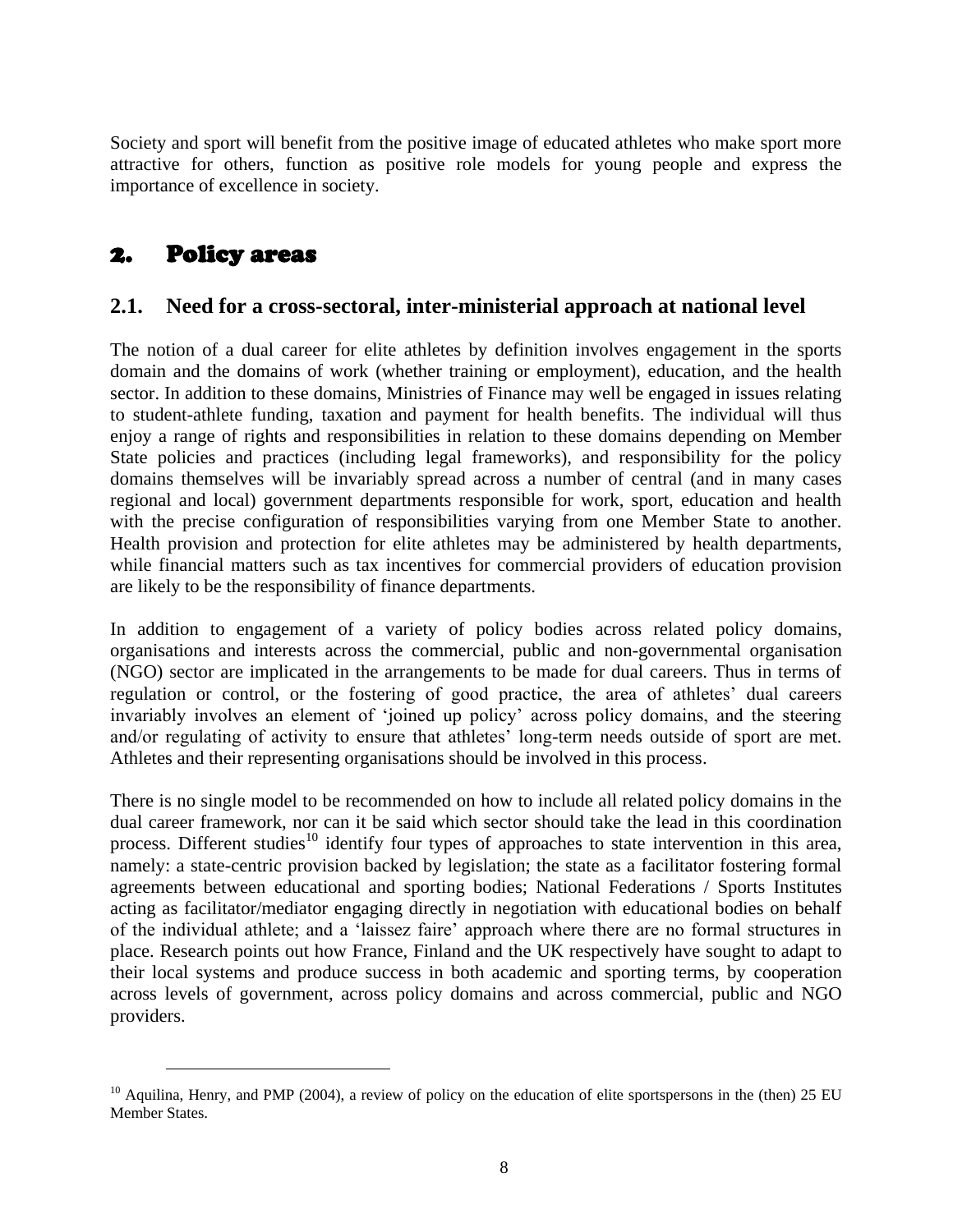#### **Guidelines for Action**

Guideline 1 – Talented and elite athletes in amateur and professional sports, including athletes with a disability as well as retired athletes, should be recognised as a specific population group in the relevant policy areas. This status should be:

- a. Developed and recognised through cooperation between stakeholders in elite sport including the athletes' representing organisations, education, employers and business, as well as governmental agencies (ministries responsible for sport, education, employment, defence, home affairs, economy, health and finance);
- b. Integrated in the institutional regulations and policy plans of sport bodies and educational institutes, in the social dialogue between employers and employees in professional sports and in the dialogue between executive boards and athletes' committees of sports organisations in amateur sport;
- c. Supported by specification of pathways for late and early specialisation high-performance sport and for athletes with a disability, in particular where pathways for able-bodied athletes cannot be used.

Guideline 2 – Public authorities responsible for policy domains involved in the provision of sport, education, training, social and financial support and employment should consider the establishment of interdepartmental bodies or mechanisms to ensure the coordination, crosssectoral cooperation, implementation and monitoring of dual career policies for talented and elite athletes including retiring elite athletes.

Guideline 3 – Authorities responsible for the implementation of dual careers should develop national guidelines for dual careers taking into account the EU Guidelines on Dual Careers and the specificity of the national sport and education system and cultural diversity. They should consider the use of agreements between stakeholders to promote dual careers. Where appropriate, such agreements could involve specific reward mechanisms, such as incentives for educational institutions or employers to recruit dual career athletes.

# <span id="page-8-0"></span>**2.2. Sport**

Sport policies should aim at talented and elite athletes participating in a combined career of sport and education or work. National Governments in most EU Member States play an important role in national sport policies through their legal and/or financial frameworks. As political and often the main funding bodies, they can react to developments in sport and society and give direction to the implementation of the concept of dual careers by organising inter-ministerial arrangements and distributing funding to sport organisations, federations and other stakeholders which recognise and support the importance of dual careers.

Alongside contributions from other sectors such as education, employment, health and well-being and finance, stakeholders in the field of sport such as sport organisations, sport centres and, in particular, coaches and parents play a key role in the successful implementation of dual careers for athletes.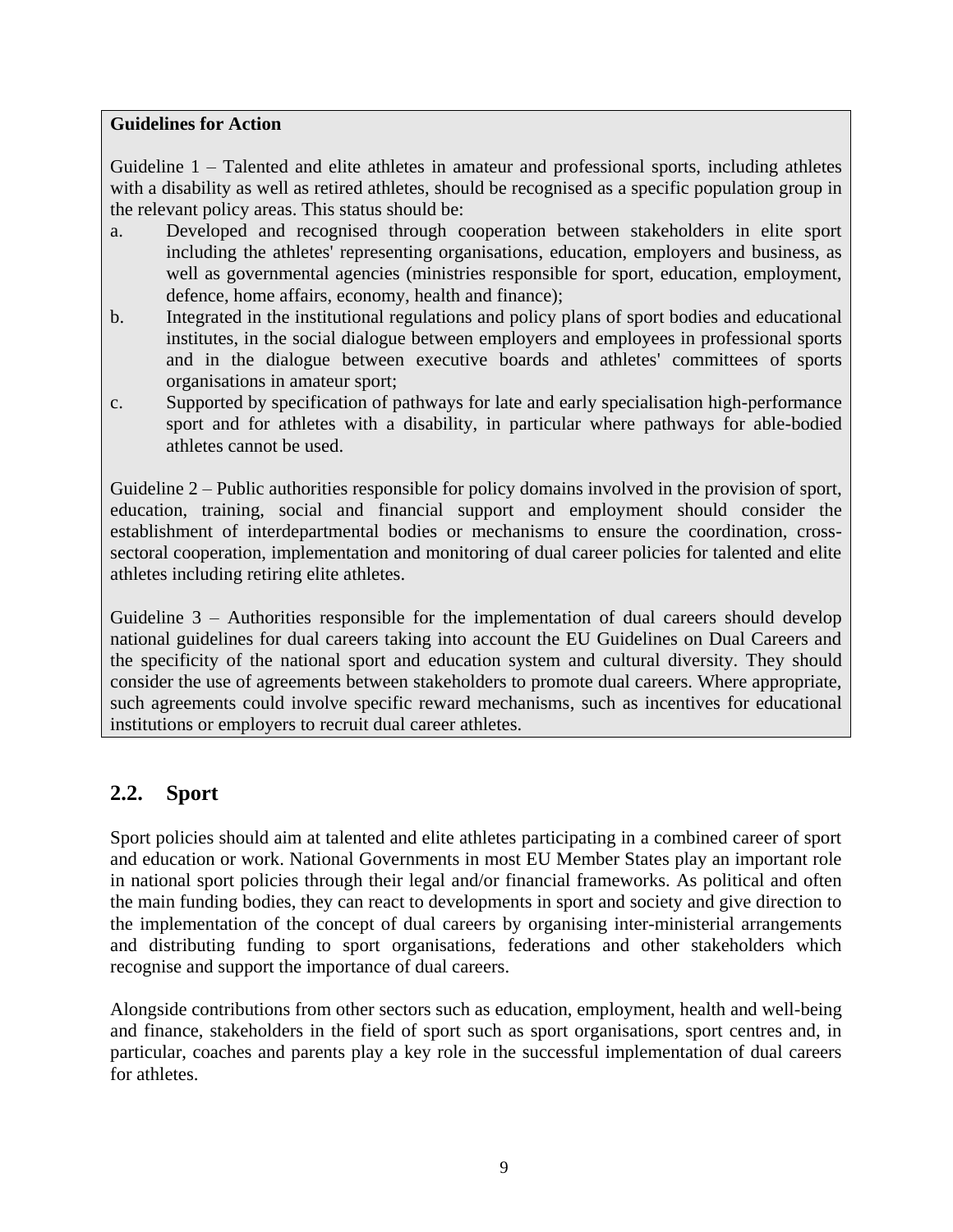#### <span id="page-9-0"></span>**2.2.1. Sport organisations**

Sport organisations (confederations, federations, associations, clubs) which still have a tendency to focus on the organisation of competitions should define or review their policies and require the development of dual career programmes. National sport bodies could promote and support the inclusion of the concept of dual careers in the various activities of their member sport organisations, taking into account the position of athletes, a long-term strategic approach to dual career arrangements and the availability of supporting services and facilities. As many sport disciplines for people with a disability are integrated in mainstream sport organisations, special attention is needed for this group so that equal treatment can be achieved and specific pathways can be developed if pathways for able-bodied athletes cannot be used. This requires that decisionmaking processes incorporate the perspectives and needs of this group.

The career of athletes, generally from the age of  $10-12$  years<sup>11</sup> onwards, should be the starting point of high-performance strategies and actions of sport organisations. Careful consideration should be given to the particular challenges of early specialisation sports and the start of intensive training at a young age. Although the national associations and clubs are legally free to apply their own training policies and can decide by themselves to start intensive training earlier or later, in all cases the personal, physical and mental development of the child should be the focal point.

It is essential that the process of selection of talented or elite athletes and the further decisions on the dual careers of athletes are transparent and exclude any form of discrimination or exclusion based on gender, race, religion or sexual preference. Strict ethical regulations are necessary. Private life and developments outside sport should be respected and a balance in athletes' lives considered important. Concrete charters and ethical rules could be helpful if they regulate for example the process of appeal against decisions inside organisations. Clear and open communication and information about the rules and the decision process are recommended.

A strategy to involve athletes in governing bodies and integrate athletes' points of view in decision-making processes should be developed. In the retirement process of athletes, sport organisations could support the athletes by providing a role in the organisations' activities. Good practices include athletes' committees, consultation processes of athletes in decision-making, specific election processes to include athletes in their governing body, facilities or programmes to support and spread athletes' opinions, priority access for athletes to employment or voluntary activities in the sport organisation's programmes, and engaging with players' organisations and addressing dual careers in the framework of the social dialogue.

In strategies, structures and programmes for athletes' dual careers the different stages of career development in the particular sports discipline should be identified and clearly described, so that clear pathways from the beginning of practice to the highest level and retirement are foreseen. Such pathways should be flexible and recognise the different needs and rates of early and late development of athletes. This approach should be shared by all the relevant actors, recognising the need to develop the responsibility and decision-making abilities of the athlete.

 $11$  For early specialisation sports the starting point is at a younger age.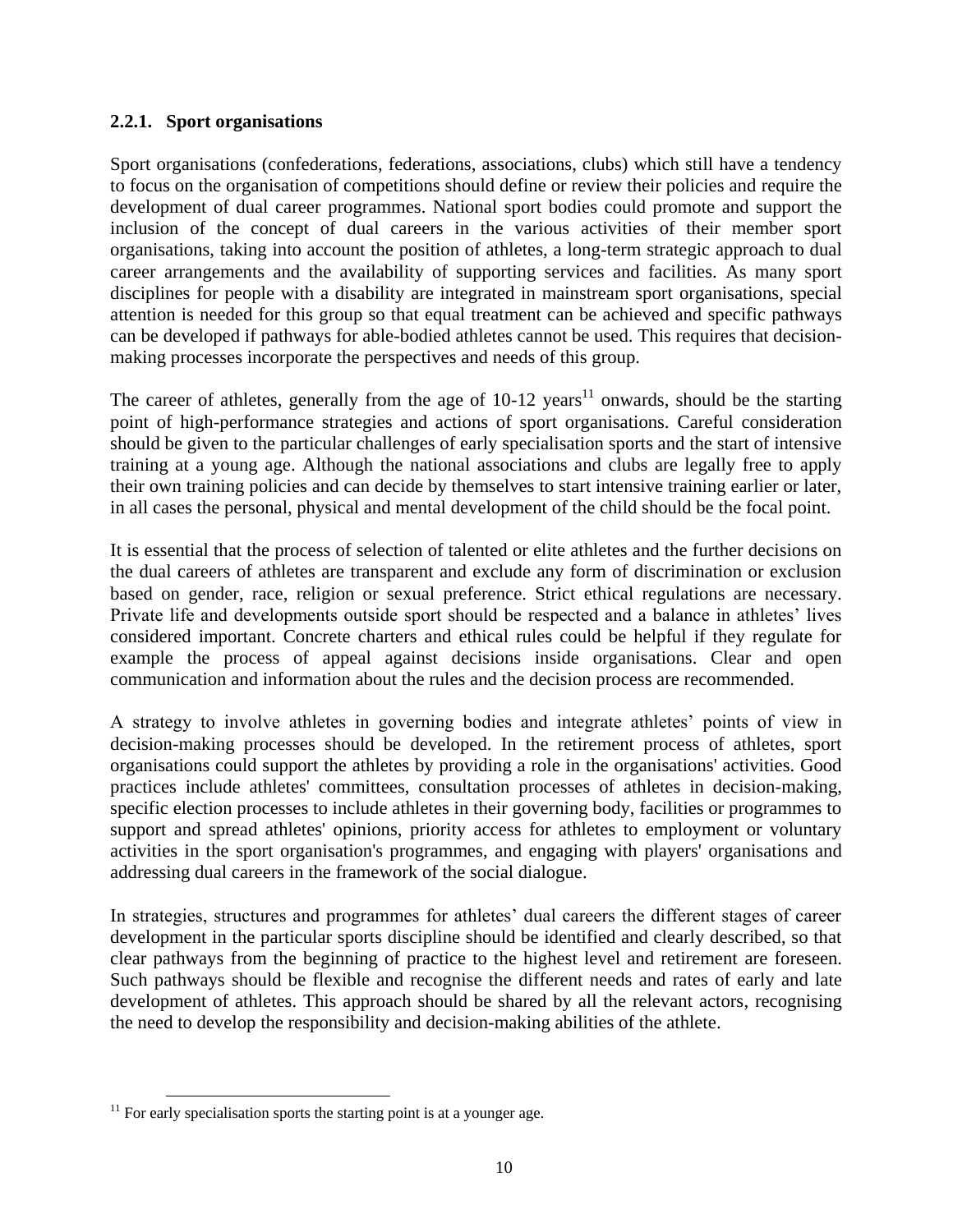In training and competition schedules, educational and extra-sport activities need to be planned and integrated in for example a period without training and competition. Proper dual career arrangements need to be arranged when athletes are abroad for a longer time because of training or competition. Better use could be made of existing international contacts, including with international federations, to contribute to the development of international educational networks linked to high-performance training and sport locations and to spread awareness about effective dual career programmes and policy and legal frameworks.

#### *Example of good practice*

*Recently, the IOC included in its evaluation of international federations an assessment of athletes career programmes, which should integrate the dual career approach. This represents an important step since, as it is identified as a must-do, international federations will have to contribute to the whole process.*

Sport organisations should be aware of the fact that athletes are confronted with conflicting requirements and needs at different levels of development (athletic, academic, vocational, psychological, psycho-social, social, financial) throughout each of the stages of a dual career. Some flexibility from sport organisations in working with other stakeholders will enhance further cooperation.

#### <span id="page-10-0"></span>**2.2.2. Sport academies and high-performance training centres**

Sport academies exist in many modalities in EU Member States. Alongside schools, local multisport academies without boarding facilities deliver extra sport activities for talented athletes and talent identification in certain sports. Municipalities, schools and sport clubs are involved in these academies and local arrangements with all stakeholders involved are a key for their success. Clear objectives, definition of target groups and a link to regional and national talent programmes are recommended.

Local and regional sport academies set up by (professional) clubs and federations for selected talented athletes are common in the majority of Member States. It is only in a limited number of sports where private bodies other than sports clubs and federations are directly operating the training of talented athletes (mainly in tennis, golf and skiing). Even in those cases, a mix between private academies, national associations and clubs exists and may be different from one country to another. Besides the professional training of young athletes, special emphasis should be given to their personal development and all round education with the help of coaches, teachers and health experts. Sport academies should function according to time schedules which allow for the reconciliation of the highest level of sports training with school education.

In many Member States, National Olympic Committees or sport federations run (inter-)national high-performance training centres hosting different sports. The existence of such national training centres, where elite athletes train all year long, is essential in the organisation of the training of elite athletes. In general a critical mass of talented athletes of a country (starting from the age of 12) is gathered in one place or in a few places on a full time or part-time basis. National associations play a key role in the organisation of training, while the management of the training centre can refer to different types of bodies (Ministry of Education, Olympic Committee, private company). Athletes should benefit from high-quality standards for sports training, medical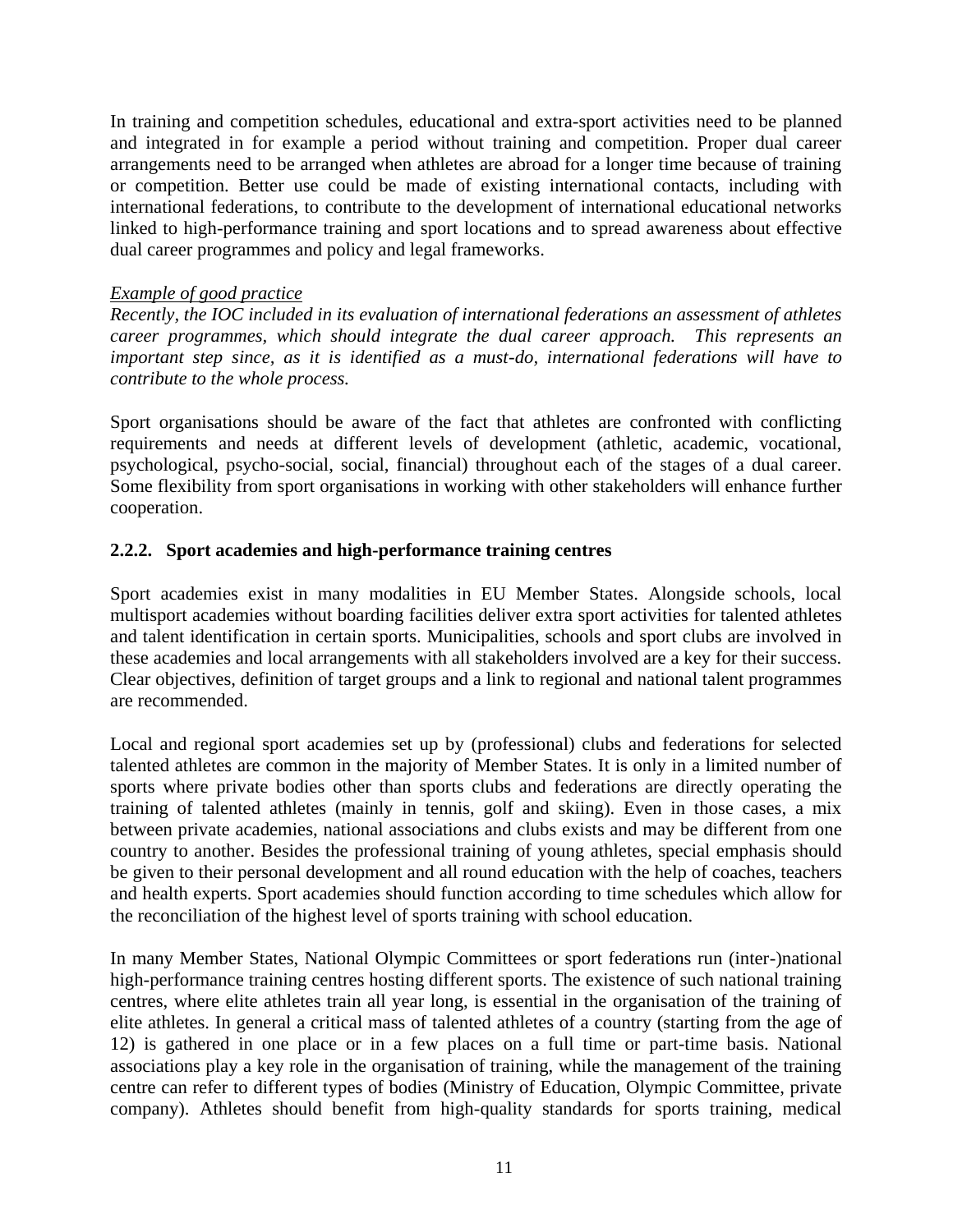survey, education, and other supporting services, and proper and transparent arrangements should be made internally or with services in the neighbourhood of the centre. Sport science laboratories run in cooperation with universities could provide significant support. Training programmes for the growing number of athletes from abroad, international training camps and sport apprenticeships could be offered in the centres, although the inclusion of the concept of dual careers for foreign athletes remains a challenge because of their different needs and backgrounds as well as potential linguistic and legal barriers.

#### *Examples of good practice*

*The High-Performance Centre of Sant Cugat in Spain has an Athletes Care Service (SAE) giving individual attention to the transitions athletes can expect in the course of their lives, in particular at the end of secondary education, the end of university education, and upon their retirement from sport. First work experiences are facilitated in local companies near the Centre. The public high school (IES CAR) which is located inside the training centre offers lessons at adapted times for the training groups.*

*The Malmö Sport Academy of Malmö University in Sweden supports national elite athletes during the first year of their university education, thus facilitating their transition within the educational system and also their junior-to-senior athletic transition. A set of dual career supporting services including medical, physiological, nutritional, psychological and career assistance (e.g. career counselling and planning) are available for student-athletes. Grants provided to the users of the programme allow them 25 hours of expert assistance during the educational year based on an evaluation of their individual needs or personal choices.*

Sport academies and (inter)national sport centres run by sport federations are often part of the sport policy of the national and regional sports authorities. Through financial frameworks and/or regulations, including operational specifications and quality control mechanism, transparency may be reached regarding the work process and output of these centres. For sport academies run by professional enterprises or clubs, these mechanisms are often not in place, but licensing systems of federations could give guidance. It is important that the position of athletes and staff in such sport communities should be regulated well, for example through education, an internal code of behaviour, the presence of an ombudsperson or agent with whom confidential matters can be discussed, and regular contact with athletes and their representatives including player associations.

Furthermore, the educational part of dual careers, in particular after the compulsory education period, needs more attention in sport academies and high-performance centres. They often do not feel responsible for competences needed for a career after high-performance sport. As a consequence, the engagement with higher education and vocational training institutes is seen as a necessity rather than an opportunity. Legislation, guidelines and licensing systems, if existent, should include the promotion of continuing education after compulsory education, which would be in line with national and European strategies on lifelong learning, and include this in agreements with the stakeholders in sports. Further education and training should be part of collective bargaining agreements for professional athletes in sport academies, in a similar way as in other professions.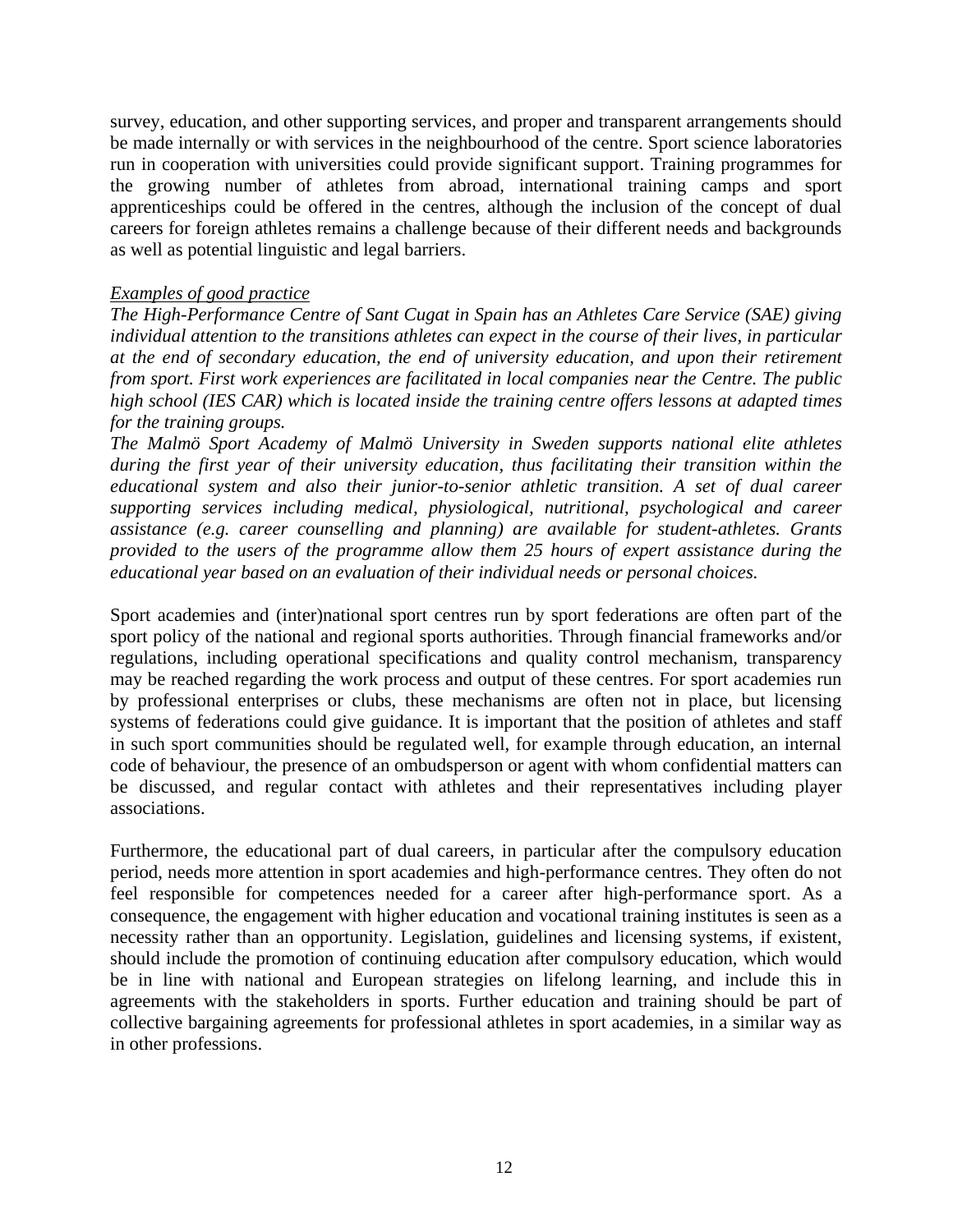#### <span id="page-12-0"></span>**2.2.3. Coaches and other members of performance teams**

Coaches<sup>12</sup> play a crucial role at the start of a potential elite career in the identification (together with special scouts and parents), guided improvement and development of the talents of the young athlete. As the future of young athletes, both as sportsmen and as persons, is partly in their hands, it is essential that coaches are qualified at the appropriate level for the roles they undertake in this stage of the athlete's career. They also need to have the competences to understand different types of risks that may be faced by athletes, and not only the risks directly linked to sports training. The lifestyle of talented and elite athletes and the lifelong development of the athlete as a person should be included in their approach to the athlete.

At a later stage, experts managed by a head coach or performance manager, including different types of (assistant) coaches, (para-)medical and other staff members, operate as a team to guide the sporting activities of a talented sportsperson towards the elite level. Accordingly, head coaches or managers should manage their performance team and take care that athletes improve their technical, tactical, physical and mental capabilities, but also develop their personal, social and lifestyle capabilities through educational and career pathways. All staff of a performance team should view the athlete as a whole person and promote the development of life skills (e.g. effective communication, dealing with success and failure, time/stress management, etc.) in such a way that these skills are not only displayed within sport, but also in life and career development. Fair play and an environment where performance is improved through legitimate means, underpinned by a clear anti-doping philosophy, should be promoted.

This approach requires a mind-shift in sport governing bodies and organisations in many Member States so as to recognise the role of organisations representing coaches and other performance staff members in this perspective. A code of conduct, including the principles of dual careers, could be part of a collective bargaining agreement or individual contracts for well-qualified coaches and other performance staff members employed to work with talented athletes and elite athletes.

Member States are updating their regulations relating to the requirements necessary to become a coach, sometimes including other elite sport related professionals (qualifications, accreditation of educational providers, validation of non-formal learning experiences). These updates should be based on modernised professional profiles of specialised coaches and other performance team members for talented and elite athletes. The profiles, roles, tasks and needed competences, skills and knowledge described in the international coaching framework developed by the International Council for Coaching Excellence (ICCE) and the Association of Summer Olympic International Federations (ASOIF) (2012), as well the national coaches frameworks developed in some EU Member States, could be helpful in this process. Qualifications to be gained through different types of educational institutes and federations should be compatible with National Qualifications

 $\overline{a}$ 

<sup>&</sup>lt;sup>12</sup> The terms "coach", "trainer" and "instructor" have different meanings in EU Member States varying from a limited scope giving guidance on tactics during competition only, to a combined function including activities such as instruction, giving exercises during training sessions and being the manager of a team or guiding professionals. In these Guidelines a wide definition is used, based on the work of the European Coaching Council, in which all activities focused on guided improvement and long-term development of athletes are included. (European Coaching Council 2007)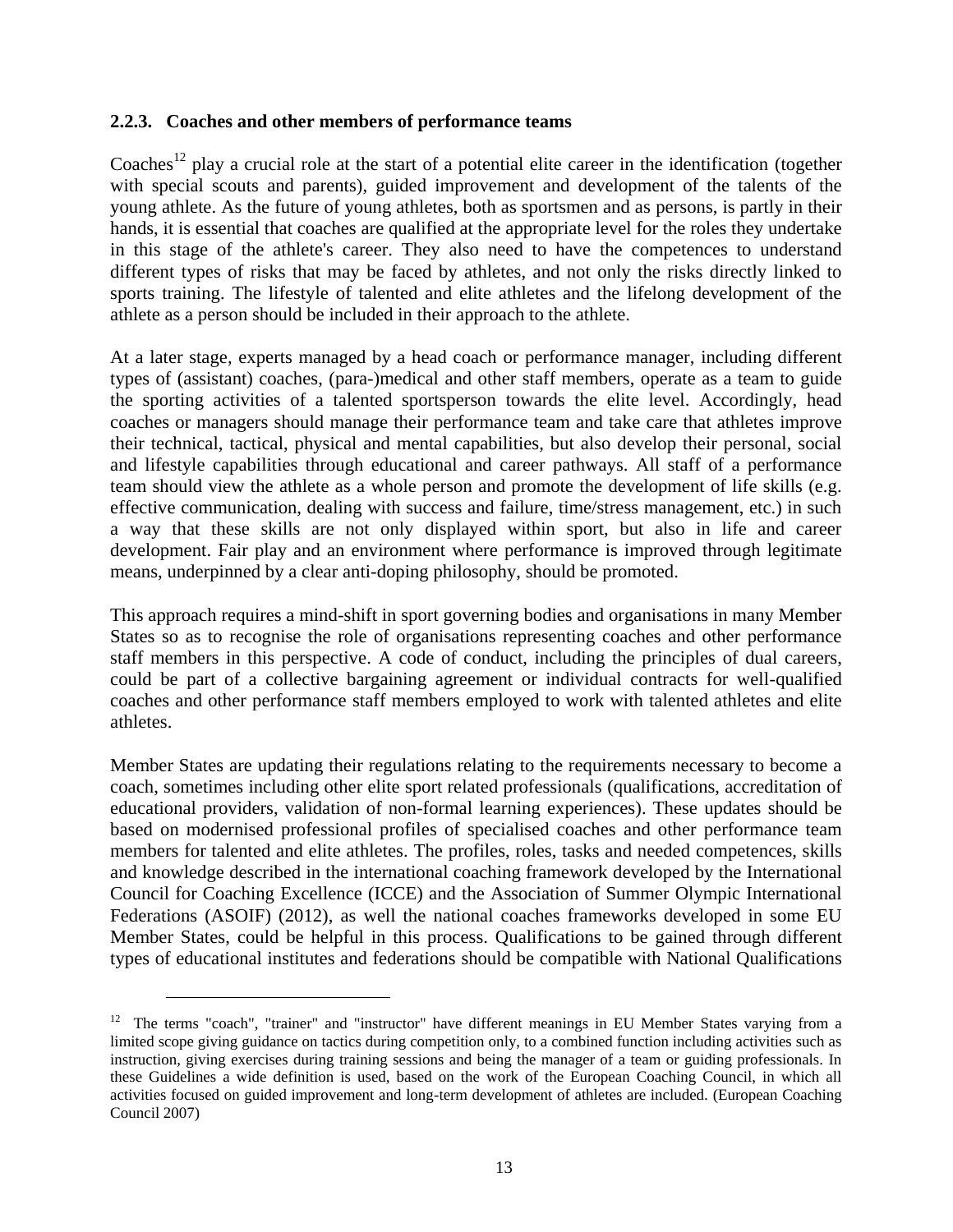Frameworks with reference to the European Qualification Framework (EQF). This approach will align coaching competences with the needs of talented and elite athletes and make them transparent in case coaches and other members of performance teams choose a job abroad or are recruited from abroad to run training programmes.

Coaches and other performance team members, either professional or volunteer, are in need of further education once they are qualified and at work, not only because of new methods of training but also in the perspective of a changing sport environment. Some Member States and sport organisations have already created further education systems in order to revalidate the licences of coaches, but systems are often still in development or not organised in an attractive and effective way. The concept of lifelong learning should be implemented in sport coaching and guidance, and dual career topics should be included.

#### *Example of good practice*

*In the UK a qualification for Talented Athlete Lifestyle Support (TALS) has been developed by the Talented Athletes Scholarship Scheme (TASS). The qualification provides the necessary skills to enable professionals (e.g. coaches and performance managers) to guide and support athletes through their dual career and has a level equivalent to EQF level 4. The qualification is part of a Continuous Professional Development strategy for professionals in this field.*

Many elite athletes have the potential and desire to become coaches or member of a performance team. However, it should not be assumed that excellent former athletes will make for example excellent coaches. There is a need for a pro-active and structured approach to support the transition from elite athlete to other professions in sport in which the relevant experience of athletes is recognised.

Whereas the position of high performance staff and coaches in national training centres, professional sports clubs and big sport organisations is often that of a full-time professional, this is not the case in other sports and in particular for coaches of disabled sportspeople. Coaches often have to combine their coaching with other work and face challenges with employers during specific training sessions and international events abroad. Coaches are often employed part-time or even only get reimbursement of their expenses. This 'blended' nature of the coaches' role suggests the need for a 'dual career' approach for coaches, including specific employment arrangements that are commensurate with the intensive nature of their role in supporting talented and elite athletes. If applicable, this can be done as part of the development of a collective bargaining agreement for professional coaches.

#### <span id="page-13-0"></span>**2.2.4. Supporting services**

Most athletes can only develop dual careers if they benefit, alongside a balanced performance team, from effective supporting services. The conflicting requirements of sport, education and work, different legal and financial frameworks, a general lack of time and high pressure due to expected exceptional performance in sport make the availability of such services a precondition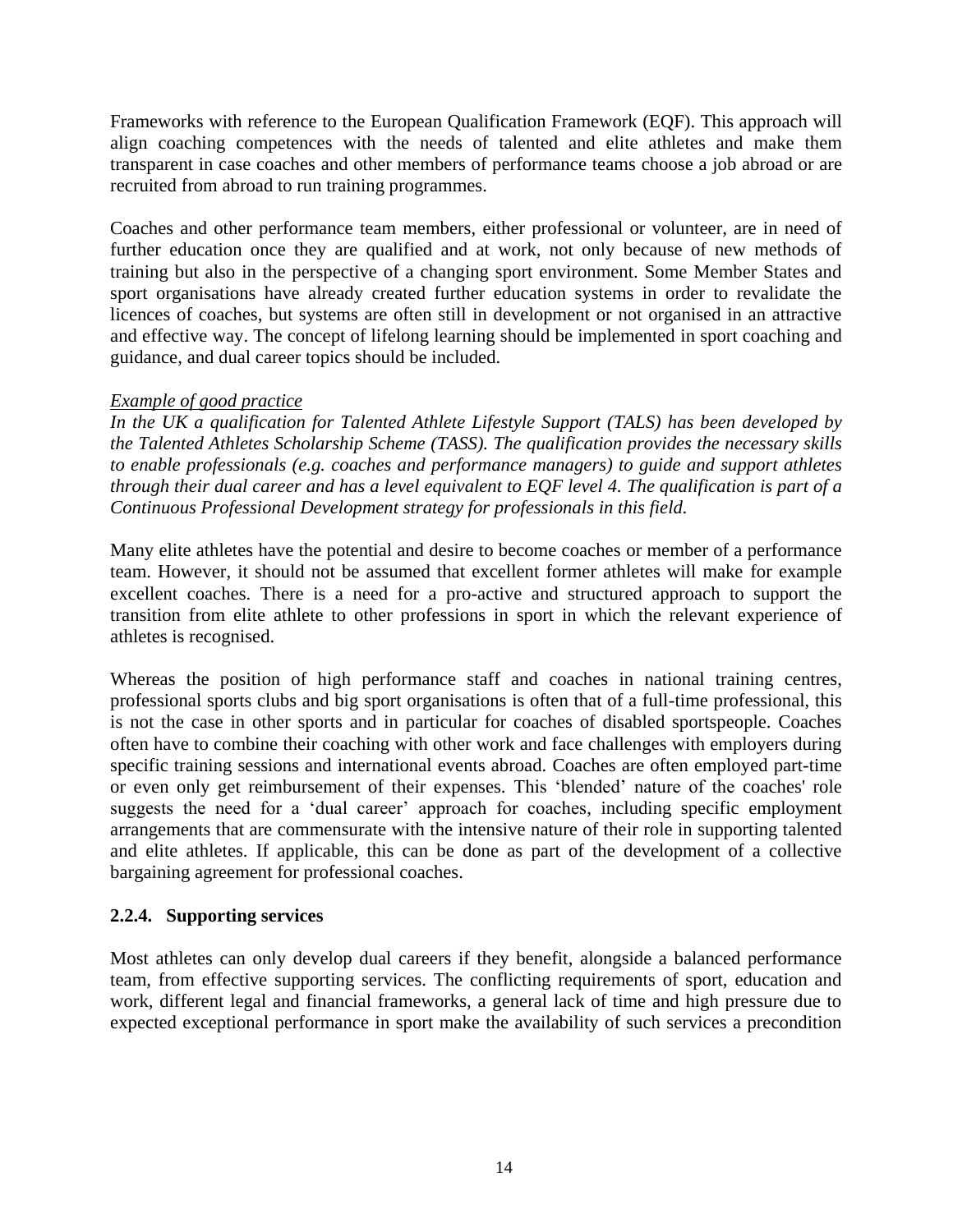for success. Academic evidence has highlighted the importance of a strong support structure to help elite athletes achieve their sporting ambitions as part of their life-long strategy.<sup>13</sup>

Supporting structures need to be fully integrated in the sport, educational, vocational and lifestyle systems of the athletes rather than remaining isolated outside the sport context. They need to be based on direct contact with athletes, parents, coaches, performance directors and other stakeholders. Dialogue between counsellors, physiotherapists, doctors, coaches and educationbased representatives should be organised so as to reach commitment through individualised action plans. Agreements should be reached with the parents or family representatives of young athletes, who are not only their children's legal representatives but also have often invested substantially in their development.

There is no preferred model to organise dual career supporting services because of the different history, responsibilities of stakeholders in sport and recognised competences in EU Member States. However, the interest of the athletes should be the starting point and conflicts of interest between organisations and athletes should be avoided. Services should be based upon sound scientific research and/or have the backing of scientific experts. Referral services through a network of specialists (e.g. financial, psychological, social, legal, social security) and online services related to educational and vocational development should be developed. Supporting structures and services which are linked to different policy areas need to be coordinated.

Dual career supporting services should be advertised among the community of athletes, coaches, sport federations and other stakeholders, in particular for athletes training outside specific education and sport structures for talented and elite athletes. Athletes outside the scope of specific educational institutes and high-performance training centres are often not aware of the existence of supporting programmes.<sup>14</sup>

Supporting services may notably include<sup>15</sup>:

- Psychological assistance including personal development training courses, career discovery, planning, development and coaching, lifestyle management, skills to prepare and cope with transition and change, crises interventions;
- Educational guidance and information;
- Employment guidance and information, preparation for a new job.

In a similar way as coaches, professionals and volunteers working in performance teams and professionals working in dual career service structures (whether independent or employed by a sport organisation, an institute or a private agency) should be competent and qualified to work with talented and elite athletes. They should respect the integrity of the athletes and be free from any criminal record in relation to child, physical or sexual abuse and have expertise related to the challenges faced by athletes during and after their sporting careers. Counsellors may well be

 $13$  Chartrand & Lent, 1987; Lavallee & Wylleman, 2000.

<sup>&</sup>lt;sup>14</sup> As demonstrated in the framework of the Athletes-To-Business project (EOC, 2011).

<sup>&</sup>lt;sup>15</sup> Medical support including paramedical care and nutrition support as well as financial management and budget control can also be part of supporting services. See sections 2.5 and 2.6.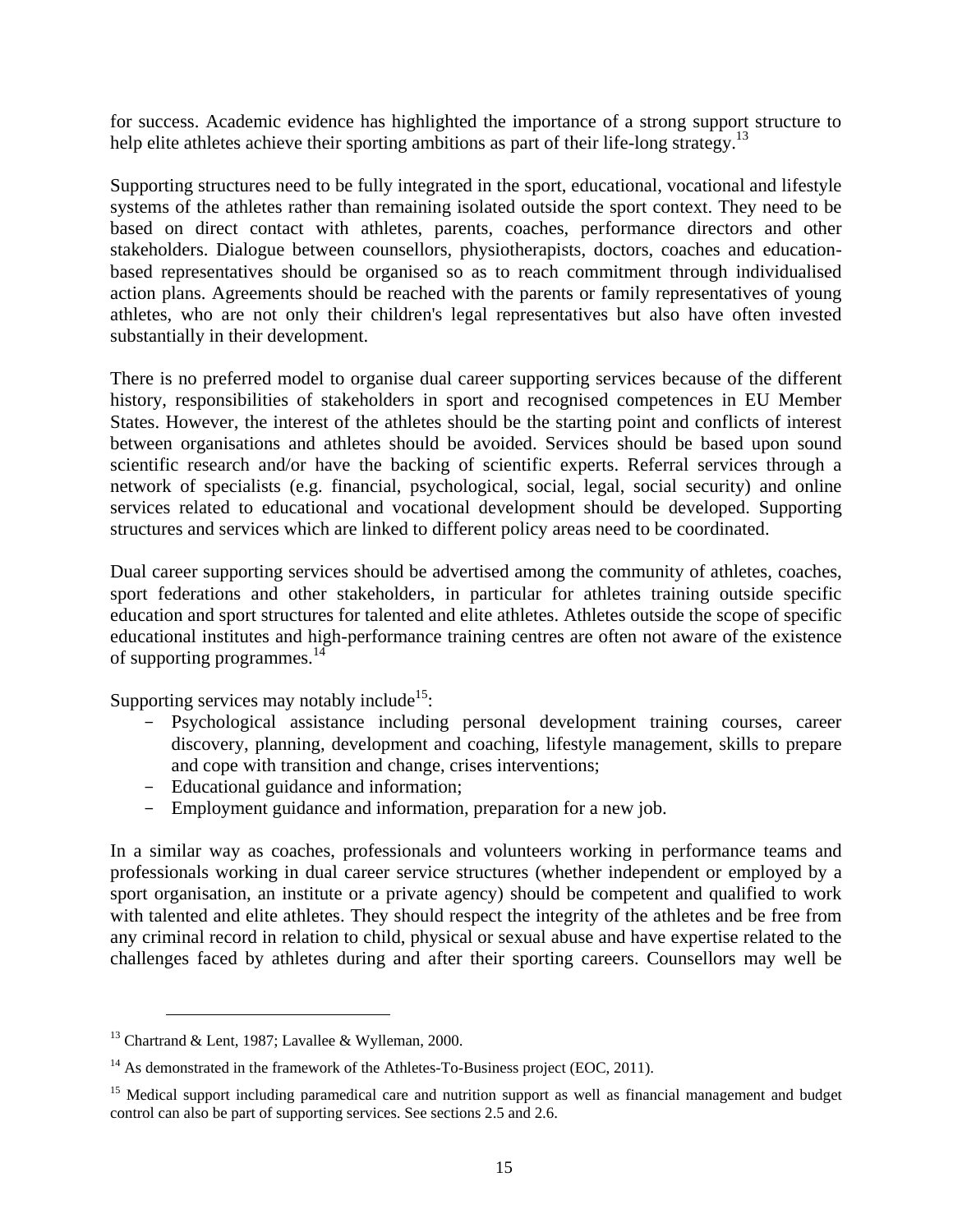former elite athletes who qualified for the job through an adapted educational pathway recognising learning experiences of the former athletes themselves.

Exchange of experience acquired in Olympic networks (Germany), in the Talented Athlete Scholarship Scheme – TASS (United Kingdom), in the Verein Karriere Danach – KADA (Austria) and in projects such as "Study & Talent Education Programme" (Belgium), "Athletes Study and Career Services" (Finland) or "Tutorsport" (Spain) can benefit the further development of supporting services in Europe.

#### **Guidelines for Action**

Guideline 4 – Public and private sports authorities should support the implementation of dual careers of different types of athletes in the activities of national/regional sports organisations through formal agreements which require a clear strategy, planning of activities and involvement of athletes, and make the allocation of funding conditional upon the inclusion of the dual career concept in their activities. The safety and welfare of young athletes should be a requirement of such programmes.

Guideline 5 – Responsible sports authorities should recognise sport academies and highperformance training centres as part of a coherent system of provisions for dual career athletes, including student-athletes from abroad, based on agreements between stakeholders, and secure the implementation of dual career services in these institutes.

Guideline 6 – Sport academies and high-performance training centres should only be recognised and supported by public and private sport authorities if some minimum requirements have been fulfilled:

- Combination between sports training and general education in the framework of a lifelong learning strategy;
- Qualified staff (including specific qualification for disabled athletes);
- Supporting services including medical, psychological, educational and career assistance;
- Quality criteria for safe and accessible sport facilities and services;
- Transparency about rights of athletes (e.g. internal code of behaviour, ombudsperson);
- Collaboration with athletes' social support network (e.g. parents).

Guideline 7 – Sport and educational authorities should promote the implementation of the dual career concept in contracts and codes of conduct for coaches and other members of performance teams. National sport organisations and international federations, as well as universities and vocational education and training institutes, should include the dual career concept in their education programmes for these professions.

Guideline 8 – Sport and public authorities should support stakeholders in dual careers to ensure that through supporting services and structures:

- 1) Expertise on dual career topics is available and accessible to all stakeholders involved;
- 2) Dual career support (including support for career transitions and crisis-management and coping interventions) is available to all recognised talented, elite and retired athletes;
- 3) The quality and content of supporting services meet the demands of athletes.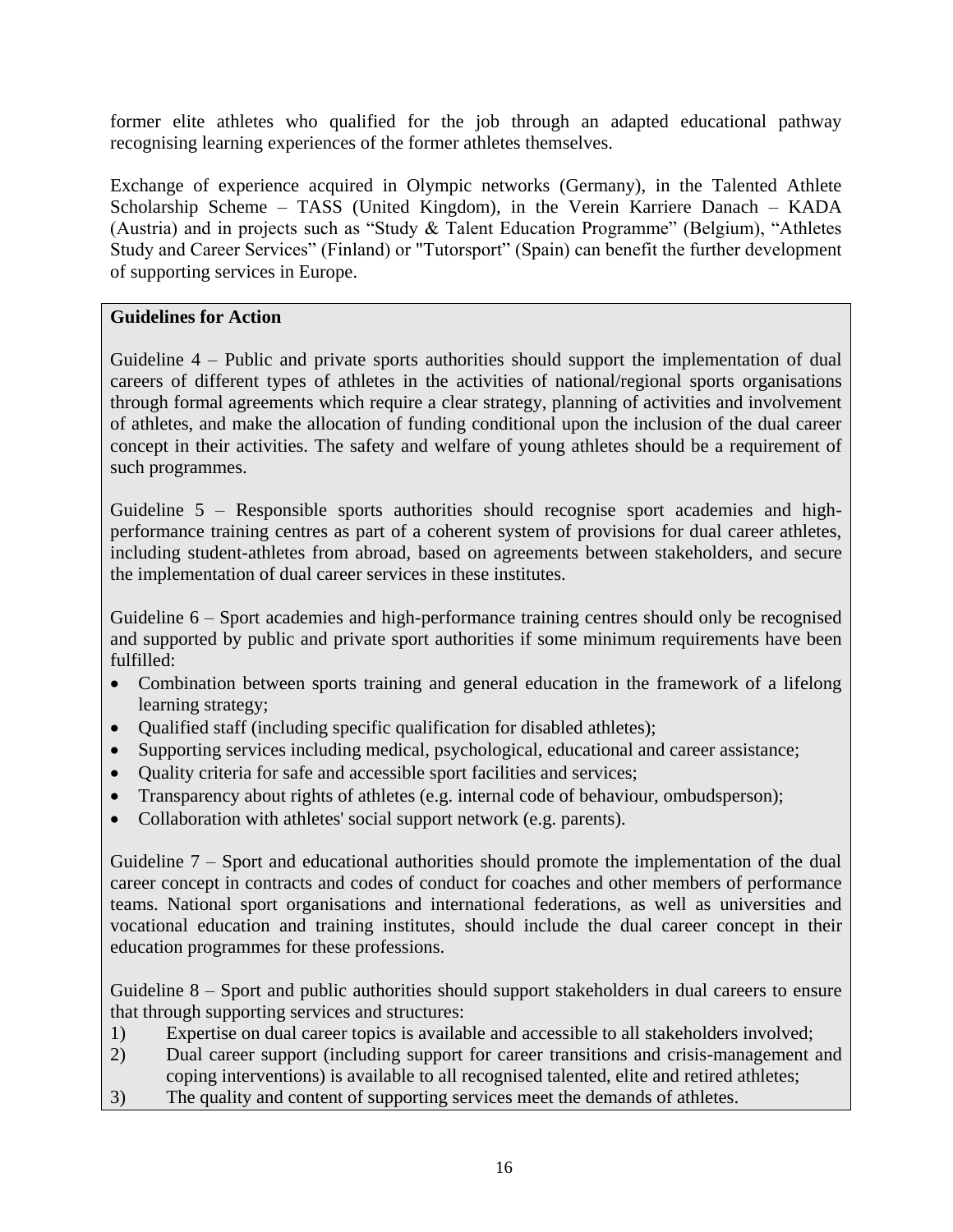Guideline 9 - Members of performance teams and experts delivering supporting services should be competent and qualified and free from any criminal record in relation to child, physical or sexual abuse. Qualifications and certification for professions in performance teams and dual career supporting services should be part of the National Qualification Framework for educational institutes with reference to the European Qualification Framework. European branch organisations in this field could support this process.

# <span id="page-16-0"></span>**2.3. Education**

As the educational part of dual careers is a challenge for many athletes, personal support for athletes in the form of mentors, tutors and personal learning support systems has been identified as a successful tool for encouraging athletes to maintain their educational programmes. Tailormade solutions should be found for (small groups of) athletes because of the variety of sports and the different preparations needed for each sport, the stages of development athletes are passing, and the variety in educational providers. Supporting services could promote the use of incentives to encourage young sportspersons to complete their education. Web-based directories can offer information on academic and vocational courses at national and European levels, educational resources and flexibility arrangements, facilities, coaches and high-performance information for individual sports. Such a resource tool for elite athletes should facilitate course choice and forward planning.

Despite positive measures taken to support individual student-athletes (and their parents), more specific and structural measures are needed. Many Member States have already taken these challenges seriously by supporting specialist educational institutions, programmes and methods to help young sportspersons balance their education and sport. These measures promote the implementation of dual careers, but also support indirectly the strategies of Member States on education (highly qualified workforce, the prevention of early school leaving) and sport. Furthermore, given the popularity of sport, they provide schools with opportunities to profile themselves and attract more students.

#### <span id="page-16-1"></span>**2.3.1. School education**

There are currently several ways throughout the European Union for young athletes to combine school education and sports training. Many Member States have created a specific status which grants beneficiary athletes scholarships, flexible timetables and exam dates, and allows them to be absent for competitions.

A majority of Member States regulate sports classes in regular schools with a sport profile. For most sports, a sport profile of the school, including extra physical education and daily sport activities, has a positive influence on the child. More specific attention for certain sports is only recommended from the age of 10 years onwards. In Member States with active local sports clubs, these activities can be organised in close cooperation between schools and clubs. Although most schools allow students to have more sports classes per week, these classes are not specifically targeting elite athletes and are consequently not always suitable to their level of training.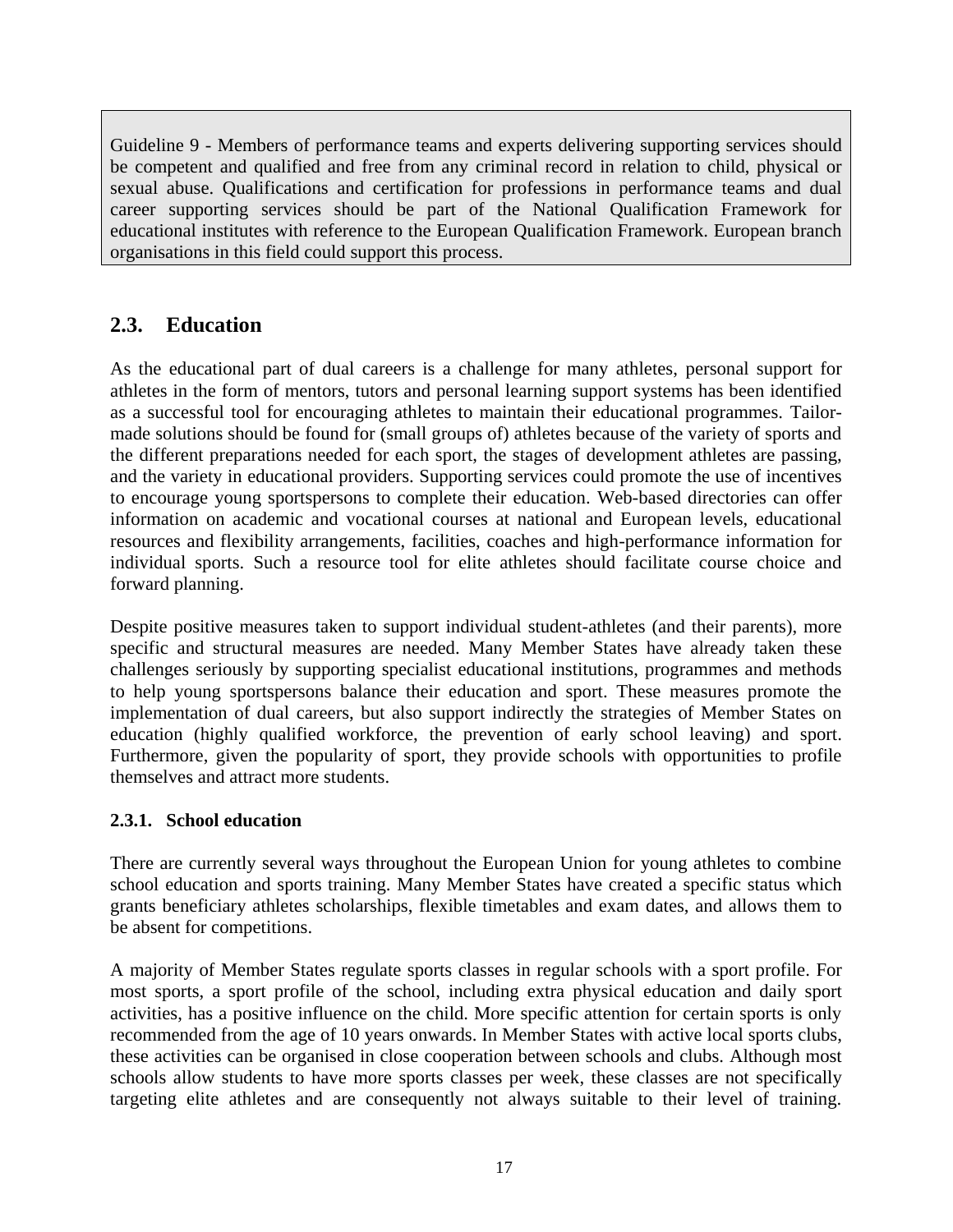However, talented athletes benefit at least from more intensive training and are medically taken care of, while profiting from flexible arrangements.

In early specialisation sports, more intensive training starts in general between the ages of 6 and 11 and may demand special arrangements at primary school level, similar to those for dance or ballet. The combination of sport and education can often be organised in a natural way since there are no long training stages or competitions abroad on the agenda while homework and exams are often non-existent, but special facilities and adapted residence may be necessary. Research on athletes' development in these sports emphasises some benefits of early specialisation (e.g. using favourable periods in motor development, having more time to prepare for the demands of highperformance level) and also some relevant costs (e.g. increased risks of low enjoyment, injuries, burnout, and premature dropout). Therefore, if specific dual career programmes involving primary schools are organised, conditions for young athletes should be aimed at that strengthen the benefits and compensate for the costs of early specialisation. These might include a specific environment including professional coaches educated in training young athletes in a holistic way, close cooperation with young athletes' families, mutually adjusted training and study schedules, close cooperation with local clubs, dual career support services and a monitoring system focusing on safeguarding the physical and mental development of the child and prevention of injuries and burnout.

#### *Example of good practice*

*Young athletes in tennis, swimming and gymnastics in Flanders (Belgium) can obtain the status of "promising young athlete" which allows them to be absent from primary school during 6 hours a week for training and to be absent for 10 half-days per year in order to participate in sports competitions*

Many Member States favour the combination of sports and academic training in special sport schools or sport colleges (often in upper secondary education) where young athletes may benefit from an educational programme adapted to their sports training. Educational programmes are taught around training sessions and periods. These structures allow for flexibility, which is convenient since each sport has different requirements. However, students must generally follow the same educational programmes as in regular schools and facilities are not always accessible for student athletes with a disability. For athletes, the various types of specific arrangements are of great value (e.g. extended education by one year, a specific school guide or coordinator, supplementary tutoring at school and through telecommunication networks, study buddy schemes, specific delivery of written assignments and adapted organisation of exams and tests). Schools are encouraged to use Internet-based tools and communication channels between students and teachers in view of athletes' stays abroad for longer periods.

# *Examples of good practice*

*In Denmark, one hour of supplementary tutoring at school is financially supported for each day of absence by Team Denmark and the NOC, when athletes attend activities for the national federations.*

*In Sweden, 51 upper secondary sport schools for 16-19 year old athletes patronised by the Swedish Sports Confederation are functioning across the country. These schools are adjusted to the requirements of particular sports, coordinate student-athletes' training and study schedules, provide athletes with opportunities to travel for competitions/camps, as well as with good sport*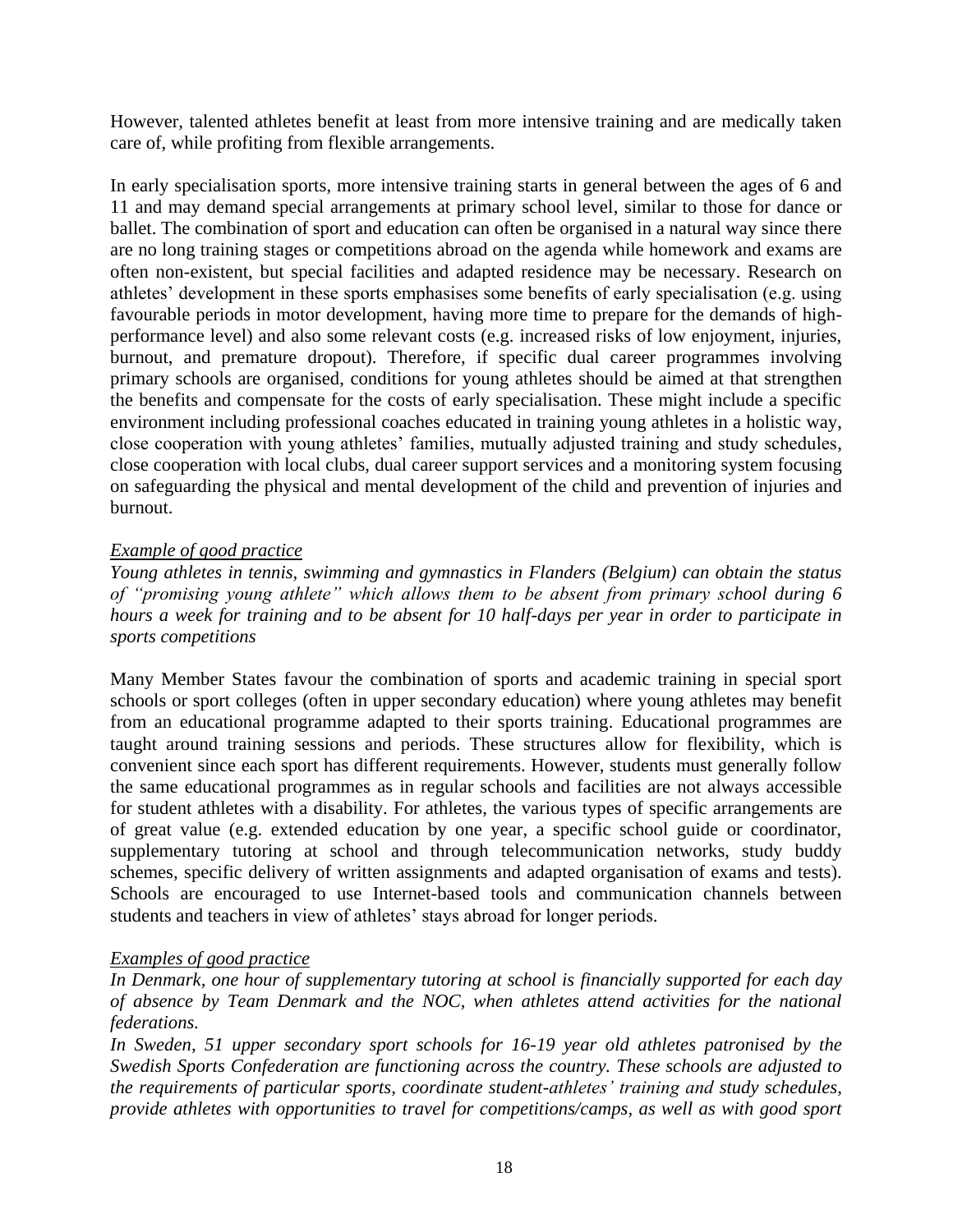*facilities and support from professional coaches. The educational programmes at these schools allow athletes to continue their education after graduation at university level.*

Results of evaluations of existing sport schools and sport classes indicate that student-athletes are not always better off in academic and sport results compared to talented athletes at regular schools. The success of sport schools and classes depends on many factors including the quality of flexibility arrangements, cooperation with the sport federations regarding the profile and qualification of coaches and the content of training programmes. Quality also depends on the selection of schools and monitoring mechanisms in place. An accreditation system for schools which are keen on functioning as sport schools could be considered. Exchange of experiences within and between Member States, taking into account the specific position of the school and sport in every national sport and education system, could improve the effectiveness of sport schools and special colleges. The position of elite athletes with a disability, often neglected in evaluations of the different systems, should be part of this exchange of experiences.

#### <span id="page-18-0"></span>**2.3.2. Vocational education and training**

Opportunities for the implementation of dual careers in the vocational education and training (VET) sector should be further explored. For many talented athletes, vocational education forms the educational part of their dual career. Specific arrangements therefore need to be developed which should ideally be part of a legal or policy framework for all VET institutes in a Member State. Students should be allowed to prolong their vocational education and training due to elite sport. This requires that both the employer and the educational institute have a flexible attitude. VET institutes should have the primary responsibility for ensuring that personal education plans are produced in collaboration with the employer and the student. In cases where there is a need for supplementary tutoring to ensure the student achieves the required competences, the educational institute should be in a position to offer such tutoring.

Positive experiences in Member States where youth academies of professional sport clubs already cooperate with VET institutes, leading to sport-related qualifications such as sport instructor or coach, show that dual career arrangements should not be limited to flexibility only, but may also include a curriculum leading to a profession in sport.

# *Example of good practice*

*The Johan Cruyff College offers tailor-made study programmes for elite athletes from all kinds of sports in five "Regional Vocational Education Centres" administered by the Netherlands Ministry of Education. Student athletes and retired athletes may qualify as (assistant) coach, event organiser or for a profession in sport marketing (EQF levels 3 and 4).*

VET institutes sometimes offer important elements toward the development of professional athletes, e.g. in the form of applied theory on training, contracts and labour conditions, a foreign language, communication and media training, medical care, prevention of injuries etc. Through the vocational education system, substantial apprenticeships in the sport sector are already developed in some Member States.<sup>16</sup> In-service training in the framework of a work contract with

<sup>&</sup>lt;sup>16</sup> E.g. in Austria, Netherlands, France, United Kingdom, Spain.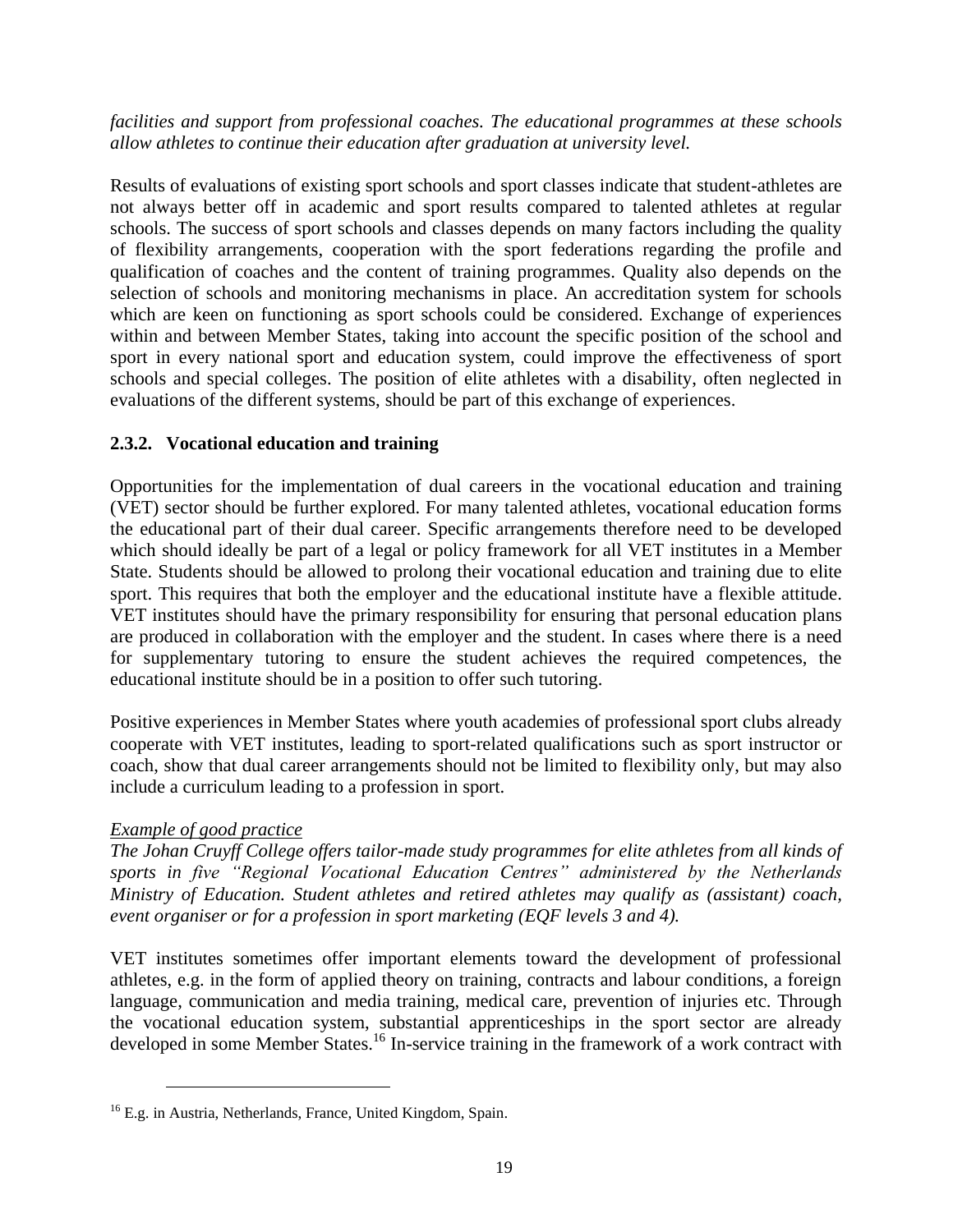an employer (e.g. one day of education and four days of work per week) and traineeships abroad may be other models allowing dual career athletes to benefit from training on the job.

#### *Example of good practice*

*In England the Sector Skills Council 'Skills Active' operates the Advanced Apprenticeship in Sporting Excellence programme in vocational education, which focuses on structured training and development across a number of sports for talented young athletes (aged 16-19), who have the potential and opportunity to excel in their sport, either competing internationally or securing a professional contract. The programme currently serves approximately 2,500 athletes in 20 sports, including disability sports. It is designed to enhance the athletes' ability to plan, apply and evaluate their development in the appropriate technical, tactical, physical and psychological aspects of their sport and also addresses wider issues such as lifestyle, career development, communication and health and safety.*

In reality not many VET institutes in Member States offer vocational programmes to become an elite athlete as a profession because of the short-term career of a professional athlete, but other institutes such as youth academies of professional clubs do. Formalised cooperation between stakeholders from professional clubs/teams and VET institutes is increasing and should be promoted.<sup>17</sup> The starting point for such cooperation should be the description of the necessary competences (knowledge, skills and responsibilities) for an elite professional athlete. National athlete organisations (e.g. members of EU Athletes, FIFPro and athletes' committees) could be invited to contribute to the formulation of such profiles as part of the social dialogue related to VET in the Member States. Profiles should include the development of decision-making and responsibility on the part of the athlete as well as of transferable skills that can be taken to other aspects of their lives.

# <span id="page-19-0"></span>**2.3.3. Higher education**

 $\overline{a}$ 

The combination of education and training often becomes complicated when athletes would like to combine higher education with their sports career. More transitions are often taking place at this age as students move to another town away from home and family, make new friends, change clubs and have to make new training and sport arrangements. A substantial investment is needed in all domains. In most Member States, opportunities for pursuing an academic education and a sports career are not planned.

Sports and Physical Education Faculties in Member States are adapted to training since their subjects are all sport-related. They generally lead to teaching and training jobs in sport and physical education.

Some countries only have sports faculties as an adapted means for athletes to access upper education. In some cases, a sports faculty may not be the best path to follow as a dual career. If more sports have to be combined in the curriculum, the specific discipline of the athlete may suffer due to an overload of physical training and injuries, having a negative influence on the

 $17$  Some countries have a dual VET system consisting of guided learning on the job and specific days at the educational institute, run and paid by the industry and by the educational sector respectively. The professional sport sector seems to be absent from these dual systems.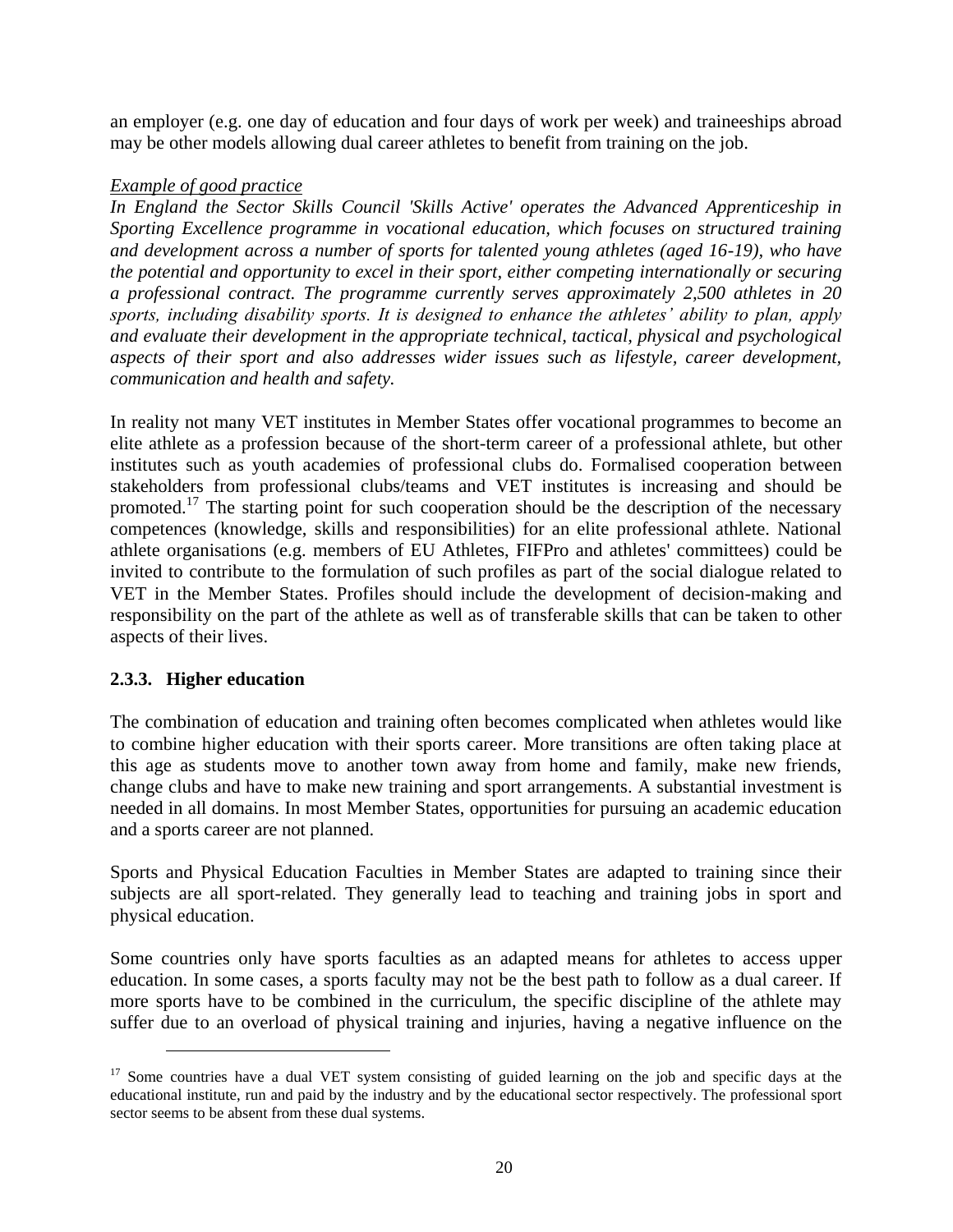athlete's sport performance. However, it could be examined whether in the framework of a bachelor's degree in applied sport, the scientific preparation of professional athletes could be recognised as an element of the curriculum.

#### *Example of good practice*

*Within its Master's programme in Physical Education, the Vrije Universiteit Brussel developed the individualized study path "Elite Sport Career". This study path enables elite athletes not only to avoid the possible physical overload and injuries related to courses requiring a high physical effort, but teaches them also how to apply the theoretical knowledge and applied skills acquired in the courses of their PE programme (e.g. sport psychology, biomechanics, anatomy, management) to the analysis, evaluation and continued development of different aspects of their own dual career. In this way, elite athletes prepare for a post-athletic career as e.g. coach, sport manager, PE teacher or fitness manager, but also actively use the acquired competences to optimise their own dual career while at university. Elite student-athletes have been shown to gain better academic results than the average student population at the Vrije Universiteit Brussel.*

Most Member States entitle elite athletes to benefit from specific advantages taking into account the specificity of their condition. But universities are autonomous and therefore entitled to regulate the status and support allocated to elite athletes and to set up their own arrangements on flexibility in timetables, distance learning, tutors etc. Some universities across the Member States have specific policies or programmes in place to facilitate the entry for elite sportspersons. Either the Ministry of Sport or the Ministry of Education, depending on the Member State, has put these policies in place. Athletes must meet specific criteria to qualify for facilitated entry requirements, which vary between Member States but typically centre on a top-three placing in the Olympic Games, World Championships or European Championships. A number of Member States have an incentive scheme where 'bonus' points, based on sporting performance, may contribute towards entry requirements.

#### *Example of good practice*

*French regulations require universities to favour enrolment of elite athletes. They may benefit from the status of employed students, from an extension of the duration of their studies, from the granting of bonuses for exams, or from authorised absences. Furthermore, each year 20 elite athletes have access to schools that organise courses for physiotherapists without an entry exam, recognising the informal learning experiences of athletes. Elite athletes may also benefit from specific arrangements to qualify for the National Certificate of Sports Instructor. However, they can only qualify for the certificates if they fulfil the general requirements related to the examination.*

Practice often shows that existing measures are not sufficient (no policy of the university, too much dependence on individual arrangements) and that many elite athletes cannot study efficiently if they want to reach the elite level on the sports side, especially if they are 'punished' by restrictive measures related to the extended duration of the study. It could be of interest in countries which have no legislation in place to come to a general agreement between sport stakeholders and (interested) higher education institutes and define a statute of a student-athlete in higher education, accepted and respected by all partners. This would increase transparency so that athletes could know which specific arrangements to expect when and where.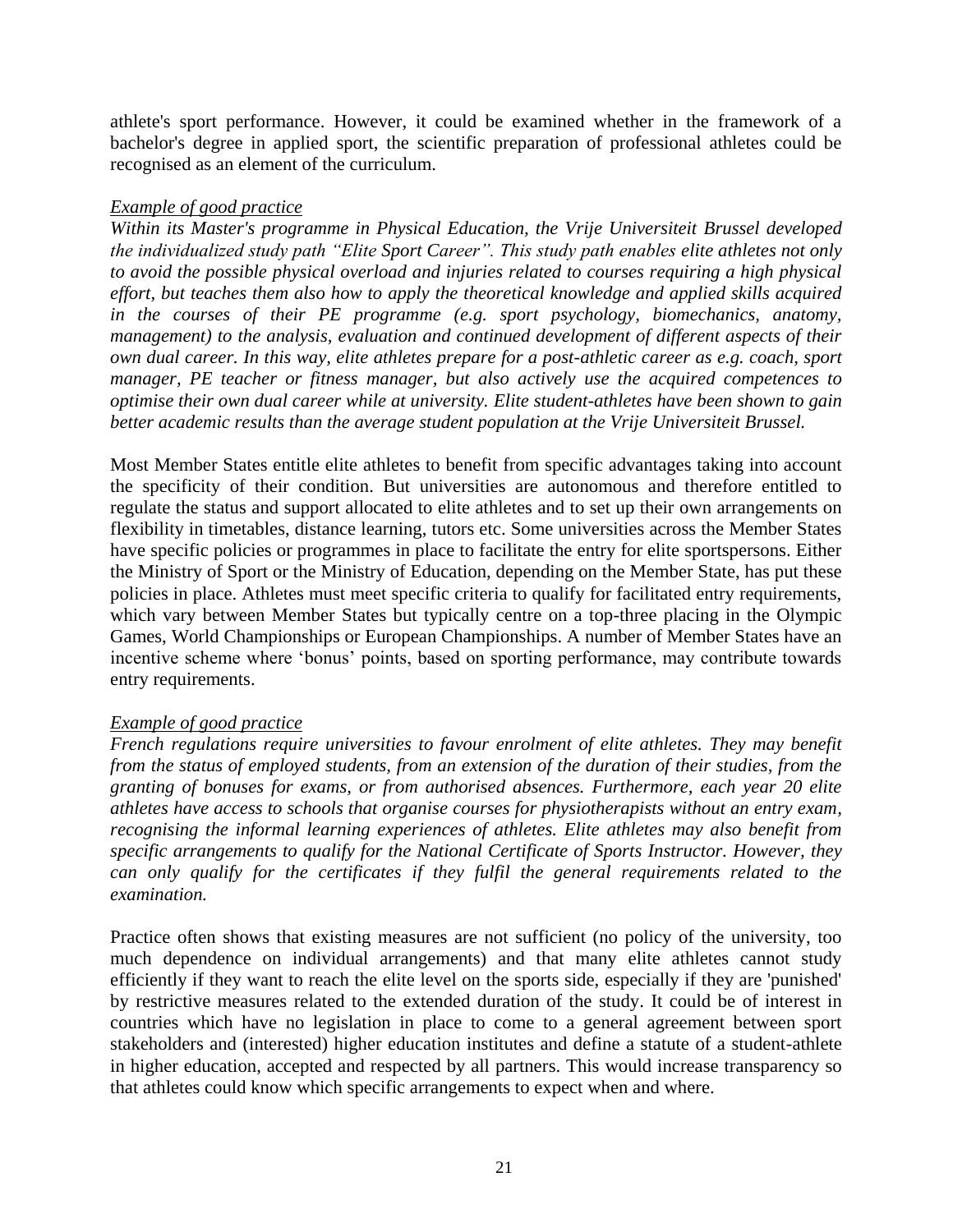Alternatively an accreditation system could be developed to identify and select institutes or faculties of higher education with proper dual career arrangements in place. The use of student sport services on the university campus for regular training could be one of the elements of such arrangements.

# <span id="page-21-0"></span>**2.3.4. Distance learning**

The development of a range of flexible forms of education delivery is critical to meeting the needs of student-athletes in all types of education. Distance learning (or distributed learning) in particular may provide student-athletes with flexibility in terms of the timing and location of their sporting and academic activities. Student-athletes may equally profit from the development of Virtual Learning Environments (VLEs) in many educational institutes and the advent of cheap and functional means of providing tutorial support via the Internet. However, distance learning programmes require a heavy investment of resources for the development and testing of materials prior to the launching of a module. Costs can be reduced if educational authorities and institutes develop platforms, curricula and programmes together.

#### **Guidelines for Action**

Guideline 10 – Public authorities and stakeholders should develop a framework for dual careers in sport and schools in which specific arrangements (e.g. flexibility, adapted curriculum, elearning, supplementary tutoring, the use of facilities and sport services and supporting services) are included.

Guideline 11 – Educational and sport authorities could consider setting up specific opportunities for early specialisation sports in the school education system for young athletes under strict conditions that protect and safeguard the physical and mental development of young athletes, preferably in close cooperation with local clubs and with a transparent monitoring system.

Guideline 12 – Public authorities and stakeholders should develop a framework for dual careers in sport and vocational education and training (VET) institutes in which specific arrangements (e.g. flexibility, adapted curriculum, e-learning, supplementary tutoring, the use of facilities and sport services and supporting services) are included.

Guideline 13 – Educational and sports authorities should promote cooperation between professional sports academies and VET institutes to organise dual careers in an effective and attractive way, including for students who have completed compulsory education.

Guideline 14 - Educational and sports authorities should encourage stakeholders in sport and institutes of higher education to develop and implement dual career pathways, including the content of the curriculum and the use of facilities and supporting services.

Guideline 15 – Public authorities should support the development of an accreditation system for educational institutes with a sport profile and involved in dual careers of student-athletes, taking account of the specific characteristics of the different types of education.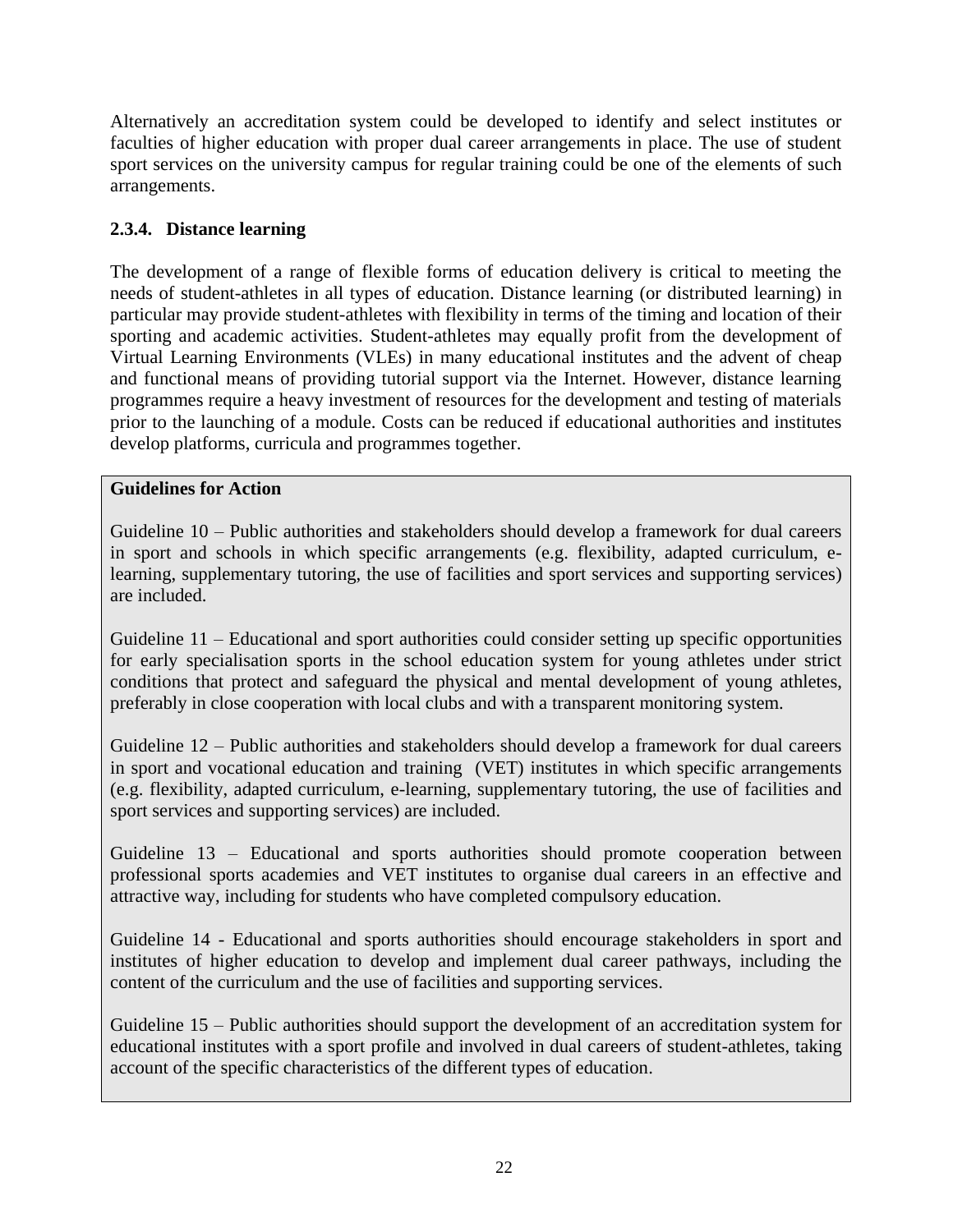Guideline 16 – Educational authorities should promote and support cooperation among educational institutes to develop learning curricula, programmes and materials using either a shared Virtual Learning Environment (VLE) as a platform, or a shared protocol to be adopted for local VLE platforms.

# <span id="page-22-0"></span>**2.4. Employment**

#### <span id="page-22-1"></span>**2.4.1. Combination of work and sport**

As part of their employment and sport policies, Member States have structures in place to provide advice and support to athletes in their career planning, including programmes with agreed arrangements between companies and athlete staff to balance sport schedule demands with business needs.

Some Member States allocate a number of posts within the public sector specifically to athletes. In some countries, top athletes can work for the government and public institutions, or positions are available in the military, the border police, the forestry sector and/or the customs service. Different models exist, varying from athletes getting training for a function in these services, having a part-time job or being available for marketing and publicity. In general, athletes are very positive about these opportunities. However, retirement from sport often also leads to a departure from the public service due to a lack of longer-term career perspectives.

The introduction of systems of financial support to athletes in Member States has enabled an increasing number of sportspersons to become full-time athletes. However, a substantial number of elite athletes still need to earn a steady income through part-time or full-time employment to supplement sport-related funding. For these athletes, flexibility in employment is essential to combining their sport and employment and achieving the right balance. However, combining the practice of high-level sport with employment in a non-sport sector can be challenging. Employers may not understand the pressures and physical demands that high-level sport places on an athlete and fear the risk of sport injuries that may affect the performance and attendance of athletes at their workplace. On the sport side, self-imposed performance pressure and pressure from coaches can limit the amount of flexibility and understanding for work outside of sport. In order to succeed, flexibility on the part of both employers and coaches is needed.

#### *Examples of good practice*

*In Germany, a national pool of companies offers traineeships and employment that are compatible with full-time competitive sport. The Sports Aid Foundation provides financial compensation for the loss of earnings to companies which employ athletes.*

*The Gaelic Athletic Association and the Gaelic Players Association cooperate in a player welfare programme that allows Gaelic football players and hurlers from across Ireland access to a career development programme that includes a "Career Start-up Package", a "Career Development Package", "Business Mentoring", "Business Start-up & Development" and "Up Skilling".*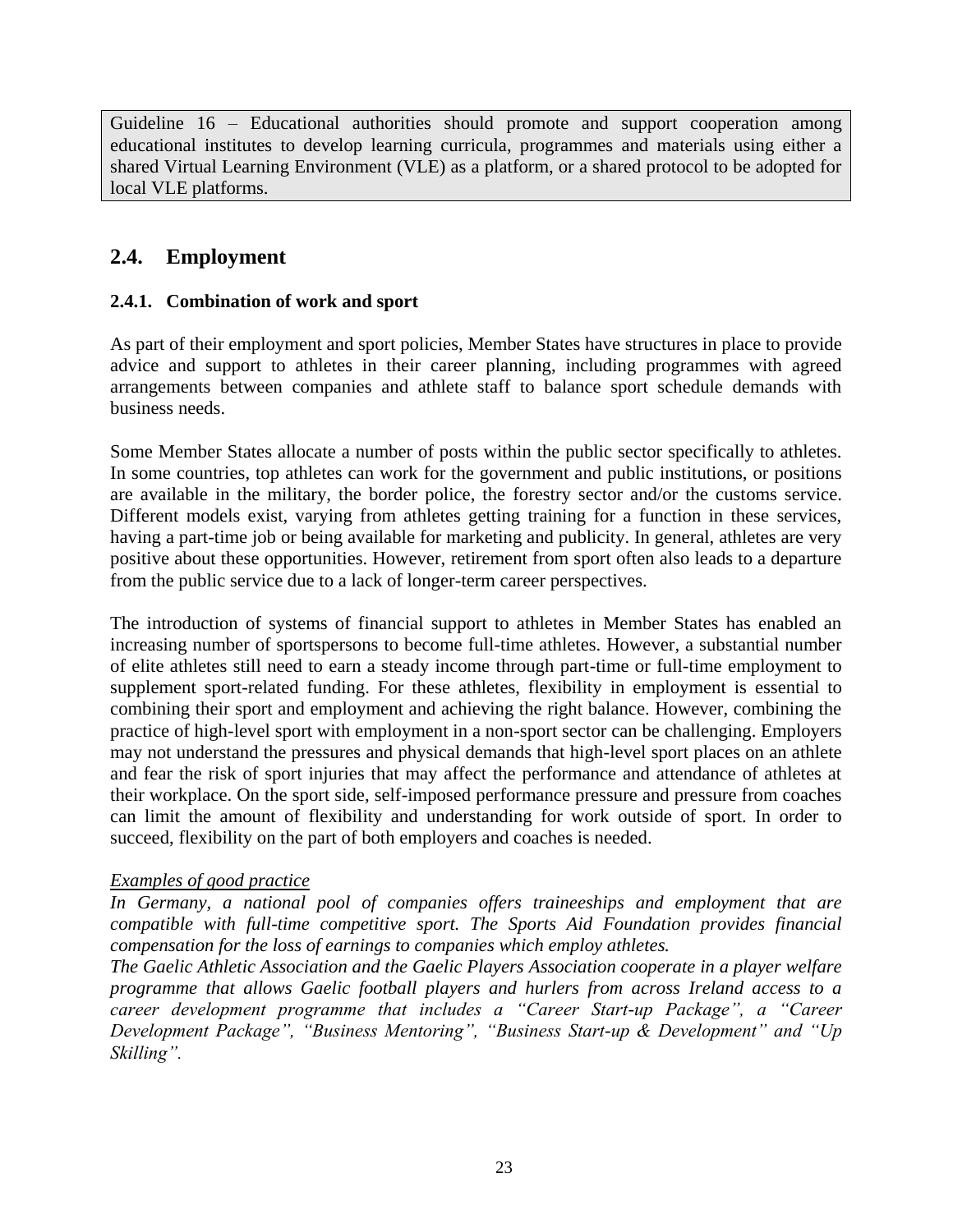Incentives need to be offered to companies to recruit athletes with special attention to female elite athletes and elite athletes with a disability. Athletes need to be trained to understand the labour market and how they can make a positive contribution to the objectives of their employers through their competences and learning experiences in sport. Businesses are attracted by shared values and engagement in sport sponsorship. To approach non-sport sponsors and business associations, sport organisations can seek the help of chambers of commerce, business associations and companies which already work with athletes. Sponsorship contracts should ideally include a clause on dual careers, with enterprises committing to offer career opportunities to sportspersons fulfilling the profile requirements. In advance, sport organisations should develop a benefit package (incentives, increased publicity etc.) to leverage their engagement with businesses where the added value of elite athletes for non-sport employers, the commercial exposure of athlete-employing companies as well as the transfer of athletes' soft skills to business skills are promoted.

#### *Examples of good practice*

*Team Denmark has established cooperation with a 'golden network' of a wide range of companies, offering world-class athletes flexible jobs.*

*In close cooperation with Olympic Committees in several Member States, Adecco offers part-time positions with in-built flexibility to take account of athletes' schedules.*

#### <span id="page-23-0"></span>**2.4.2. Transition to the post-sport career**

The transition to the post-sport career or athletic retirement is the one inevitable transition for athletes that mixes athletic context (e.g. reasons for termination in sports, athletic career satisfaction) with non-athletic context relevant to starting a new life after sports. Retired athletes have to accept retirement and adjust to the status of a former athlete, start/continue studies or work, reconsider their personal identity, and renew their lifestyles and social networks. Research has confirmed that several factors are "weighted" in the decision-making process and become responsible for an athlete's decision to terminate his sporting career. Some of these factors relate to sport (e.g. de-selection, stagnation, injuries) and others to the future life (e.g. job offer, wish to start a family). The more the athlete retires in the context of future plans, the easier his/her retirement process is likely to be.

Resources assisting athletes in the transition to the post-sport career should consist of:

(a) Retirement planning in advance (i.e. when the athlete is still active in sport);

(b) Voluntary termination;

(c) Multiple personal identity and positive experiences in roles other than the athlete role (e.g. as a student or an employee);

(d) Effective social support from family, coach, peers, player associations and sport organisations.

All of these can facilitate athletes' subjective control over the retirement process and their active coping strategies in dealing with major transition issues. Alternatively, an exclusive athletic identity might cause an identity crisis (i.e. self-misinterpretation), while a lack of support from coaches, sport peers, players' organisations and sport organisations may lead to additional difficulties with retirement planning and further adaptation. The more the athlete focuses exclusively on sport (e.g. working on a professional contract), the more the athlete is vulnerable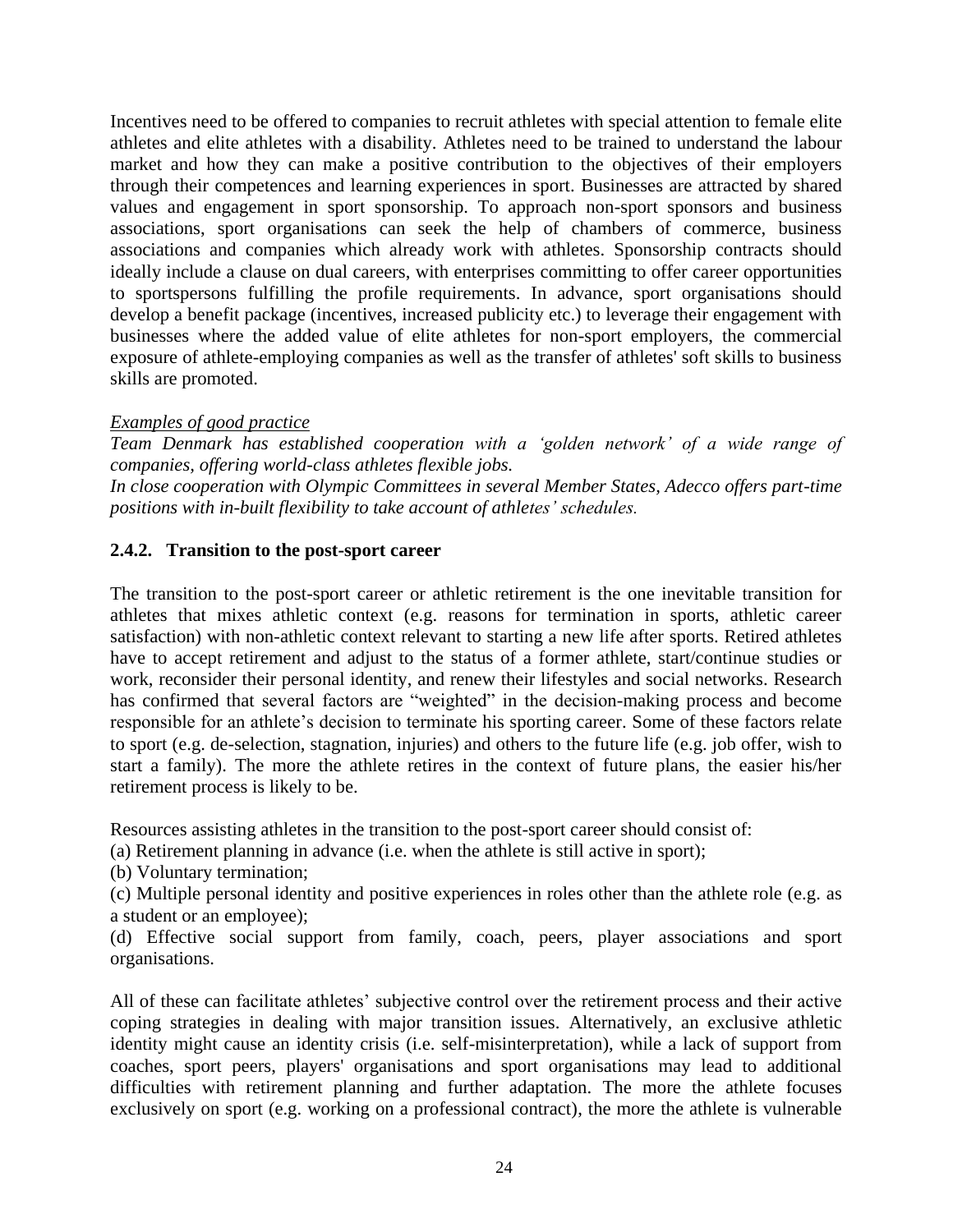in the transition to the post-sport career. These findings confirm the need for dual career programmes to empower athletes during their sporting career in their preparation for the postsport career, facilitate their adaptation to life after sport and help them to avoid crisis-transition scenarios.

There is growing awareness in most Member States that although the majority of athletes are successful in the transition to a new life or career, measures should be taken to avoid personal crisis and loss of value for society and the labour market. Athletes often face financial challenges and the integration of athletes into the labour market may also be accompanied by psychological struggles due to a changing lifestyle and a major decrease in public attention. Public awareness is often limited to athletes representing the country in national teams and overlooks the professional team sport players playing in leagues, who often have a moderate salary and no regular contacts with national sport organisations. For these working athletes, player associations can play an important role.

Some Member States provide guarantees of employment or preferential recruitment based on sporting performance. No EU country has a policy for the recruitment of retired elite athletes in the public sector as these positions are reserved for current rather than retired sportspeople. Very few EU Member States offer direct incentives (e.g. tax incentives) to private companies to employ former athletes.

A majority of Member States support initiatives from sport organisations, academy networks and Olympic Committees in the field of supporting services, in particular with job placement companies and major sponsors. Such services can be continued and strengthened by:

- Providing (retired) elite athletes with opportunities to meet-and-greet with employers and to gain information about jobs, expectations and requirements in enterprises;
- Monitoring available jobs and making information available to (retired) elite athletes;
- Establishing a liaison officer for relations with human resources departments of interested employers;
- Establishing opportunities for flexible internships, (part-time) employment, short-time employment, graduate trainee programmes and mentoring by senior business managers;
- Establishing a local and regional network of partnerships with interested enterprises, complemented with a network of recruitment partners;
- Identifying possibilities for elite athletes to develop their vocational competences while in another region/country (e.g. for training camps, after a club transfer, for a competition period of long duration);
- Organising specific events (e.g. seminars, conferences, workshops, networking events, job markets) to assist athletes in gaining insight into a vocational career in combination with, or after, their sporting career.

# *Example of good practice*

*The Finnish "Sports Academy Network" informs athletes about the services available to them including additional advice on job placement services [\(www.huippu-urheilija.fi\)](http://www.huippu-urheilija.fi/).*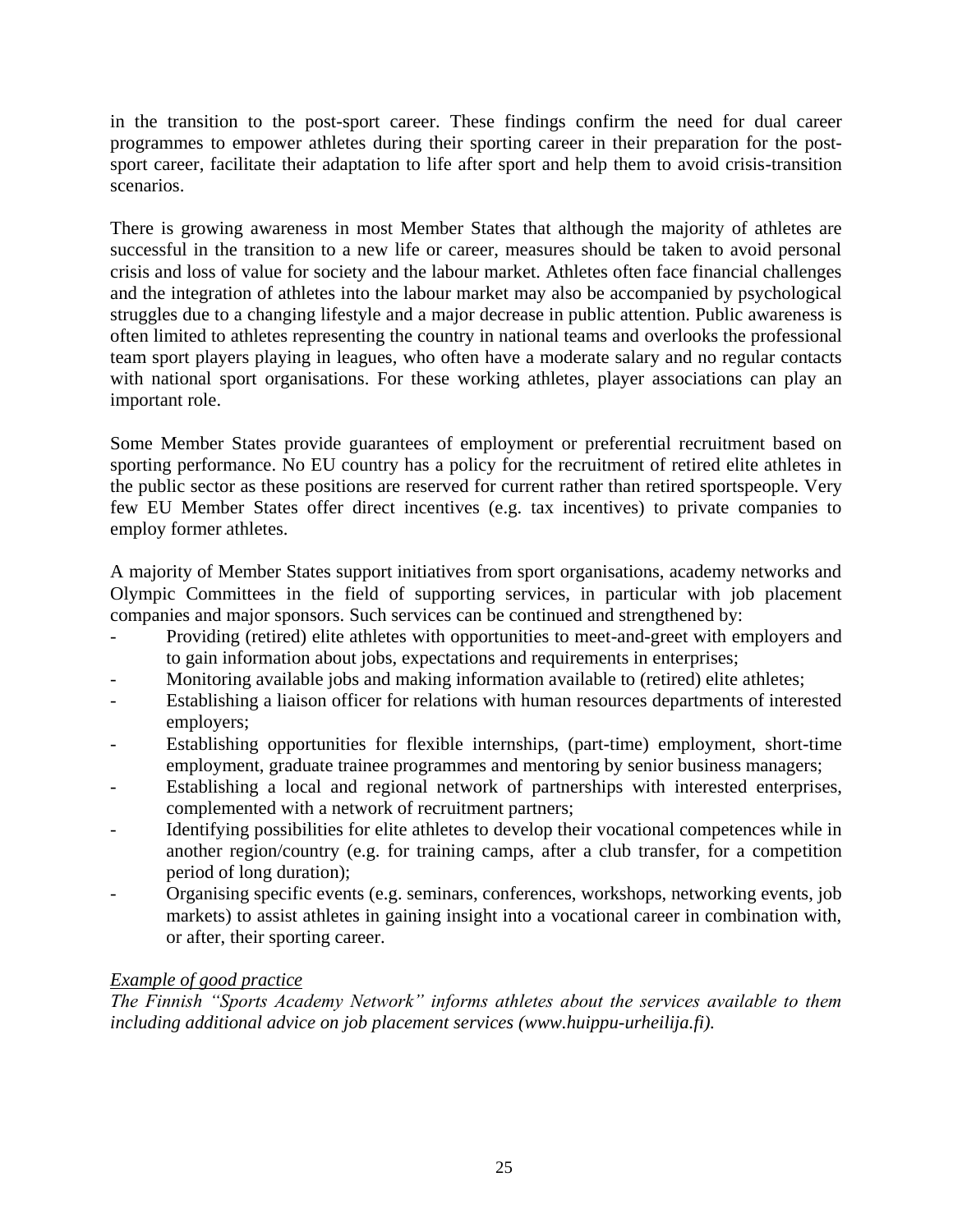#### <span id="page-25-0"></span>**2.4.3. Social dialogue**

Social partners can play an integral role in policy setting and implementation of a dual careers agenda. As with continuing vocational training, the employees in sport represented by player associations and the employers can be involved by means of collective bargaining or participation in joint committees or boards of institutions that may be designed to govern dual careers.

Social dialogue is not as developed in elite sport as in other sectors as commercialism and professionalism are relatively recent phenomena in many sports. At the European level, a European Sectoral Social Dialogue Committee exists in the football sector and the European Commission proposed a test phase for a sectoral social dialogue committee in the wider European sport sector.<sup>18</sup> At an informal European social dialogue meeting in June 2011, the European social partners, EASE (European Association of Sport Employers) and UNI Europa Sport, agreed to include the topic of dual careers in their future work programme. There are many examples of provisions for dual careers in social dialogue at the national level.

The Organisation for Economic Co-operation and Development (OECD)<sup>19</sup> points out that market failures arise in the market of training that prevent an efficient sharing of the costs and benefits of training between employers and employees. Alongside low-educated and older workers, it may be appropriate to add high-level athletes to the list of affected workers. This is due to the shortterm nature of sporting careers. Sport employer organisations should ideally provide time for athletes to educate and train for a career after they end their sporting career, but this aim is difficult to achieve in practice since it provides no benefit for the current employer.

As commercial interests grow in sport employer organisations and governing bodies, so does the short-term performance pressure (for both the athlete and the sports organisation). This pressure also decreases the likelihood that time or energy will be set aside for such long-term priorities as dual careers. This dynamic can be exacerbated by coaches, also under increased performance pressure, who may see any activity that is not focused towards success on the field as a distraction. Individual athletes should not be stigmatised if energy or time is spent on interests or education outside of the athletic workplace.

For professional athletes, the setting up of a collective bargaining agreement, which would apply to all sports, could be discussed between European sports organisations representing clubs and elite athletes with the co-operation of the sports movement. This should lead to a reduction of the differences existing between contracts executed by different elite young athletes, who could be provided with a more efficient protection regarding social aspects.

<sup>&</sup>lt;sup>18</sup> Communication on Developing the European Dimension in Sport, European Commission 2011.

<sup>&</sup>lt;sup>19</sup> OECD, Employment Outlook 2003 – Towards More and Better Jobs.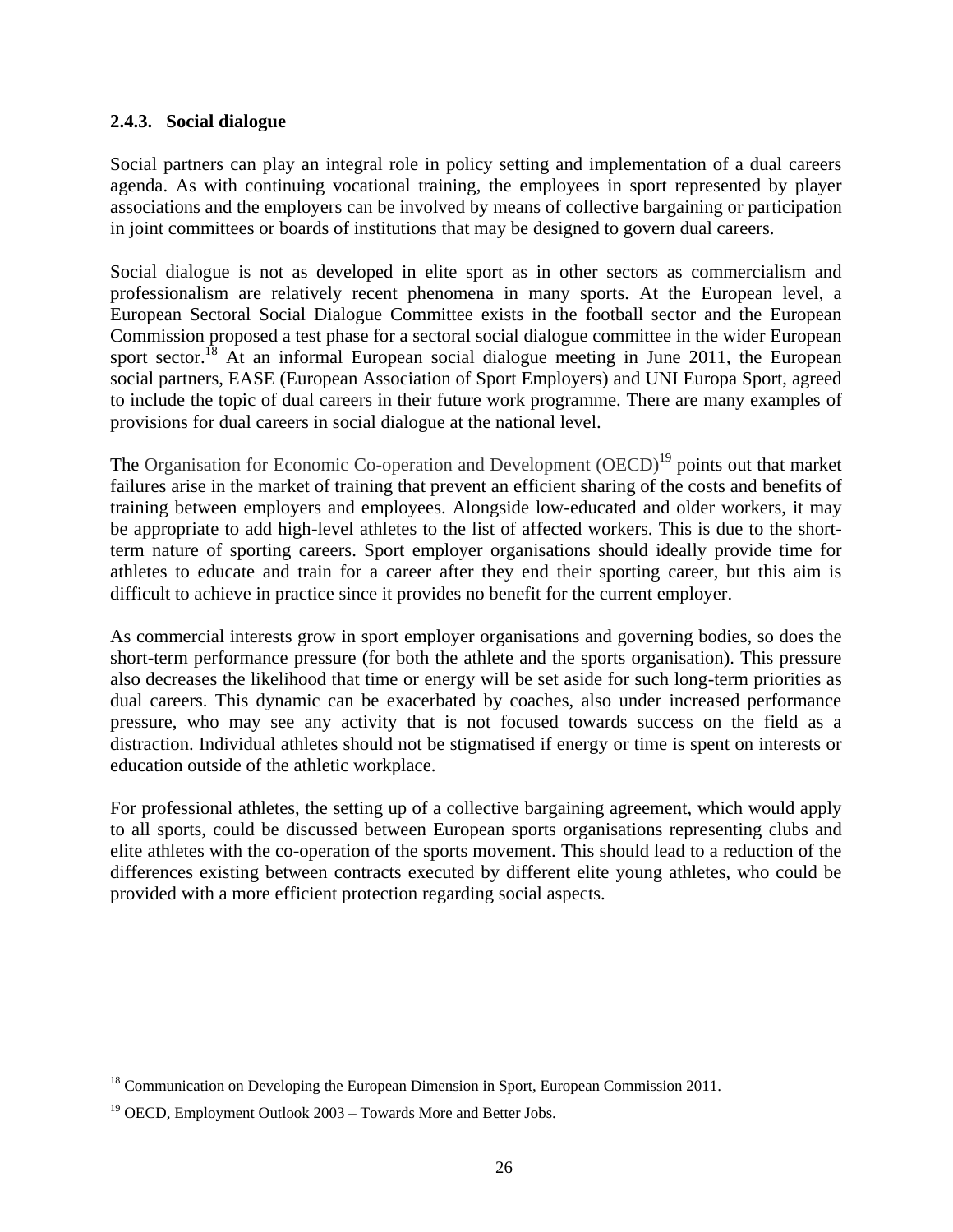#### **Guidelines for Action**

Guideline 17 – Public authorities in sport and employment should set up a network of complementary public and private partners enabling elite athletes, including athletes with a disability, to combine in an optimal way their athletic and vocational careers in public services (military, police, customs etc.) and private businesses.

Guideline 18 – Public authorities should invite chambers of commerce and businesses to actively cooperate with sport organisations to raise awareness of dual careers in the labour market and encourage partnership with the business world.

Guideline 19 – Public authorities and stakeholders in sport and education should promote balanced pathways for retiring athletes so that they can prepare for, initiate and develop a vocational career after the end of their sporting career.

Guideline 20 – Social partners should include dual careers on the agenda of the social dialogue at national and European levels (profiles of competences, education, services).

# <span id="page-26-0"></span>**2.5. Health**

The mental and physical health, safety and welfare of athletes underpin their dual careers. Illnesses and injuries can restrict their ability to cope with sports training and education. They can also have a serious emotional impact (depression, anxiety, boredom, exclusion from team environments) as well as financial consequences (loss of competition money, playing bonuses, appearance fees). Measures should be taken to ensure that athletes are not exposed to undue risk. While the sport authorities have a duty of care for athletes, the decision-making of athletes themselves should be respected.

#### <span id="page-26-1"></span>**2.5.1. Psychological assistance**

Alongside more predictable transitions, athletes also face non-normative transitions such as serious long-term injuries, a change of personal coach, interruption because of altered priorities such as pregnancy, or the consequences of a positive doping test, as well as transitions which were hoped for but did not materialise, such as going to the Olympic Games. Sometimes athletes are obliged to stop their careers or are victims of sexual harassment. Such transitions can have a huge impact on the quality of an athlete's life and participation in competitive sport. Athletes therefore have to learn to cope with career transitions. Education and preventive interventions can help athletes become better aware of forthcoming transitions and develop in a timely manner resources for coping with them. Crisis-coping interventions should help athletes to analyse the crisis situation and find the best available way to follow an effective strategy.

Psychological assistance, which is a crucial part of supporting services, is a rapidly developing discourse in applied sport psychology, aimed at helping athletes to overcome transitions in their careers inside and outside of sports through specific interventions. Combining sport with other activities in life, balancing lifestyle to reduce stress and enhance wellbeing, seeing a sporting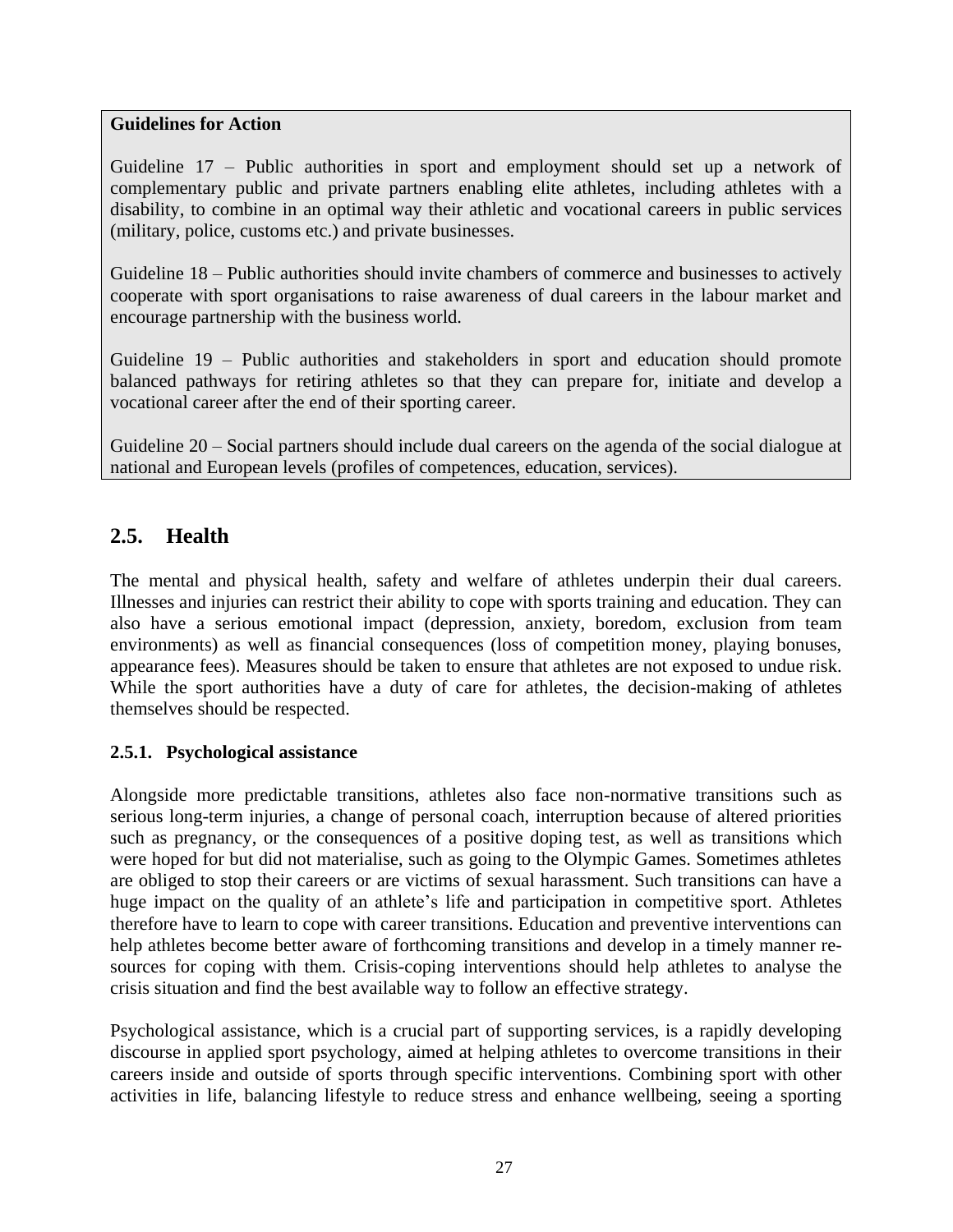career as only a part of a life career are among the central tenets of career assistance. This assistance should have a focus on teaching athletes life skills applicable both in and outside sport and provide enhancement, support and counselling.

### <span id="page-27-0"></span>**2.5.2. Medical support**

Medical support is crucial and should include both regular follow-up and full medical check-ups in order to identify signs of health problems which may not be evident "on the field". Some Member States have detailed legal regulations on medical surveys while others do not have any mandatory rules and surveys are left at the discretion of sport organisations. Regarding nutrition, only a few Member States have rules; these are generally issued by sport organisations. Attention should be paid to eating disorders among young (female) athletes in sports where light body weight is an advantage, such as gymnastics, figure skating, endurance sports and weight class sports.

The safeguarding of the development of young athletes, particularly those of primary school age and disabled athletes, should have high priority. Measures should therefore be taken to offer them the right regular medical care and nutritional surveillance and to prevent them from doping. In view of likely changes in environment and entourage in the course of athletes' careers, public authorities may consider issuing health records which would be delivered to each elite athlete upon the beginning of his/her high-level sports training and which would remain the athlete's property.

For athletes combining their sport with work, extra measures are needed from public authorities responsible for public health schemes by recognising sport injuries or a bad health condition related to participation in sport (osteoarthritis, back problems) in the context of the work outside sport. Coverage or compensation for an injury as a "work injury" should not be denied due to the existence of previous conditions that were a result of intense participation in sport.

# <span id="page-27-1"></span>**2.5.3. Prevention programmes**

An inevitable aspect of competing and training at the highest level is the risk and occurrence of overtraining, burnout and injuries, which may range from minor, short-term strains and setbacks to the need for long-term rehabilitation or even accelerated debilitation later in life.

The importance of being able to swiftly receive appropriate care of high quality so as to minimise long-term effects is vital to any injured or over-trained athlete. The cost of and geographical distance from provisions should not be factors that detract from the ability of a high-performing athlete to access care. Treatment, however, should not be the sole concern. Reducing the risk of any injury or crisis in the first place should be considered just as important. Screenings can identify weaknesses which may lead to increased risk of injury. Corrective work can then be implemented to address such weaknesses and thus have a positive effect on performance. In addition, education in the areas of technique, recovery from participation/travel, safe use and quality of equipment and surfaces, and nutrition will help athletes to cope with the physical effects of their sports, including after their sport careers, and should therefore be included in the educational part of their dual careers.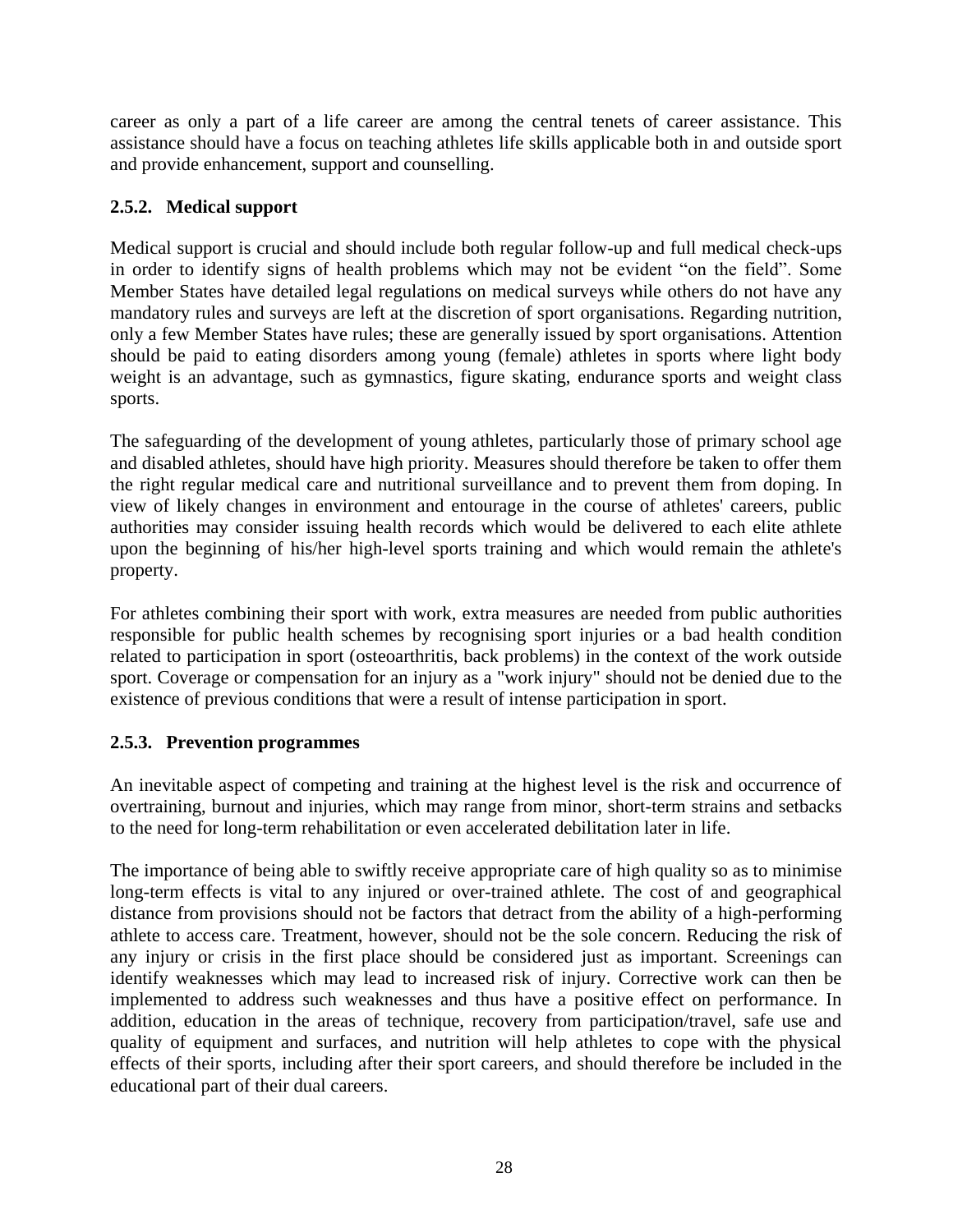#### **Guidelines for Action**

Guideline 21 – Sports, health and educational authorities should jointly support the development of health and psychological assistance, preventive and education programmes for athletes in the areas of life skills, injury prevention, healthy living, nutrition and recovery techniques as an element of the educational part of the dual career.

Guideline 22 – National sport organisations, health insurance schemes and the medical profession should improve communication based on athletes' health records, in full respect of data protection rules, to ensure a better flow of information about injuries as well as quick and accurate referrals to medical specialists at national and international level.

Guideline 23 – Public health authorities are invited to consider the revision of insurance provisions so as to provide employers, athletes-workers and retired athletes with added employee protection regarding sport-related injuries.

# <span id="page-28-0"></span>**2.6. Financial incentives for athletes**

Many reports and studies confirm that high-performance athletes and their families often face long-term financial challenges, frequently from an early age. Training and sports equipment require large investments, often provided totally or partially by parental support. The significant time devoted to practice and competition also frequently detracts from earning potential. Scholarships, fees and other compensation measures are often indispensable for talented young athletes whose families cannot afford to have them living away from their homes.

There is a very wide range of different models of how athletes can get financial support in EU Member States, based on (legal) frameworks on compensation of costs, scholarships, minimum income or income depending on sporting results, and sponsorship. In the educational stage of a dual career, scholarships and specific fees for recognised talented athletes are the main sources of income. For elite athletes other income models are accessible because of contracts, prize money and sponsorships. Conversely, social security, pension plans and insurance are a great concern because of the vagaries of an athlete's career, the potentially young age of retirement and strains of sport competition, which frequently do not fit in with standard health and social security schemes.

#### <span id="page-28-1"></span>**2.6.1. Scholarships**

A majority of Member States offer sport scholarships to students to support them financially throughout university and enable them to combine higher education with their sporting ambitions. The source and size of the scholarships vary considerably. Whether academic, sporting or both in nature, scholarships are often indispensable to ensure that dual career athletes can concentrate on their two main areas of focus – sport and education.

Dual career scholarships can be developed. Apart from certain eligibility criteria, they may require on-going compliance with certain rules pertaining to academic and/or athletic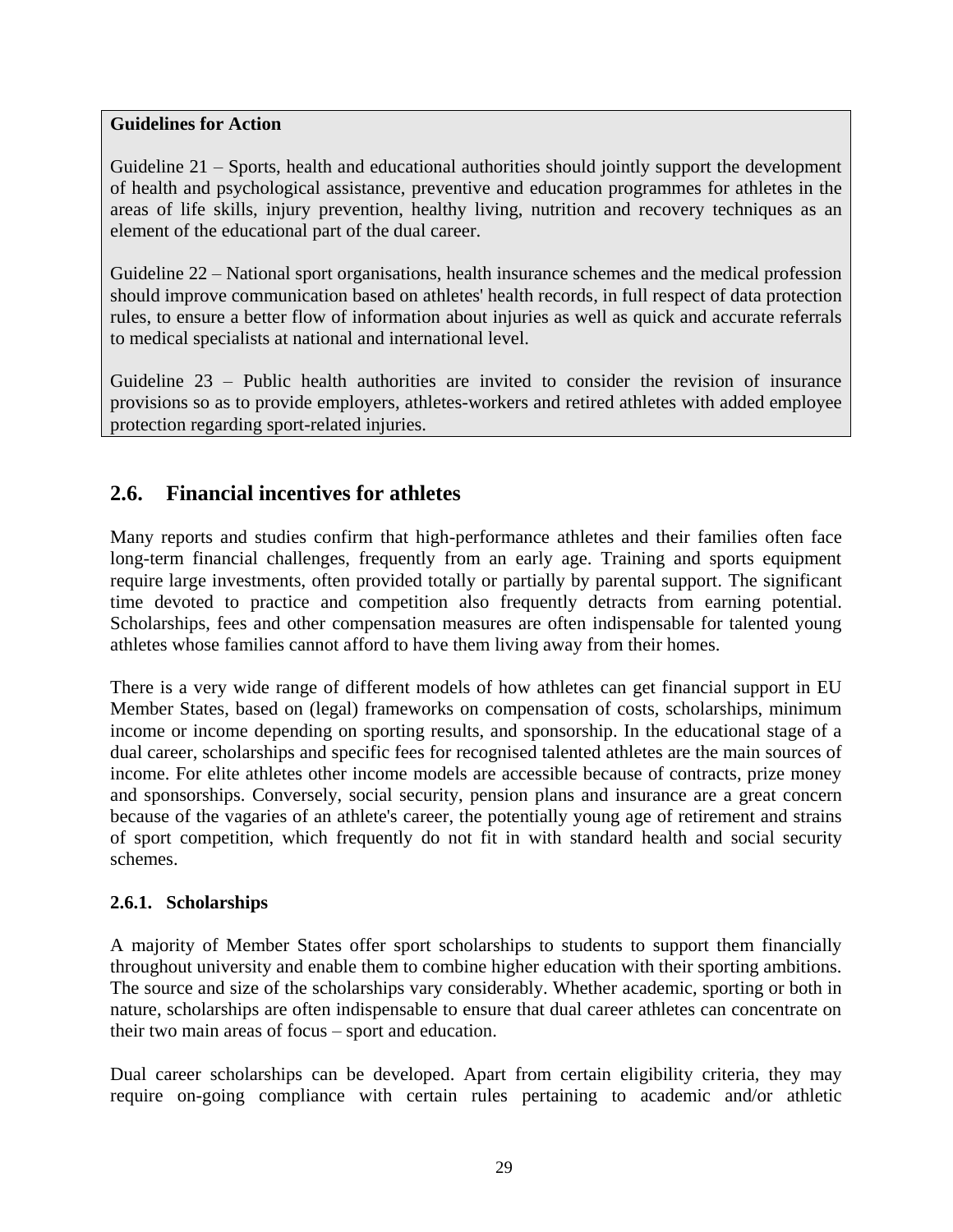performance. It should be considered that a scholarship should not give an athlete special status or treatment over fellow students other than what is required to help him/her balance the challenges he/she faces in pursuing a dual career. The following elements could be included:

- Financial assistance for certain sport-related expenses (e.g. sporting equipment or travel to sporting competitions);
- Payment of tuition fees for specific education programmes;
- Supporting services.

Scholarship programmes may include criteria to incentivise athletes to excel academically or in sport in return for reward. They may also include budgets for student-athletes planning to travel abroad (for sport and/or education). Contributions of private undertakings to scholarships could be promoted through tax deductions.

#### *Examples of good practice*

*The University of Lisbon supports students who simultaneously obtain academic and sport success by offering them an annual scholarship (€400). To receive this financial support, the student must pass the academic year and obtain the title of "National" or "European" University champion by representing the University of Lisbon. At the "annual university gala of sport" students receive their scholarships from the Rector as a public recognition for excellence in sport and study.*

*TASS (Talented Athlete Scholarship Scheme) is a UK scholarship scheme aimed at talented athletes aged 16 upwards who are pursuing both sport at elite level as well as education. Delivered through a network of universities, schools and colleges nationwide, it brings national federations and educational institutions together and provides strategy, staff development and funding to support athletes pursuing dual careers. A typical scholarship will consist in part of financial assistance for competition expenses, travel, sports equipment and coaching, together with the provision of a network of support services in the areas of strength and conditioning, physiotherapy and medical support/insurance and lifestyle/educational support.*

#### <span id="page-29-0"></span>**2.6.2. Other financial support**

In a number of countries athletes who do not receive scholarships or have regular income, are supported by a national programme for elite athletes, while others receive support from the lottery.

#### *Examples of good practice*

*Sport Aid Austria supports 460 Olympic and non-Olympic athletes in 5 different categories including special categories for juniors and women.*

*Around 3,800 talented and elite athletes in Germany get support from Sport Aid with a total budget between € 10 and 12 million per year (65% from donations, events, funding; 20% from the lotteries and 15% from a sport stamp).*

*In Bulgaria athletes in the national elite athletes programme in preparation for the Olympic Games receive a monthly support (depending on medals won). An Olympic medal winner gets a sport pension.*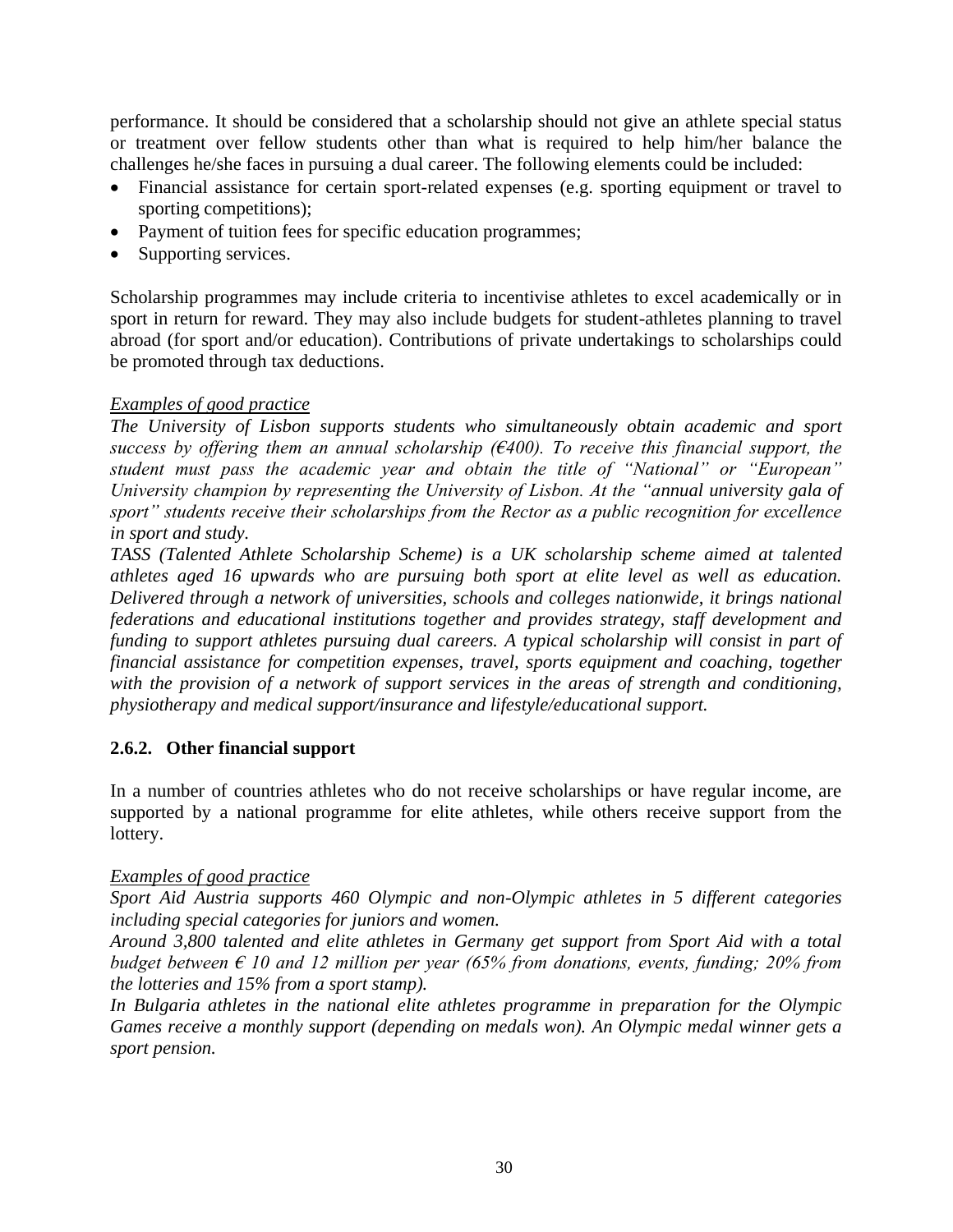In most Member States, athletes may only be entitled to receive a fee or compensation if other financial recourses are limited and if they sign a contract. Sometimes national associations or sport clubs allocate scholarships to young athletes. In professional sports, the contracts are signed within professional collective sports arrangements and the compensation will be granted by a club. In some sports and countries, young athletes enter into contracts with their national associations while in other countries, a compensation may be awarded to the athletes by the State in the form of financing based on sports results or scholarships granted independently from sports results or payment upon participation in competitions. Exchange of good experiences and principles behind the various national support systems could help sports authorities and stakeholders to set up, or further develop, a more coherent system of financial support in which the different stages of dual careers are recognised, including a limited period when supporting services are continued after an athlete has stopped competing.

#### <span id="page-30-0"></span>**2.6.3. Social security, health protection and pension plans**

Despite the public perception of the highly paid professional/elite athlete, reality shows that only a minimal number of athletes are financially independent. Most athletes will rely on public support at some stage during their athletic careers or transition to another career. Sources of risk include: unstable labour contracts or short-term funding streams based on performance that result in reliance on employment, unemployment assistance or family funding; injuries which cut short or hinder the athletic career and may become chronic, affecting also the post-athletic work career and resulting in higher health care costs over the course of athletes' lives; and lack of financial resources during the transition from an active athletic career to the labour market, which may result in reliance on unemployment funding for support and retraining.

Elite sports require intensive physical efforts, injuries of young athletes may be frequent and accidents leading to the end of a profitable career may occur. A 2008 working conditions survey of professional basketball players funded by the European Commission reported that more than 50% of players reaching the age of 31-35 had suffered a major injury requiring them to miss work for 6 weeks or more. It is therefore recommendable that measures are taken in every Member State to ensure efficient social protection of talented and elite athletes while they are training and competing.

In some Member States there is no specific fund or scheme open to young athletes in case of injury during their training period. In other countries, there may be State funds, schemes through sport associations, other public or private funds, or private insurance contracts. It should be analysed whether private insurance coverage, which is very costly for a young athlete, is sufficient.

Another way of efficiently protecting talented and elite athletes may consist in recognising that athletes mentioned on lists established by the relevant sports associations practise a dangerous activity, which would place them under specific regulations similar to those applicable, for example, in France to firemen. This results in better insurance coverage.

Good practices in the field of injuries exist in some countries upon the initiative of the State or the Olympic Committee, where elite athletes, upon obtaining a sports licence, benefit from an injury insurance coverage, whether through the competent sports association or their club.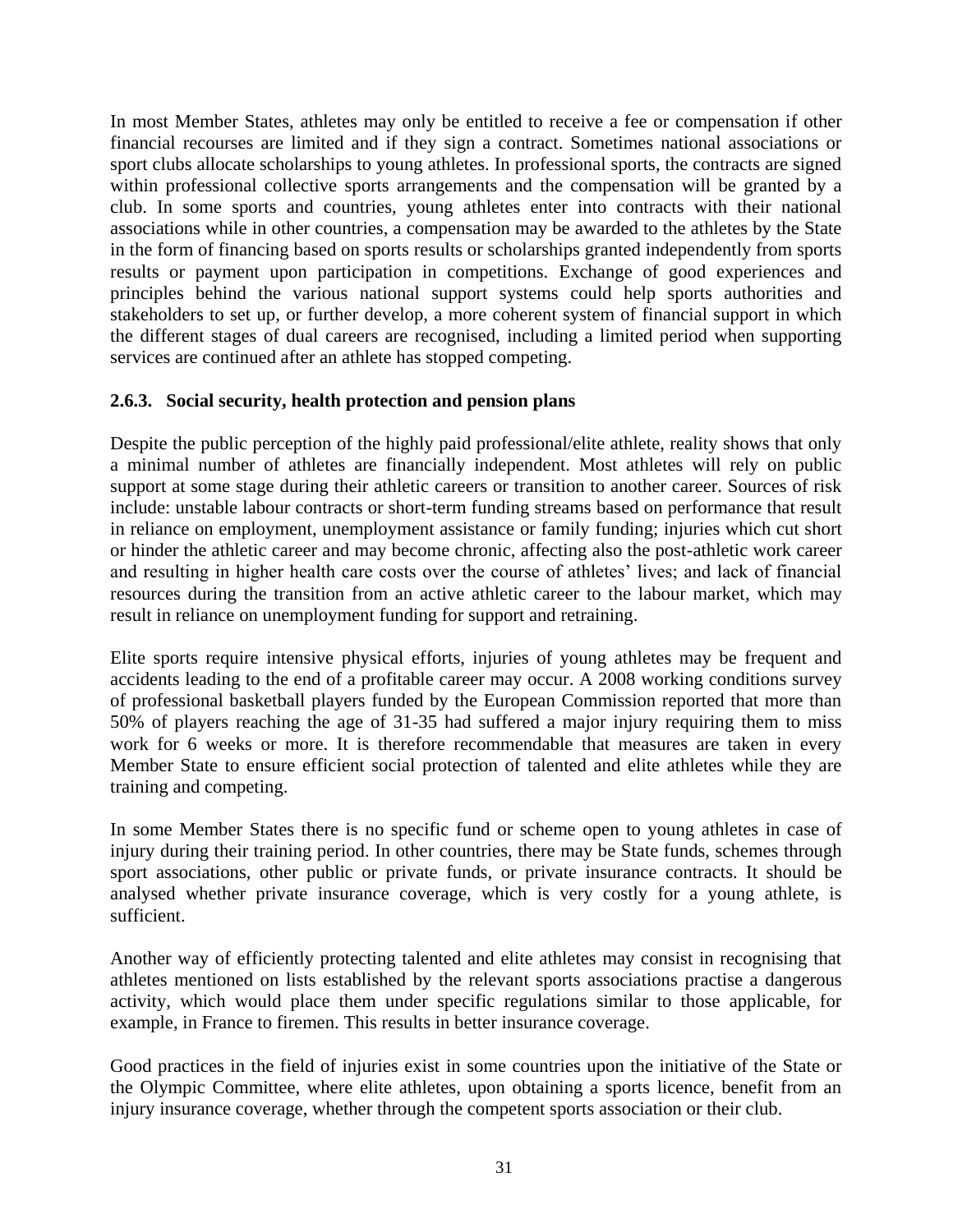#### *Examples of good practice*

*In Luxembourg, the State subscribes an insurance policy protecting all athletes who own a licence issued by a national sports association. This insurance covers injuries related to sports activity.*

*The Italian Olympic Committee (CONI) introduced the Provident Fund for Athlete Insurance SPORTASS, which provides insurance cover and welfare payments for sports injuries. SPORTASS applies to professional athletes who are members of the 'Olympic Club'.*

National regulations on this theme vary from one country to another and efforts should be made to generalise the coverage of young athletes by insurance policies. For example, Member States may choose to have a minimum insurance scheme subscribed by sports associations, to allow any injured athlete to get an indemnification. They may also opt for a system in which the award of a scholarship entails health insurance coverage.

For professional athletes and sports, this type of measures could be a theme for the social dialogue and could be included in collective bargaining agreements applicable to European professional athletes.

#### *Example of good practice*

*In Italy a "Fondo" was collectively bargained as a "pre-pension" fund by the Italian basketball players association (GIBA), the Italian basketball league and the federation (www.giba.it).*

Regarding social security and pension plans, young professional athletes benefit from the general scheme of social security in a number of Member States, sometimes already from the age of 15. For amateurs, most countries do not have any specific plan with regard to their social security and pension plans. In the Czech Republic, the social security and health insurance premiums for pupils and students are paid by the State, including for student-athletes. In other Member States specific provisions have been launched for elite athletes. There are specific social security regimes for professional sports such as football, cycling and basketball.

In Denmark, professional athletes may subscribe to pension plans with favourable tax regulations and spend the money on an education programme or to establish their own business. Some countries oblige young athletes to subscribe to private insurance policies or pension plans. The French government launched a funding scheme in 2011 to support high-level amateur athletes by paying social security and pension contributions during their sports career. Between 2,500 and 3,000 sportspersons will benefit from this provision. The system compensates for the years that are 'lost' during full-time sports careers, when no pension contributions can be paid.

#### **Guidelines for Action**

Guideline 24 – Public authorities and sport stakeholders should set up, or further develop, a coherent system of financial support for student-athletes in which the different stages of the dual career are recognised.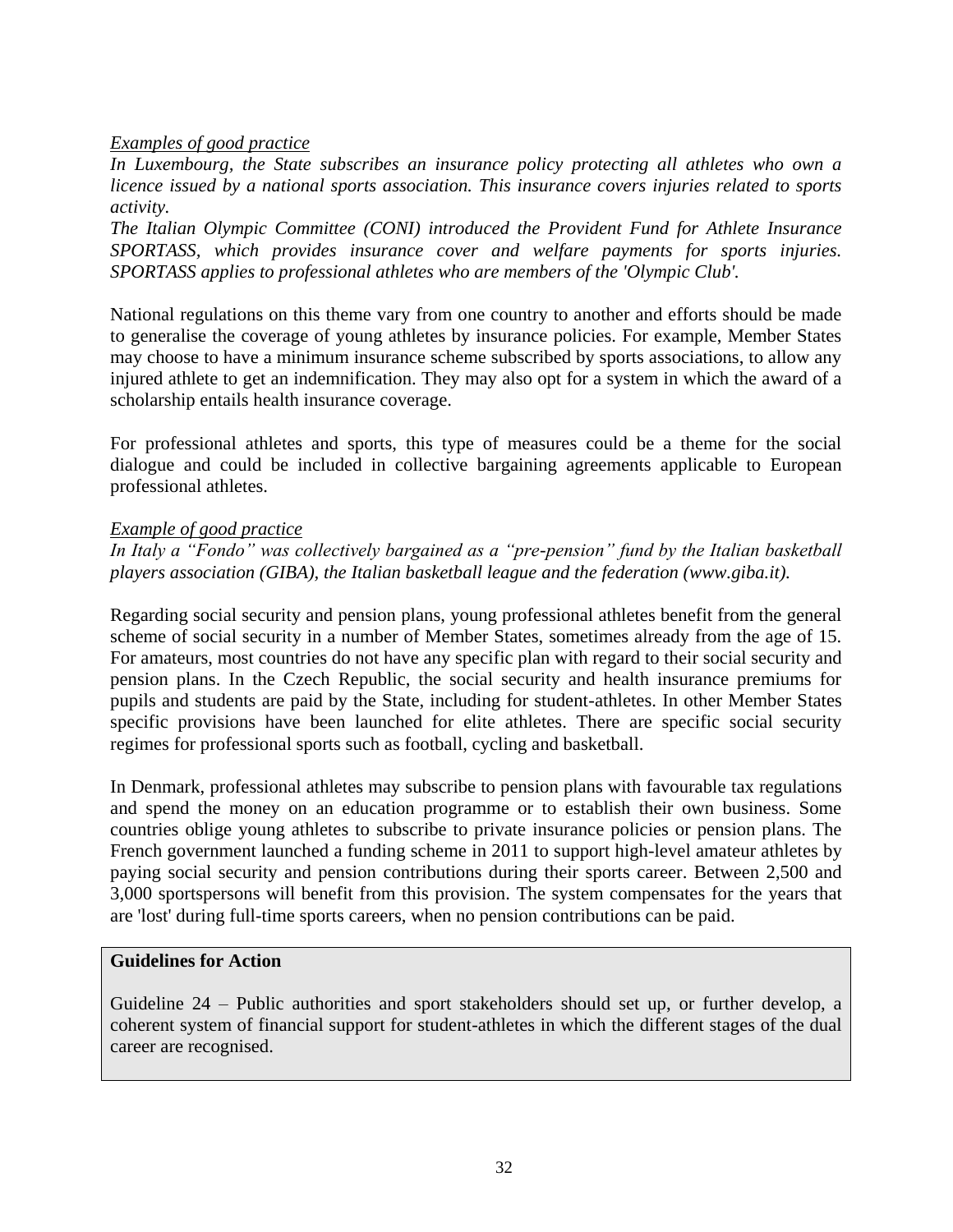Guideline 25 – Within a coherent system of financial support for athletes, sports and educational authorities should develop and support a specific dual career scholarship programme for the educational stage.

Guideline 26 – Public authorities should create a specific status for non-professional high-level athletes (multi-sport status), granting them a minimum of health protection.

# <span id="page-32-0"></span>3. The European dimension of dual careers in sport

# <span id="page-32-1"></span>**3.1. Training and study abroad**

Athletes represent one of the most internationally mobile parts of the European population. They frequently travel abroad for sports training and stages, competitions (including long tournaments), and/or studies. International activities are increasing in all sports and starting at a younger age, as illustrated for example by the Youth Olympic Games (15 – 18 years) and international youth championships in several sports. Athletes generally consider this mobility as temporary, having the intention to come back to their countries of origin. As a result, many aspects of dual careers have an EU dimension.

A lack of cooperation between sport federations and educational institutes at European level often makes the combination of education or vocational training with sports training or participation in sports competitions very challenging. Difficulties are faced in particular by athletes and coaches in sport disciplines with a high training frequency, athletes in disciplines with a need for specific facilities for longer temporary periods (e.g. winter sports, international tournaments in individual sports such as tennis), athletes in team sports with a diversity of educational backgrounds and athletes from smaller EU countries who cannot combine their preferred type of education and their sport in their home country because of a lack of high-quality facilities (in sport and/or higher education). Sometimes talented athletes with a foreign passport do not have access to specialised schools and services in talent programmes in Member States.

Student-athletes often experience organisational barriers to continuing their dual careers abroad. For example, when travelling for sport-related reasons, many student-athletes have to take a break from their education or try to study on their own since it is hardly possible for them to find educational support in the other country. When coming back to their educational setting in the home country, these student-athletes typically find themselves behind other students and often experience a lack of understanding and support from their schools or universities. On the other hand, when student-athletes travel abroad for educational purposes they may experience a lack of opportunities to continue their sports training in the new country. When they return to their home countries, they find themselves behind their sport peers and often experience a lack of understanding and support from their coaches and sports organisations. The consequences include premature dropouts from sport or even incomplete education followed by low employability.

Closer cooperation, promoted by the European Union and European sport organisations, among high-performance training centres and between these centres and selected or accredited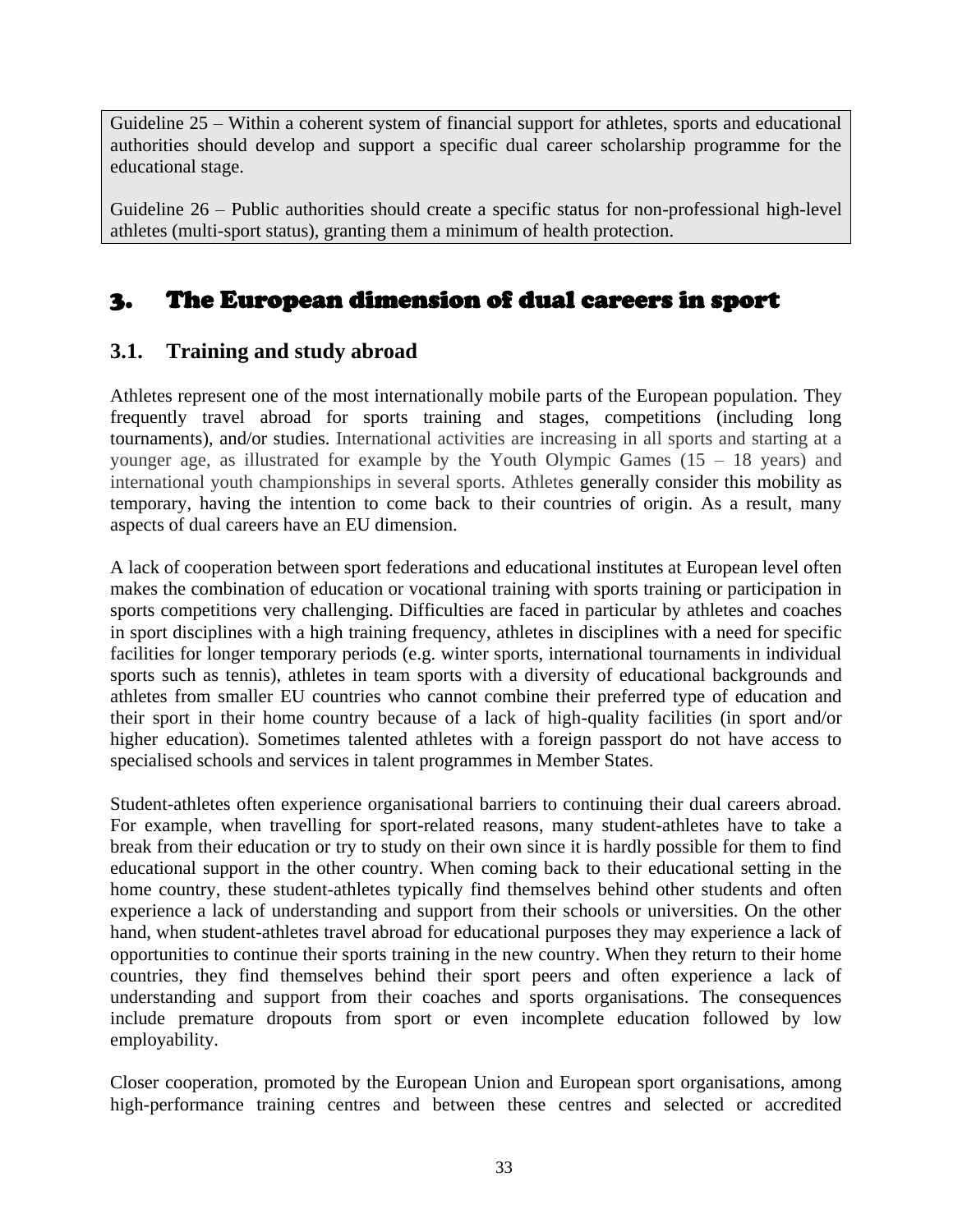educational institutes in EU Member States could enhance and facilitate the mobility of talented and elite athletes. In this way they could fulfil their dual careers in specific European dual career locations. Cooperating sport and educational institutes could be registered in a database available for athletes, coaches and sports bodies.

#### *Example of good practice*

*The Portuguese Winter Sport Federation involves the National Institute of Sport to contact athletes' schools and appoint tutors who keep in touch with the athletes and provide educational and psychological support while they athletes are training abroad and also when they return.*

# <span id="page-33-0"></span>**3.2. Curriculum development at EU level**

Mobility of dual career athletes could be enhanced by the implementation of EU bachelor's and master's degrees in the field of sport, with different academic institutions and high-performance training centres contributing to a common curriculum. The European Union promotes cooperation in the development of common curricula through programmes such as Erasmus, where pooled resources can generate curricula to the benefit of providers (through enhanced resources) and consumers (through enhanced quality of programmes). The development of a shared curriculum to support the field of elite sport in areas such as sport science, management, policy and coaching offers significant potential for drawing together the strengths of different national systems, promoting economies of scale in the identification, production and review of curriculum planning and materials.

Competition between national systems to provide educational support which may provide a competitive advantage for certain athletes would have to be overcome to engender cooperation. Such cooperation might benefit disproportionately smaller EU Member States which would be likely to benefit most from the pooling of expertise.

Developing common distance learning programmes or even simply common elements to programmes at, for example, baccalaureate and degree levels could equally support the further development of common curricula and the mobility of student-athletes, provided that certain elements of the curriculum are available in all cooperating educational institutes. In smaller Member States where the resources do not exist to allow the development of materials, a Virtual Learning Environments platform for distance learning or for a whole programme, shared with other Member States, would allow student-athletes to opt for the European curriculum or even remain part of their national education system while training and competing internationally. In addition, where seasonal variations in the demands of competition and training exist (e.g. one semester spent largely at 'home', the other engaging in international commitments), it may be possible to integrate distance learning and other forms of provision in a 'blended learning' approach which allows student-athletes to benefit from a mixture of face-to-face and distance learning methods and to interact with one another as part of a learning community.

Some distance learning projects in this field have been launched but results have so far not been convincing in terms of quality, level, accessibility, interactive character and languages. It seems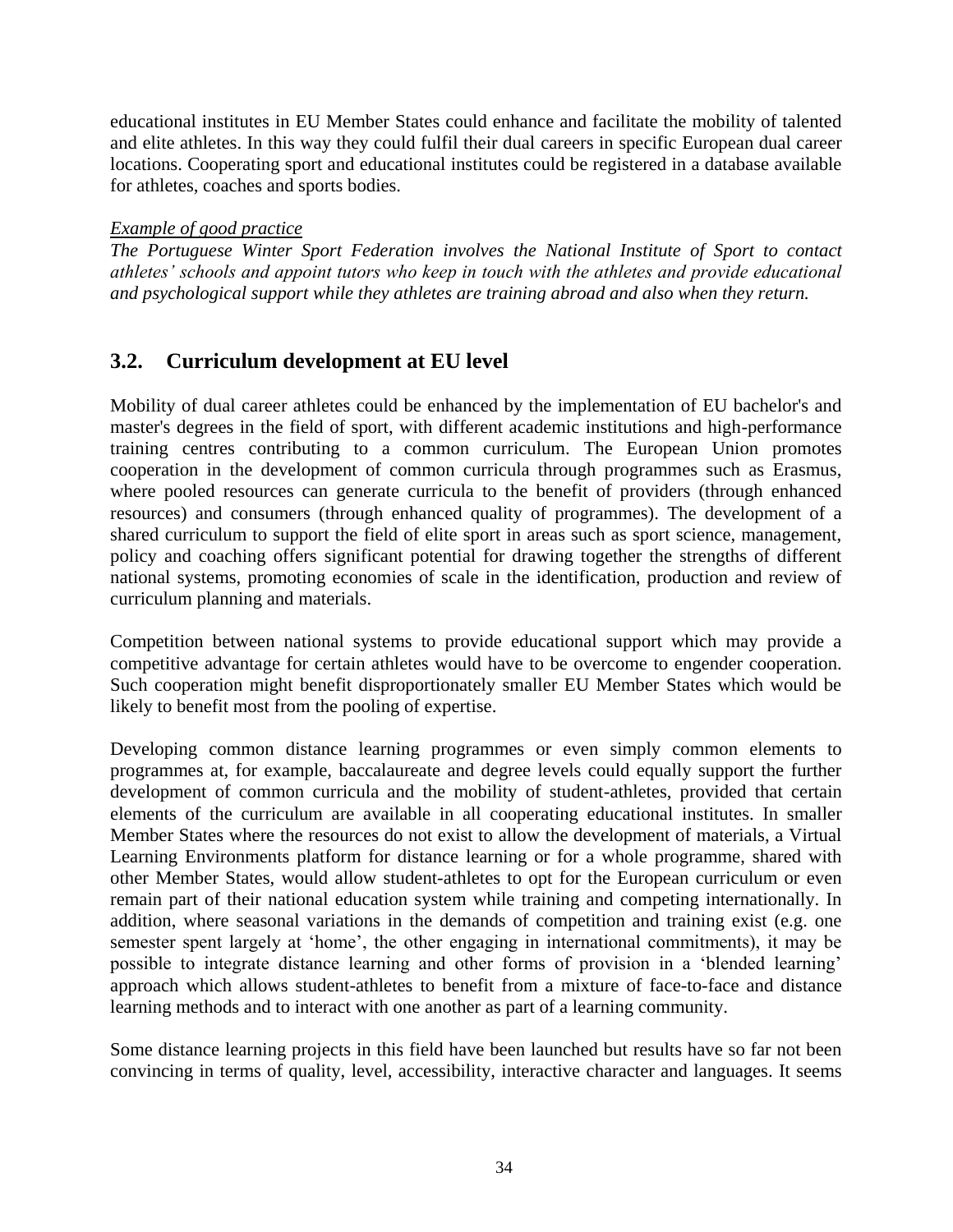to be difficult for international sports organisations to find the right cooperation mechanisms in the European distance learning market.

# <span id="page-34-0"></span>**3.3. Quality framework**

Quality control of the implementation of dual career programmes is necessary to assure the quality of measures and interventions in the longer term. Some external and internal control mechanisms exist in some Member States, but they are often fragmented. In some Member States the legal and policy frameworks for national training centres are subject to external control, including evaluations and inspections. More often governments make use of the framework of financial arrangements in the field of sport, for instance by making grants conditional upon a quality system.

While there is a long tradition of quality control in the education sector, in sport this sort of mechanisms is often neglected. Quality standards should exceed the obligatory criteria for compulsory education and include sport training, supporting services and (accessibility of) facilities.

Regular independent evaluations should cover the quality of services and facilities (sport and boarding). Facilities should be safe, accessible for elite athletes with a disability, and allow young athletes to train and study in good conditions. Structures should be in place to deal with conflicts or misbehaviour in a discrete manner. Evaluations should include consultations with the athletes, their national federations and any funding agencies to ensure that the type and level of delivery e.g. of supporting services is appropriate and facilitates dual careers.

In addition, the transparency of the quality of facilities and services from stakeholders involved in dual careers could be improved. A quality label could be an appropriate instrument to safeguard the balance between sport and education at schools and training centres. Athletes and parents coming from other Member States are often unaware of services provided and internal regulations. A European framework of minimum requirements could be developed either by the sport movement or by independent organisations (e.g. CEN, the European Standardisation Committee) so that sports organisations could make reference to these requirements formulated at European level.

Considerable concerns have been expressed at European level about the position of young talented athletes, in particular from third countries. Young professional athletes in training centres of professional clubs do not always have access to education and supporting services. Some young athletes may therefore get into precarious situations, especially if they do not fulfil the expectations and drop out without any guidance. They may end up without resources and with no means to go back to their countries of origin.

Regulations relating to the protection of minors differ considerably between Member States and sports. In professional sports such as football and basketball, many minors have been recruited in the past by foreign clubs which did not allow them to pursue school and/or vocational education. The situation has somewhat improved, but it remains crucial to follow up on these issues through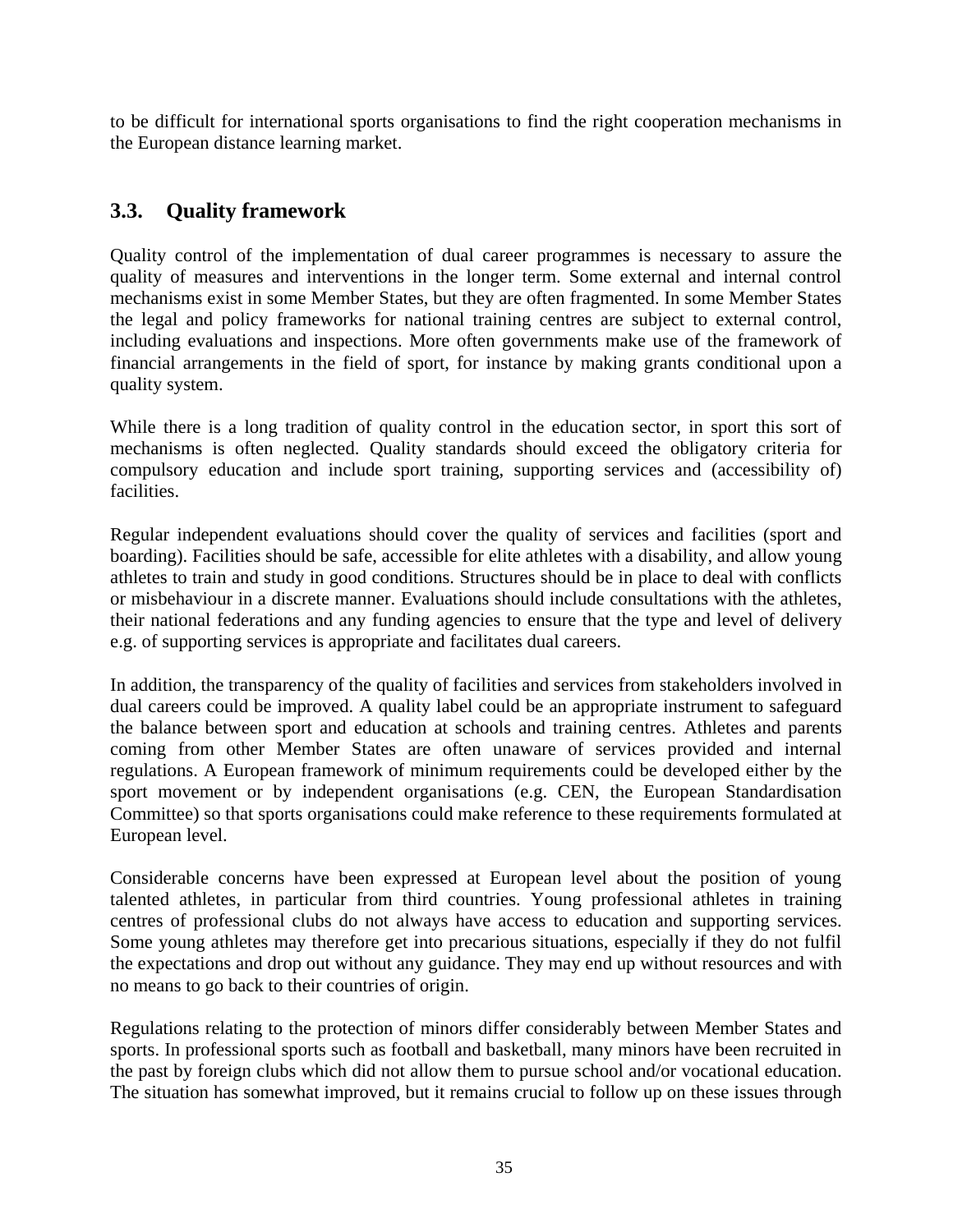European social dialogue discussions among the various actors (national sports associations, professional leagues, clubs, athletes' organisations).

#### **Guidelines for Action**

Guideline 27 – The European Commission is called upon to stimulate cooperation between national sport training centres and educational institutes from different Member States in order to support the development and availability of dual career policies for student-athletes from other Member States.

Guideline 28 – The European Union is called upon to consider creating opportunities within its programme for education and training to provide financial and organisational support for the development and implementation of dual career mobility networks of cooperating sports organisations and educational institutes on behalf of student-athletes who move from one Member State to another.

Guideline 29 – The European Commission is called upon to encourage and support the leading educational institutions and universities in Member States, in partnership with sport stakeholders, to participate in transnational consortia to develop shared curricula and educational programmes for elite sportspersons. Such programmes could involve common degree programmes, common modules within degree programmes, or shared curriculum resources.

Guideline 30 – Sports and education authorities, sports organisations and educational institutes should promote regular internal control and external monitoring of dual career facilities and supporting services including sport and academic results, qualifications and further education of staff, safety and accessibility of facilities and services, and functioning of internal codes of behaviour.

Guideline 31 – Sports authorities and national sport bodies should consider developing a national quality label for dual career services and facilities with reference to a European framework. The European Commission is called upon to support the development of a European quality framework for dual career services and facilities in collaboration with the representative bodies in this field.

# <span id="page-35-0"></span>4. Dissemination, monitoring and evaluation

# <span id="page-35-1"></span>**4.1. Public awareness**

The concept of dual careers can only be successfully implemented if athletes and their entourage (from coaches to parents) are aware of its importance. Approaching the matter from different angles (EU, Governments, sport governing bodies) will spread the message faster and in a more efficient way. Coordination between the different partners will be one of the key success factors. Existing networks can make an important contribution to disseminating the concept of dual careers.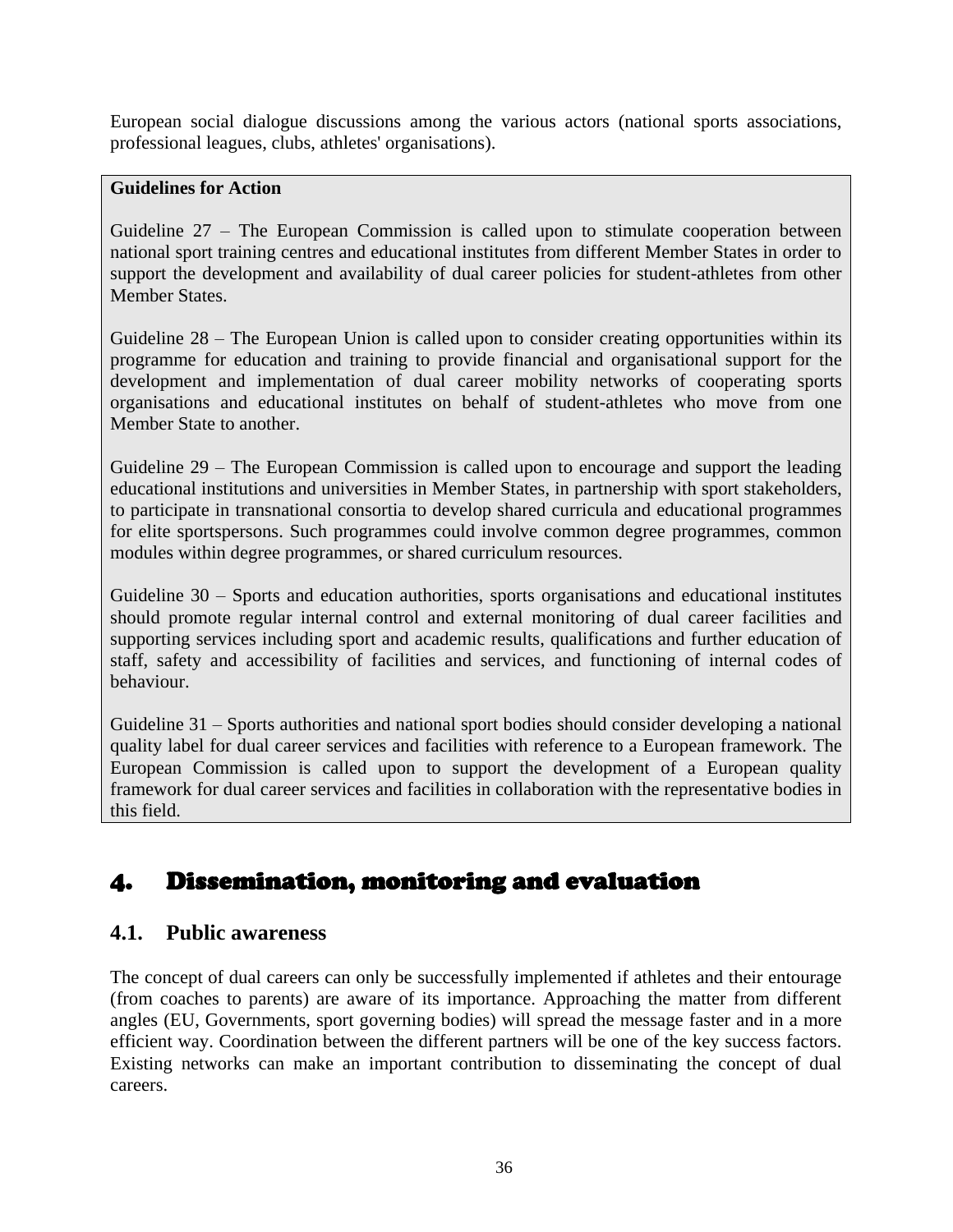*Example of good practice*

*The International Olympic Committee has been passing the message of the importance of dual careers to athletes, coaches and athletes' entourage since 2008. This approach has been disseminated around the world to 69 International Sports Federations (IFs) and 205 National Olympic Committees (NOCs).*

Actions at governmental level, including national sport agencies and councils and educational institutes, can make athletes, clubs, coaches and directors of educational institutes aware of the importance of dual careers. Young athletes including disabled athletes should get the message that it is possible to combine sport and education and that they can profit from it. Communication can focus on the success of the dual career athlete and the benefits of lifestyle management and life balance. It can take the form of information targeted at athletes and their relatives, press releases about new developments, advertisements, posters etc.

# <span id="page-36-0"></span>**4.2. Dual career networks**

The four transnational dual career projects supported in the framework of the EU's 2009 Preparatory Action in the field of sport illustrated on a small scale the value of cross-sectoral cooperation and innovative partnerships and approaches to spread good practices, to foster learning across national borders, to raise awareness at national and international level and to develop new ideas about challenges in specific sports or smaller EU Member States. The implementation of the dual career concept depends to a large extent on the existence of networks with a high level of expertise that bring together athletes' organisations, educational institutions, sports organisations and private enterprises at national and international level and can provide concrete and practical guidance.

One or more European networks representing all the main dual career stakeholders would be a good basis for further development of dual career policies in the EU. In view of the useful role already played by the existing networks, networks active in the future should not supplant the existing networks but rather build on them. The exchange of information and good practice in the EAS (European Athlete Student) Network provides a useful model to emulate. The European Olympic Committees, athletes' and coach organisations and career assistance organisations should continue playing an active role.

In the framework of EU funding streams for sport, the European Commission should provide support to the European activities of dual career networks. Project grants should be awarded on the basis of applications following a specific call for proposals. It should be kept in mind that the topic of dual careers is not an isolated topic that could be addressed exhaustively by networks created for that purpose. Organisations such as the European Association of Sport Management (EASM), the Association of Sport Performance Centres (ASPC), the European Federation of Sport Psychology (FEPSAC) and the European Network of Academic Sport Services (ENAS) could also play a useful role.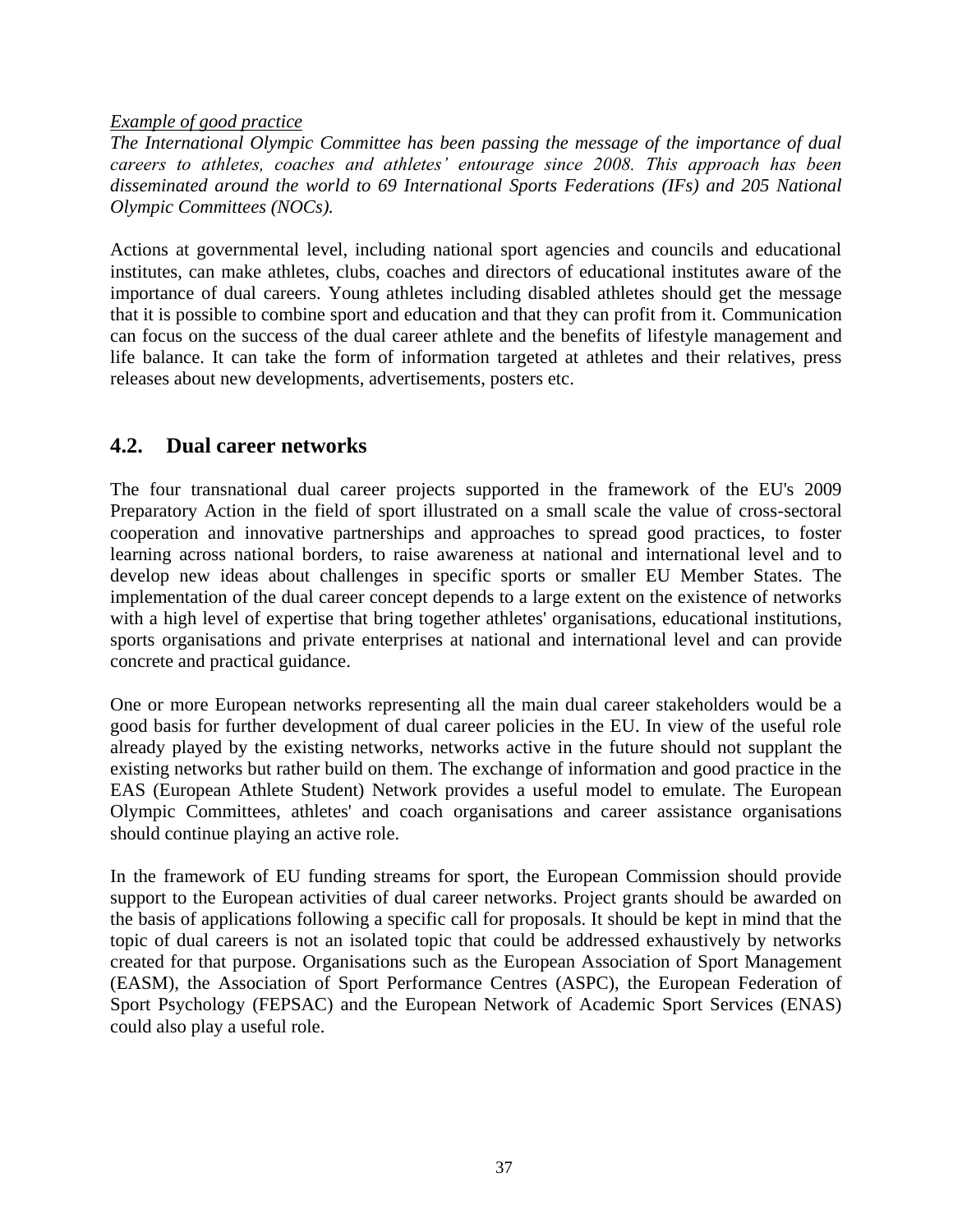# <span id="page-37-0"></span>**4.3. Research, monitoring and evaluation**

The implementation of policy actions for the promotion of dual careers should be monitored at national and, potentially, EU level. Indicators should be developed and could yield important information on policy implementation processes and outcomes at national level.

Indicators related to dual careers are not yet included in existing monitoring systems in the areas of sport and/or education in most EU countries. Recent research<sup>20</sup> has investigated elements of dual career programmes based e.g. on comparisons between different models at secondary school level or between a limited number of countries. Further research should be promoted, covering the most pertinent areas such as athletes' transitions between adjacent levels of dual career programmes, dual career experiences of transnational athletes, the safeguarding of the development of young athletes in different Member States, the long-term impact of dual careers on the national and international sport environment including athletic, academic and vocational achievements, employers' perspectives of the employability of (former) elite athletes, the competences of professionals active in career counselling programmes and the effectiveness of dual career supporting services.

#### **Guidelines for Action**

Guideline 32 – Sports authorities should coordinate actions in cooperation with sports organisations to raise awareness among coaches, athletes and their entourage about the importance of dual careers and to support the setting up of representative athletes' committees and national athletes' organisations and their incorporation in the respective boards of sport organisations or social dialogue structures. Sport authorities should promote existing athletes' committees and organisations to spread information on dual career services to individual athletes during training and competitions.

Guideline 33 – The European Commission is called upon to support one or more European dual career networks bringing together stakeholders representing athletes, sports organisations, educational institutions, supporting services, national authorities, coaches and businesses, in order to further the dissemination and implementation of these Guidelines.

Guideline 34 – Sports and education authorities should have a monitoring and evaluation system in place, in cooperation with sports, education and athletes' organisations, to follow progress regarding the implementation of dual career policies. They should notably monitor the effectiveness and quality of the system of educational institutes with a sport profile, sport academies or sport centres run by federations, Olympic Committees or private companies and clubs. They should also support corresponding research.

Guideline 35 – The European Commission is called upon to support research regarding the international dimension of dual career programmes, in particular regarding the effects of transitions in athletes' lives, the safeguarding of the development of young athletes in early

<sup>&</sup>lt;sup>20</sup> Bosscher & Bottenburg, SPLISS (2011), Radtke & Coalter (2006), Aquilina & Henry (2007).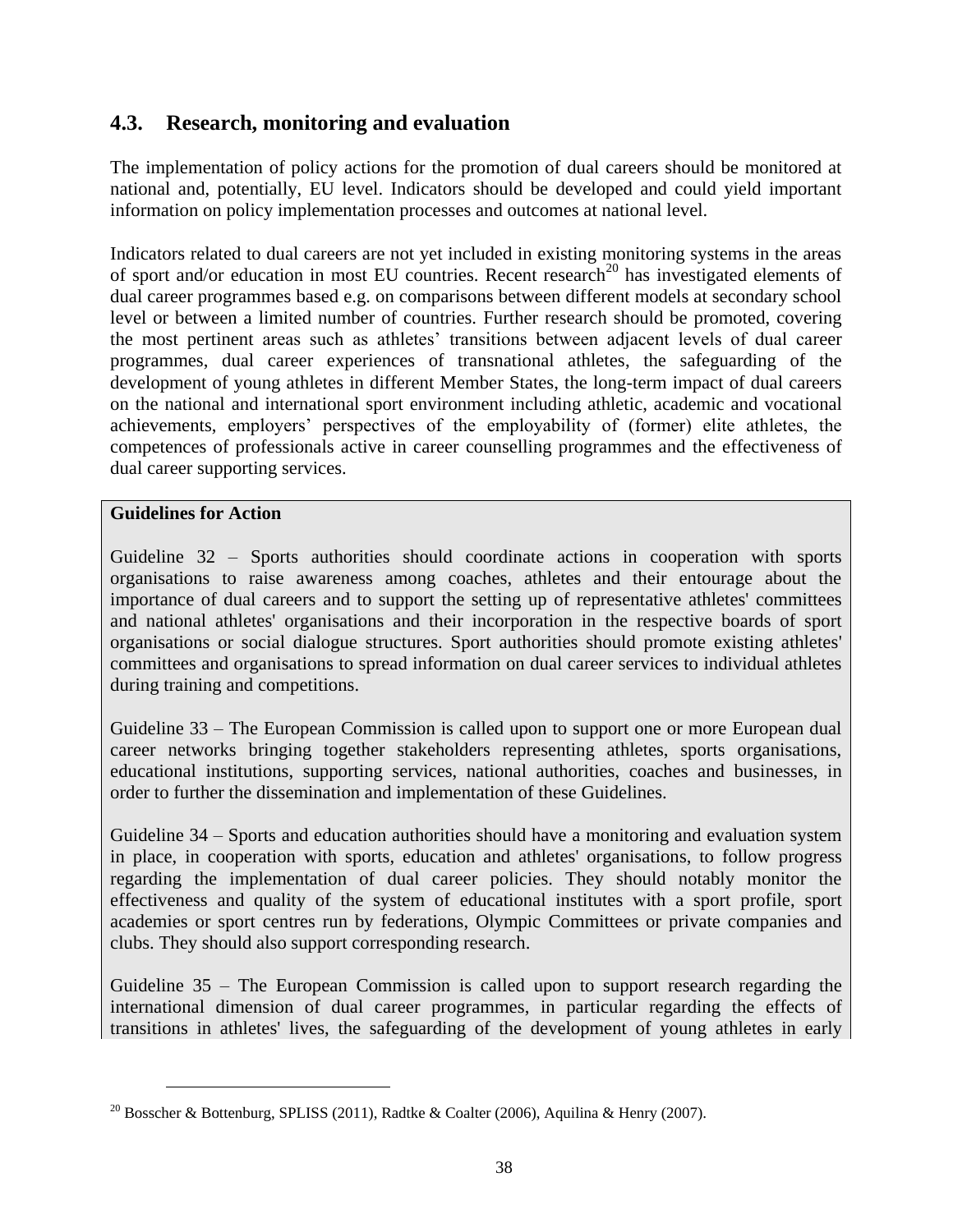specialisation sports, the effectiveness of measures and supporting services in the Member States, and the re-entry process of European athletes into the labour market.

Guideline 36 – The European Commission is called upon to consider monitoring key developments in the field of dual careers of athletes at national and European level and to evaluate the implementation of these Guidelines on the basis of pre-defined indicators after four years.